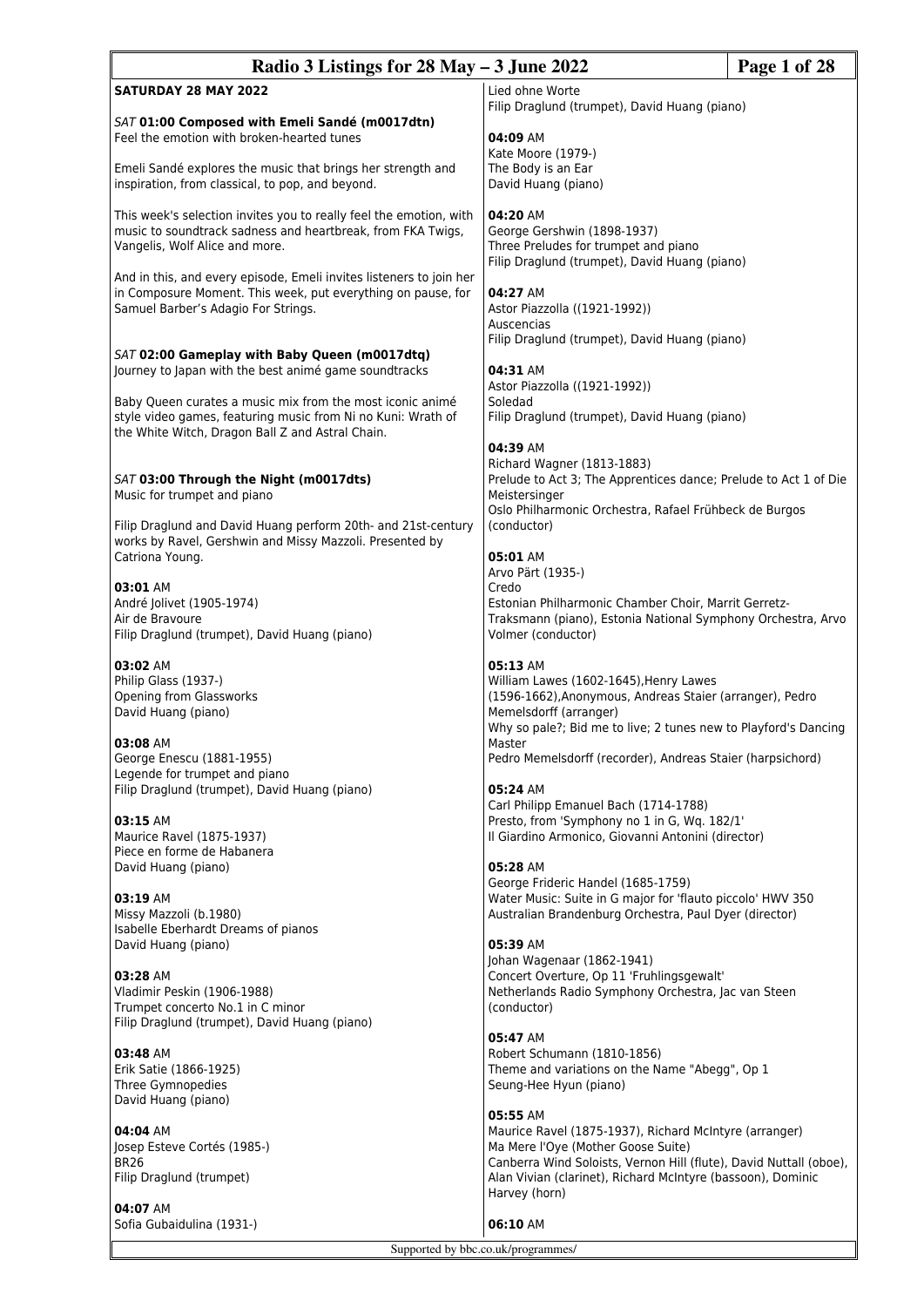| Radio 3 Listings for 28 May – 3 June 2022<br>Page 2 of 28                                                                                                      |                                                                                                                                                                                                                                                                                                                             |  |
|----------------------------------------------------------------------------------------------------------------------------------------------------------------|-----------------------------------------------------------------------------------------------------------------------------------------------------------------------------------------------------------------------------------------------------------------------------------------------------------------------------|--|
| Joseph Haydn (1732-1809)<br>Quartet for strings (Op.76, No.1) in G major<br>Elias Quartet                                                                      | 9.30am Building A Library: Jonathan Cross on Stravinsky's<br>Symphony In Three Movements                                                                                                                                                                                                                                    |  |
| 06:32 AM<br>Henri Duparc (1848-1933), Francois Coppee (author)<br>La Vague et la cloche for voice and piano<br>Gerald Finley (baritone), Stephen Ralls (piano) | The first movement of Stravinsky's Symphony in Three<br>Movements began life as a piano concerto. And in a failed bid to<br>join the ranks of well-paid movie composers in Hollywood where<br>Stravinsky now lived, the second movement, with its prominent<br>harp part, was originally conceived to accompany a vision of |  |
| 06:38 AM<br>Herbert Howells (1892-1983)<br>Requiem<br>Gabrieli Consort, Paul McCreesh (director)                                                               | the Virgin Mary in the 1943 film Song of Bernadette.<br>Stravinsky's genius was to add a third movement, related to the<br>first, and so create a cohesive, satisfying and brilliant whole<br>despite the disparate origins of its first two parts. He completed                                                            |  |
| SAT 07:00 Breakfast (m0017m0q)                                                                                                                                 | the Symphony in 1945 and, despite a deeply felt sense of exile,<br>loss and nostalgia, it's perhaps some of the most American-<br>sounding of Stravinsky's music, capped by a resplendent final<br>chord, straight out of Hollywood.                                                                                        |  |
| Elizabeth Alker sets up your Saturday morning.                                                                                                                 | 10.15am New Releases                                                                                                                                                                                                                                                                                                        |  |
| SAT 09:00 Record Review (m0017m0s)<br>Stravinsky's Symphony in Three Movements with Jonathan<br>Cross and Andrew McGregor<br>9.00am                            | Missing Link: Emilie Mayer<br>Klavertrio Hannover<br>Genuin GEN22790<br>https://www.genuin.de/en/04_d.php?k=648                                                                                                                                                                                                             |  |
|                                                                                                                                                                | John Cage: Choral Works                                                                                                                                                                                                                                                                                                     |  |
| Lectures Differentes - music by Stravinsky, Eötvös, Haydn, etc.<br>Kebyart                                                                                     | Sigvards Klava<br>Latvian Radio Choir                                                                                                                                                                                                                                                                                       |  |
| Linn CKD691<br>https://www.linnrecords.com/recording-lectures-differentes                                                                                      | Ondine ODE 1402-2                                                                                                                                                                                                                                                                                                           |  |
|                                                                                                                                                                | Verdi: La Traviata<br>Lisette Oropesa (Violetta; soprano)                                                                                                                                                                                                                                                                   |  |
| Pier Giuseppe Sandoni: Cantatas & Instrumental Works<br>La Floridiana                                                                                          | René Barbera (Alfredo Germont; tenor)                                                                                                                                                                                                                                                                                       |  |
| Francesca Aspromonte (soprano)<br>Nicoleta Paraschivescu (harpsichord)                                                                                         | Lester Lynch (Giorgio Germont; baritone)<br>Dresdner Philharmonie                                                                                                                                                                                                                                                           |  |
| Nicoleta Paraschivescu                                                                                                                                         | Daniel Oren                                                                                                                                                                                                                                                                                                                 |  |
| Deutsche HM G010004732340F                                                                                                                                     | Pentatone PTC5186956 (2 Hybrid SACDs)<br>https://www.pentatonemusic.com/product/verdi-la-traviata/                                                                                                                                                                                                                          |  |
| Maurice Ravel: Cantates Pour Le Prix de Rome                                                                                                                   |                                                                                                                                                                                                                                                                                                                             |  |
| Clarisse Dalles (soprano)<br>Véronique Gens (Alyssa; soprano)                                                                                                  | 10.40am New Releases: Katy Hamilton on Andris Nelson's new<br>Strauss boxset                                                                                                                                                                                                                                                |  |
| Vannina Santoni (Myrrha; soprano)                                                                                                                              |                                                                                                                                                                                                                                                                                                                             |  |
| Janina Baechle (Sophrona; mezzo-soprano)<br>Sophie Koch (Alcyone; mezzo-soprano)                                                                               | Katy Hamilton has been listening to 'Strauss Alliance', Andris<br>Nelsons's tempting selection of Richard Strauss's orchestral                                                                                                                                                                                              |  |
| Julien Behr (Braïzyl; tenor)                                                                                                                                   | works and operatic bleeding chunks, showcasing his two                                                                                                                                                                                                                                                                      |  |
| Mathys Lagier (tenor)<br>Michael Spyres (Sardanapale; tenor)                                                                                                   | orchestras, the Boston Symphony and Leipzig Gewandhaus.                                                                                                                                                                                                                                                                     |  |
| Jacques Imbrailo (Barde / Bélésis; baritone)                                                                                                                   | <b>Strauss Alliance</b>                                                                                                                                                                                                                                                                                                     |  |
| Choeur Et Orchestre National Des Pays de La Loire                                                                                                              | Sebastian Breuninger (violin)                                                                                                                                                                                                                                                                                               |  |
| Pascal Rophé<br>BIS BIS-2582 (2 Hybrid SACDs)                                                                                                                  | Yuja Wang (piano)<br>Yo-Yo Ma (cello)                                                                                                                                                                                                                                                                                       |  |
| https://bis.se/conductors/rophe-pascal/ravel-cantates-pour-le-                                                                                                 | Steven Ansell (viola)                                                                                                                                                                                                                                                                                                       |  |
| prix-de-rome                                                                                                                                                   | Sebastian Breuninger (violin)<br>Michael Schönheit (organ)                                                                                                                                                                                                                                                                  |  |
| Barber: The Complete Songs                                                                                                                                     | Frank-Michael Erben (violin)                                                                                                                                                                                                                                                                                                |  |
| Fleur Barron (mezzo-soprano)                                                                                                                                   | Olivier Latry (organ)                                                                                                                                                                                                                                                                                                       |  |
| Mary Bevan (soprano)<br>Samantha Clarke (soprano)                                                                                                              | Boston Symphony Orchestra<br>Gewandhausorchester Leipzig                                                                                                                                                                                                                                                                    |  |
| Jess Dandy (contralto)                                                                                                                                         | Andris Nelsons                                                                                                                                                                                                                                                                                                              |  |
| Louise Kemény (soprano)                                                                                                                                        | DG 4862040 (7 CDs)                                                                                                                                                                                                                                                                                                          |  |
| Soraya Mafi (soprano)<br>Julien Van Mellaerts (baritone)                                                                                                       | https://store.deutschegrammophon.com/p51-i0028948620401/<br>andris-nelsons/strauss-orchestral-works/index.html                                                                                                                                                                                                              |  |
| Dominic Sedgewick (bass)                                                                                                                                       |                                                                                                                                                                                                                                                                                                                             |  |
| Nicky Spence (tenor)<br>William Thomas (bass)                                                                                                                  | 11.20am Record of the Week                                                                                                                                                                                                                                                                                                  |  |
| Navarra String Quartet                                                                                                                                         | JS Bach: Mass in B minor                                                                                                                                                                                                                                                                                                    |  |
| Dylan Perez (piano)                                                                                                                                            | Robin Johannsen (soprano)                                                                                                                                                                                                                                                                                                   |  |
| Resonus Classics RES10301 (2 CDs)<br>https://www.resonusclassics.com/products/samuel-barber-the-                                                               | Marie-Claude Chappuis (mezzo)<br>Helena Rasker (alto)                                                                                                                                                                                                                                                                       |  |
| complete-songs                                                                                                                                                 | Sebastian Kohlhepp (tenor)                                                                                                                                                                                                                                                                                                  |  |
| Samuel Coleridge-Taylor: Nonet, Piano Trio, Piano Quintet                                                                                                      | Christian Immler (bass-baritone)<br>Akademie für Alte Musik Berlin                                                                                                                                                                                                                                                          |  |
| Kaleidoscope Chamber Collective                                                                                                                                | <b>RIAS Kammerchor</b>                                                                                                                                                                                                                                                                                                      |  |
| Chandos CHAN 20242                                                                                                                                             | René Jacobs                                                                                                                                                                                                                                                                                                                 |  |
| https://www.chandos.net/products/catalogue/CHAN%2020242                                                                                                        | Harmonia Mundi HMM90267677 (2 CDs)                                                                                                                                                                                                                                                                                          |  |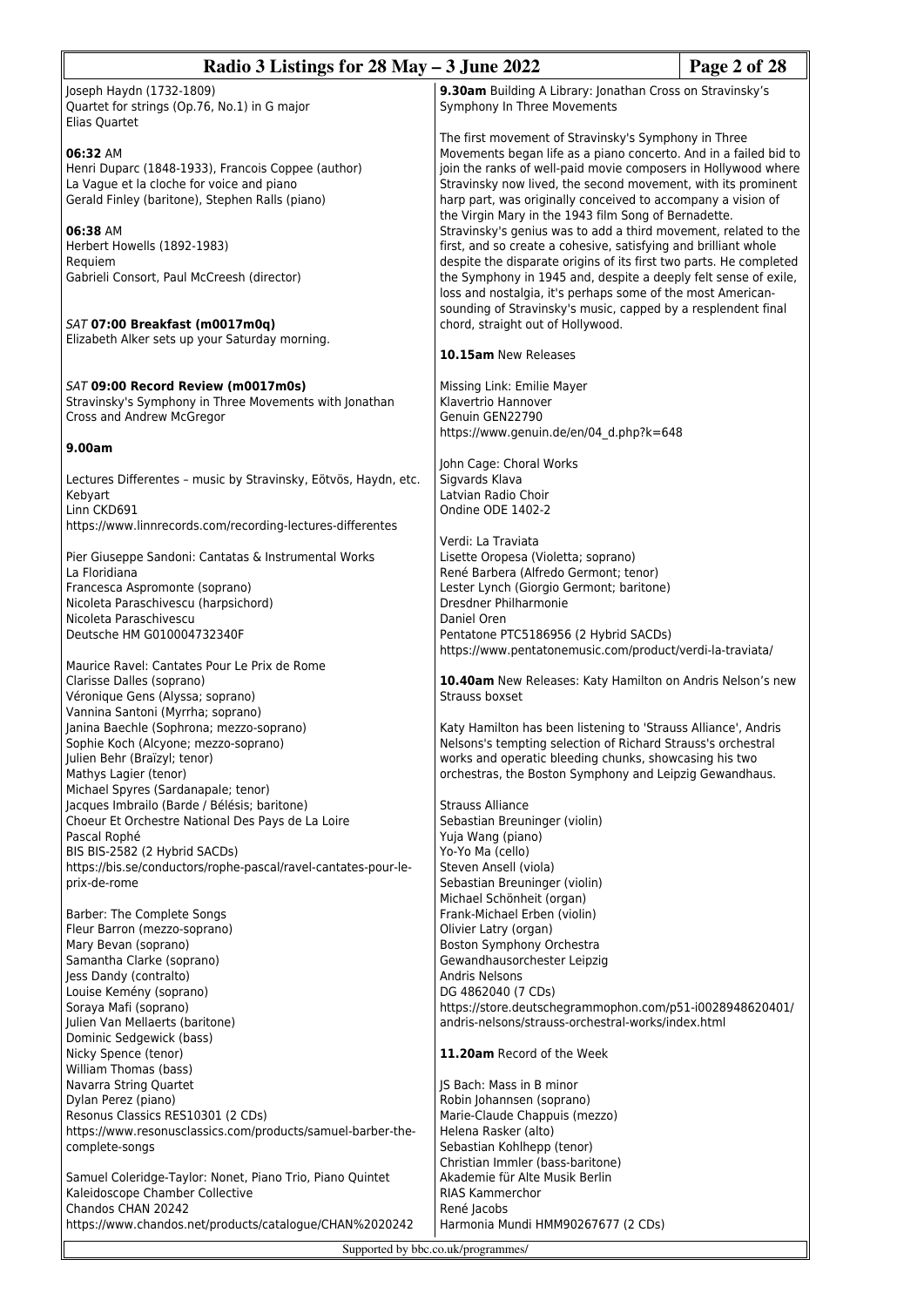| Page 3 of 28<br>Radio 3 Listings for 28 May – 3 June 2022                                                                                                                                                                                                             |                                                                                                                                                                                                      |  |
|-----------------------------------------------------------------------------------------------------------------------------------------------------------------------------------------------------------------------------------------------------------------------|------------------------------------------------------------------------------------------------------------------------------------------------------------------------------------------------------|--|
| https://store.harmoniamundi.com/format/1034702-bach-mass-<br>in-b-minor-bwy-232                                                                                                                                                                                       | Singer: Peter Witte<br>Duration 00:03:19                                                                                                                                                             |  |
|                                                                                                                                                                                                                                                                       | 05 00:12:54 Giacomo Puccini                                                                                                                                                                          |  |
| SAT 11:45 Music Matters (m0017m0v)<br>Freddie De Tommaso, Andre J Thomas                                                                                                                                                                                              | La Boheme; Act 1 'Si Mi chiamano Mimi'<br>Singer: Renata Tebaldi<br>Orchestra: Orchestra Of The Accademia Di Santa Cecilia                                                                           |  |
| Tom Service meets the British Italian tenor Freddie De<br>Tommaso ahead of his starring role in Madame Butterfly at the                                                                                                                                               | Duration 00:03:19                                                                                                                                                                                    |  |
| Royal Opera House. Conductor André J Thomas, who has just<br>been announced as LSO Associate Artist, tells Tom about his life                                                                                                                                         | 06 00:16:26 Isobel Waller-Bridge<br>September                                                                                                                                                        |  |
| in choral music and his project to unite the voices of gospel and<br>community choirs from across London.                                                                                                                                                             | Performer: Isobel Waller-Bridge<br>Duration 00:01:49                                                                                                                                                 |  |
| There's also a report on the innovative music programme to<br>help rehabilitate inmates at Karachi Central Jail in Pakistan, and<br>news of a project taking music into schools in Bristol.                                                                           | 07 00:18:24 Kapela ze Wsi Warszawa<br>Musicians Are A-Playin (Grajo Gracyki)<br>Ensemble: Kapela ze Wsi Warszawa<br>Duration 00:03:29                                                                |  |
| SAT 12:30 This Classical Life (m000jn5s)<br>Jess Gillam with Elsa Bradley                                                                                                                                                                                             | 08 00:21:55 Louis Armstrong (artist)<br>We Have All The Time In The World<br>Performer: Louis Armstrong                                                                                              |  |
| Jess Gillam and percussionist Elsa Bradley chat about the music<br>they love. Featuring the drama of Mozart's Requiem in D minor,                                                                                                                                     | Duration 00:03:04                                                                                                                                                                                    |  |
| Eugen Cicero injecting some caffeine into CPE Bach's Solfeggio,<br>Arnold Bax's majestic symphonic poem Tintagel. Plus Elsa goes<br>wild in a field, or maybe just her kitchen, to the Warsaw Village                                                                 | 09 00:25:07 Arnold Bax<br>Tintagel<br>Orchestra: London Philharmonic Orchestra                                                                                                                       |  |
| Band, and we have a miniature moment of calm from Isobel<br>Waller-Bridge.                                                                                                                                                                                            | Conductor: Osmo Vänskä<br>Duration 00:03:15                                                                                                                                                          |  |
| Playlist:                                                                                                                                                                                                                                                             | 10 00:28:37 Trad.<br>Esta Muntanya                                                                                                                                                                   |  |
| Mozart - Requiem in D minor K.626; Kyrie + Dies irae (English<br>Baroque Soloists, Monteverdi Choir, John Eliot Gardiner)<br>Steve Reich - Tehillim: I. Psalm 19:2-5 (Alarm Will Sound)<br>Eugen Cicero - Solfeggio in C minor by C.P.E. Bach (Wq 117 No.<br>2, H220) | Performer: Calie Hough<br>Music Arranger: Joglaresa<br>Duration 00:00:40                                                                                                                             |  |
| La Boheme; Act 1 'Si Mi chiamano Mimi' (Renata Tebaldi,<br>Orchestra Of The Accademia Di Santa Cecilia)<br>Isobel Waller-Bridge - September<br>Warsaw Village Band - Musicians Are a Playin                                                                           | SAT 13:00 Inside Music (m0017m0x)<br>Accordionist Ksenija Sidorova with powerful melodies and<br>musical embraces                                                                                    |  |
| Louis Armstrong - We have all the time in the world<br>Bax - Tintagel (London Philharmonic Orchestra, Osmo Vanska)                                                                                                                                                    | Classical accordionist Ksenija Sidorova shares a tranquil choral<br>piece to accompany us through hard times, and the Signum<br>Saxophone Quartet play what Ksenija thinks could be the best         |  |
| 01 <b>00:00:32</b> Darius Milhaud<br>Brazileira from Scaramouche suite<br>Performer: Jess Gillam                                                                                                                                                                      | version of a track from Star Wars.<br>She also finds some perfect musical pairings - from the unusual                                                                                                |  |
| Performer: Andee Birkett<br>Performer: Zeynep Ozsuca-Rattle                                                                                                                                                                                                           | combination of mandolin and piano in a track by Omer Avital, to<br>the transportive sonorities of accordion combined with                                                                            |  |
| Ensemble: Tippett Quartet<br>Duration 00:02:34                                                                                                                                                                                                                        | electronic music, and a conductor whose connection with his<br>orchestra shines through a symphony by Tchaikovsky.                                                                                   |  |
| 02 00:02:20 Wolfgang Amadeus Mozart<br>Requiem in D minor compl Süssmayr: Requiem aeternam, Kyrie<br>eleison, Dies Irae                                                                                                                                               | Plus, a harp piece by Lavinia Meijer which is the perfect<br>lullaby                                                                                                                                 |  |
| Conductor: Sir John Eliot Gardiner<br>Singer: Anne Sofie von Otter                                                                                                                                                                                                    | A series in which each week a musician explores a selection of<br>music - from the inside.                                                                                                           |  |
| Singer: Barbara Bonney<br>Singer: Hans Peter Blochwitz<br>Singer: Willard White                                                                                                                                                                                       | A Tandem Production for BBC Radio 3                                                                                                                                                                  |  |
| Choir: Monteverdi Choir<br>Ensemble: English Baroque Soloists                                                                                                                                                                                                         | SAT 15:00 Sound of Cinema (m0017m0z)                                                                                                                                                                 |  |
| Duration 00:08:46                                                                                                                                                                                                                                                     | Wings                                                                                                                                                                                                |  |
| 03 00:05:56 Steve Reich<br>Tehillim: I. Psalm 19:2-5<br>Orchestra: Alarm Will Sound                                                                                                                                                                                   | With the arrival of the much anticipated sequel to Top Gun' with<br>us, Matthew turns his thoughts to film music that explores our<br>skyborne aspirations. As well as a cue from the new score for  |  |
| Conductor: Alan Pierson<br>Duration 00:03:30                                                                                                                                                                                                                          | 'Top Gun Maverick' by Lorne Balfe and Hans Zimmer, the<br>programme features music from 'Birdman', 'Carnival Row',<br>"Hook', 'Captain Marvel', 'Avatar', Danny Elfman's score for                   |  |
| 04 00:09:28 Carl Philipp Emanuel Bach<br>Solfeggio in C minor (Arr. Eugen Cicero)<br>Performer: Eugen Cicero                                                                                                                                                          | 'Dumbo', 'E.T - the Extra-Terrestrial', 'The Aeronauts', 'The First<br>Of The Few', 'Brewster McLeod', 'Amelia' and Justin Hurwitz's<br>'First Man', the Classic Score of the Week is Franz Waxman's |  |
| Performer: Charly Antolini                                                                                                                                                                                                                                            | music for 'The Spirit of St Louis'.<br>Cunnerted by bho ao uklnrogrammool                                                                                                                            |  |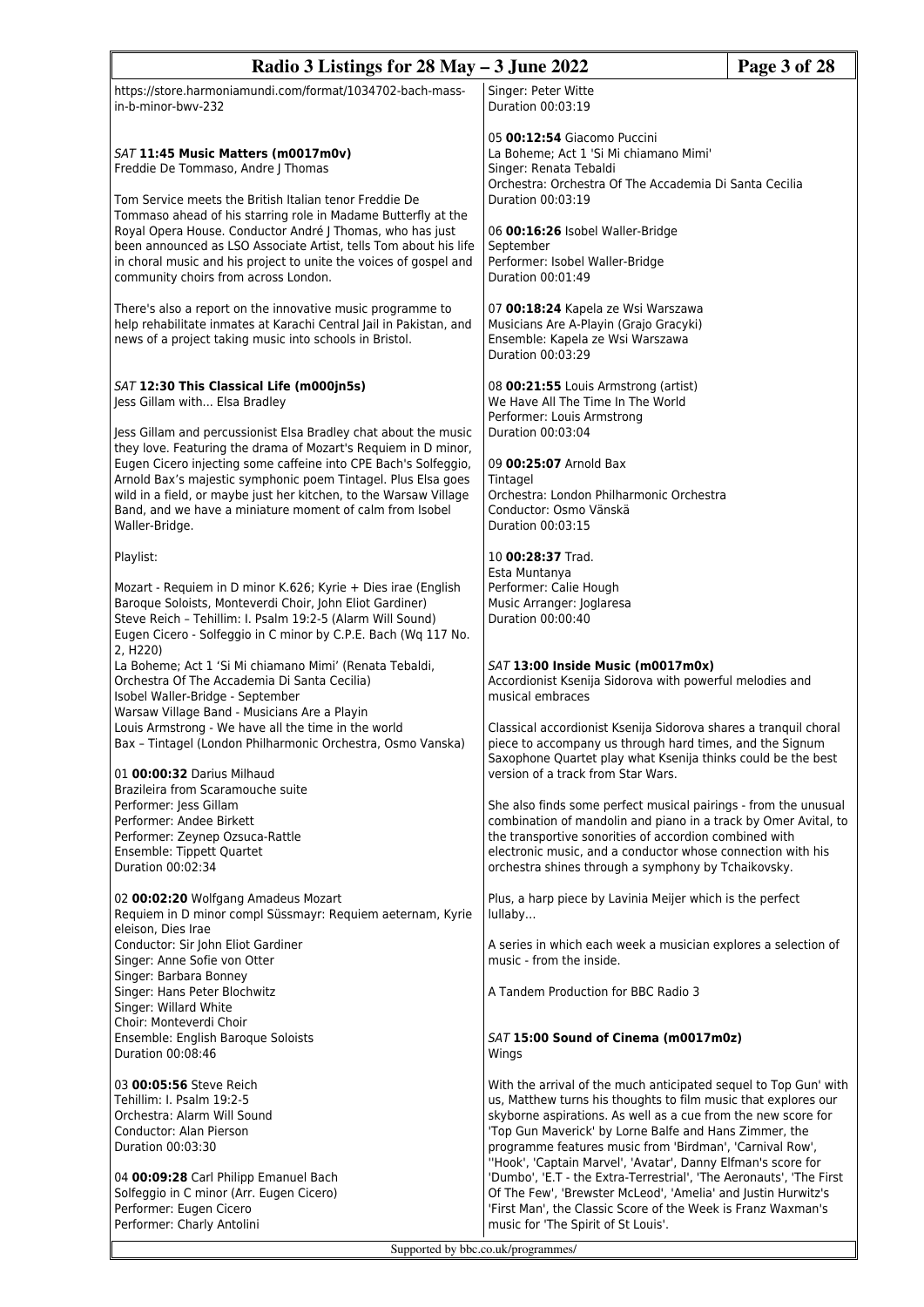# **Radio 3 Listings for 28 May – 3 June 2022 Page 4 of 28**

#### *SAT* **16:00 Music Planet (m0017m11)** Adrian Quesada

Lopa Kothari talks to US musician Adrian Quesada about his new album 'Boleros Psicodélicos', his tribute to Latin America's psychedelic balada music, plus we have the best new releases from across the globe and pay tribute to the late Shivkumar Sharma.

# *SAT* **17:00 J to Z (m0017m13)**

Robert Glasper's inspirations, plus Zoe Rahman in session

Jumoké Fashola presents an interview with innovative pianist and producer Robert Glasper. Over the past decade, Glasper's blend of jazz, hip hop and R&B has become one of the most influential sounds in jazz, spawning legions of imitators. Moving freely between genres he has worked with jazz heavyweights such as Herbie Hancock and Esperanza Spalding, and rappers including Common and Kendrick Lamar, featuring on Kendrick's landmark album 'To Pimp a Butterfly'. His own 'Black Radio' album series has featured Erykah Badu, Jill Scott and many others. Here he shares a selection of tracks that have shaped his sound and reflects on the shared lineage of jazz and hip hop.

Also in the programme, creative UK pianist Zoe Rahman performs live in the J to Z studio. Originally a classically trained musician, Rahman went on to study at Berklee College of Music where she worked under the tutelage of Joanne Brackeen. With English-Irish and Bengali heritage, she plays some brand new music that reflects her roots and her classical beginnings. She's joined by Alec Dankworth on bass and Gene Calderazzo (Pharoah Sanders) on drums.

Produced by Thomas Rees for Somethin' Else

# *SAT* **18:30 Opera on 3 (m0017ml3)** Harrison Birtwistle - Gawain

Gawain, the epic opera by Sir Harrison Birtwistle, who died last month. Sir John Tomlinson is the Green Knight and Leigh Melrose, Gawain. The BBC Symphony Orchestra and BBC Singers are conducted by Martyn Brabbins. Presented by Tom Service.

Gawain ..... Leigh Melrose (baritone) The Green Knight ..... John Tomlinson (bass) Morgan Le Fay ..... Laura Aikin (soprano) Lady de Hautdesert ..... Jennifer Johnston (mezzo) King Arthur ..... Jeffrey Lloyd-Roberts (tenor) A Fool ..... John Graham-Hall (tenor) Guinevere ..... Rachel Nicholls (soprano) Bishop Baldwin ..... William Towers (countertenor) Agravain ..... Ivan Ludlow (baritone) Ywain ..... Robert Anthony Gardiner (tenor) BBC Singers BBC Symphony Orchestra Martyn Brabbins conductor Andrew Griffiths conductor

Birtwistle's iconic opera of the 1990s dramatizes the mysterious Arthurian legend of Sir Gawain and the Green Knight with sombre, often shattering, power. He and librettist David Harsent cast the story in two cyclical acts, emphasising the ritual aspects of the epic saga, and lending it hieratic force. The part of the Green Knight was modelled on the range of Wotan, and is pitted against the baritone Gawain. But is it Morgan Le Fay who is really controlling events? A rare opportunity to hear this striking modern classic, from an orchestra, chorus and conductor steeped in Birtwistle's music. And Sir John Tomlinson reprises the role he created, and he alone has sung.

# *SAT* **22:00 New Music Show (m0017m17)**

Kate Molleson with specially recorded performances including Amber Priestly's For Jocelyn Bell Burnell - a BBC commission which was premiered by the BBC Scottish Symphony Orchestra and Ilan Volkov at the recent Tectonics Festival in Glasgow. Kate marks the centenary of Iannis Xenakis with a performance of his work for harpsichord and chamber orchestra, A l'île de Gorée, given by Gośka Isphording and the Riot Ensemble with conductor, Toby Thatcher. Paul Hillier's Theatre of Voices perform David Lang's The Little Match Girl Passion, which sets Hans Christian Andersen's story, The Little Match Girl, in the format of Bach's Saint Matthew Passion. There are new releases by the Norwegian improvising trio, Mokus and the Berlin-based guitarist, Julia Reidy. This week's look back at a decade of New Music Biennial pieces is Jason Yarde's Skip, Dash, Flow from 2012. And, as we celebrate the Platinum Jubilee this week, Gerald Barry talks about the power of hymns, anthems and mass singing as well as his settings of Rule Britannia and God save the Queen.

# **SUNDAY 29 MAY 2022**

## *SUN* **00:00 Freeness (m0017m19)** Meditative States

Guitarist Tashi Dorii joined forces with drummer Susie Ibarra back in 2019 for an exhibition exploring the life and teachings of 8th century Indian Buddhist master, Padmasambhava. Believed to have brought Buddhism to Tibet, his philosophies included beliefs around self-transformation, impermanence, and the nonlinear nature of time. Here, the duo conjure shapeshifting transmutations that stretch and evolve with shades of dark and light.

New York-based pianist Lucian Ban, known for his work blending Transylvanian folk music and European classical music with improvisation, is back with his first unaccompanied solo album. Recorded in his native Transylvania in a grand hall on a Bösendorfer piano, it's an offering of tonal quietude, washing over in gentle waves, and a snapshot into his contention that "improvisation is just composition in real time".

Elsewhere, we dive into the subtle ferocity of cellist Tomeka Reid, guitarist Joe Morris, cornetist Taylor Ho Bynum and exquisite vocal work from Kyoko Kitamura. A foursome playing with texture, pitch, and daring presence.

Produced by Tej Adeleye A Reduced Listening production for BBC Radio 3

## *SUN* **01:00 Through the Night (m0017m1c)** A Summer Prelude

From Minneapolis, Osmo Vanska conducts the Minnesota Orchestra in music by Coleridge-Taylor, Vanska and Weill. Jonathan Swain presents.

# **01:01** AM

Samuel Coleridge-Taylor (1875-1912) Nonet in F minor, op. 2 Minnesota Orchestra, Osmo Vänskä (conductor)

# **01:30** AM

Osmo Vänskä (b.1953) **Overture** Minnesota Orchestra, Osmo Vänskä (conductor)

# **01:38** AM

Kurt Weill (1900-1950) Concerto for Violin and Winds, op. 12 Erin Keefe (violin), Minnesota Orchestra, Osmo Vänskä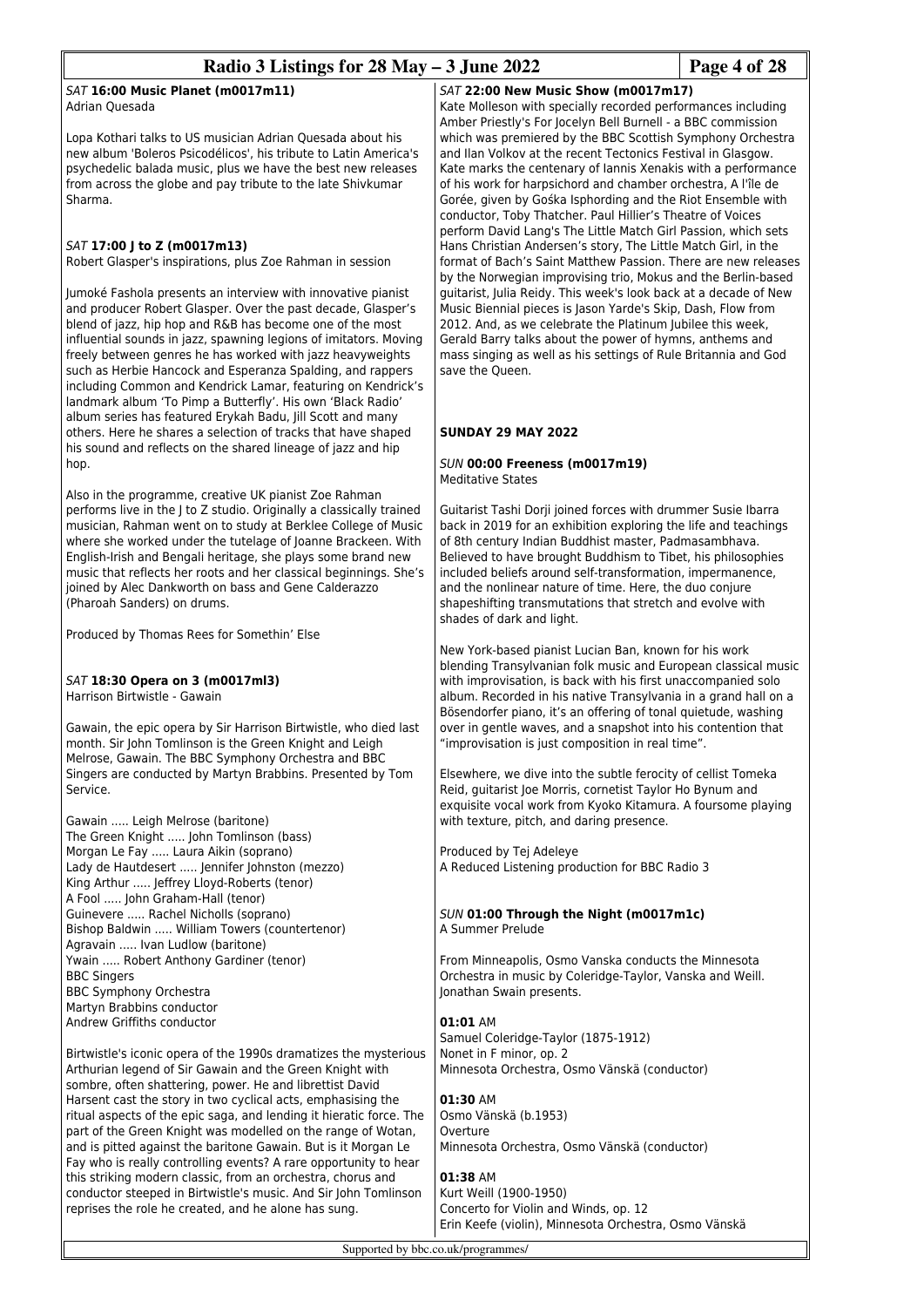# **Radio 3 Listings for 28 May – 3 June 2022 Page 5 of 28**

(conductor)

**02:05** AM César Franck (1822-1890) Piano Quintet in F minor Jørgen Larsen (piano), Skampa Quartet

**02:40** AM George Enescu (1881-1955) Isis - Symphonic Poem Romanian National Radio Choir, Romanian National Radio Orchestra, Camil Marinescu (conductor)

**03:01** AM Fernando Lopes-Graça (1906-1994) Cancoes regionais portuguesas (Op.39) (1943-88) Ricercare Chorus, Rodrigo Gomes (piano), Pedro Teixeira (conductor)

**03:44** AM Robert Schumann (1810-1856) Waldszenen - 9 pieces for piano, Op 82 Stefan Bojsten (piano)

**04:09** AM Wojciech Kilar (1931-2013) Little Overture (1955) National Polish Radio Symphony Orchestra, Stanislav Macura (conductor)

**04:16** AM George Frideric Handel (1685-1759) Sonata in G minor HWV 360 Bolette Roed (recorder), Allan Rasmussen (harpsichord)

**04:24** AM Franz Schubert (1797-1828), Friedrich Schiller (author) Der Alpenjager (D.588b) (Op 37 no 2) Christoph Pregardien (tenor), Andreas Staier (pianoforte)

**04:30** AM Toivo Kuula (1883-1918) Haamarssi (Wedding March) (Op.3b No.2) Eero Heinonen (piano)

**04:35** AM Joseph Haydn (1732-1809) 2 Marches for wind band Bratislavská komorná harmónia, Justus Pavlík (conductor)

**04:41** AM Sergey Rachmaninov (1873-1943) 2 pieces for cello & piano, Op 2 Monika Leskovar (cello), Ivana Švarc-Grenda (piano)

**04:50** AM Alessandro Scarlatti (1660-1725) Sonata no 3 in C minor for flute, 2 violins, cello and continuo Giovanni Antonini (flute), Il Giardino Armonico, Giovanni Antonini (director)

**05:01** AM Wouter Hutschenruyter (1796-1878) Ouverture voor Groot Orkest Dutch National Youth Wind Orchestra, Jan Cober (conductor)

**05:10** AM Fryderyk Chopin (1810-1849) Two Nocturnes, Op 32 Kevin Kenner (piano)

**05:19** AM Jan Sandström (b.1954) Surge, aquilo for 16 voices Erik Westberg Vocal Ensemble

**05:27** AM

Paul Jeanjean (1874-1928) Prelude and Scherzo for bassoon and piano Bálint Mohai (bassoon), Monika Michel (piano)

**05:36** AM Henry Purcell (1659-1695) Sonata No 7 for 2 violins in E minor, Z796 Simon Standage (violin), Ensemble Il Tempo

**05:44** AM Antoni Haczewski (C.18th/19th) Symphony in D major Polish Radio Symphony Orchestra, Andrzej Straszynski (conductor)

**05:53** AM Grzegorz Gerwazy Gorczycki (1665-1734) Missa Paschalis Barbara Janowska (soprano), Wanda Laddy (soprano), Robert Lawaty (counter tenor), Cezary Szyfman (baritone), Michal Straszewski (bass)

**06:08** AM Ludwig van Beethoven (1770 - 1827) 15 Variations & Fugue on an Original Theme in E flat, Op 35 'Eroica Variations' Anika Vavic (piano)

**06:33** AM Ottorino Respighi (1879-1936) Rossiniana - suite from Rossini's "Les riens" West Australian Symphony Orchestra, Jorge Mester (conductor)

*SUN* **07:00 Breakfast (m0017lqk)**

Sunday - Martin Handley

Martin Handley presents Breakfast, including a Sounds of the Earth slow radio soundscape.

*SUN* **09:00 Sunday Morning (m0017lqm)** Sarah Walker with an energising musical mix

Sarah Walker chooses three hours of attractive and uplifting music to complement your morning.

An ostracised imp, a bringer of jollity and music for a contemplative video game all feature in Sarah's selection today. She also discovers two pieces that reveal quite different aspects of Cornwall, and plays movements from piano trios by Maurice Ravel and Fanny Mendelssohn.

And she features another of her favourite songs by Ralph Vaughan Williams as Sunday Morning joins in with Radio 3's celebration of the composer in his anniversary year.

A Tandem Production for BBC Radio 3

*SUN* **12:00 Private Passions (m0017lqp)** Jarvis Cocker

In a wide-ranging and engaging interview, musician Jarvis Cocker tells Michael Berkeley about the role classical music plays in his life and relationships.

Fortunately for the world of music Jarvis Cocker abandoned his early ambition to be an astronaut and instead, at the age of 14, had the idea of forming a band called Pulp during an Economics lesson at school in Sheffield. Some 15 years later, Pulp was one

Supported by bbc.co.uk/programmes/

.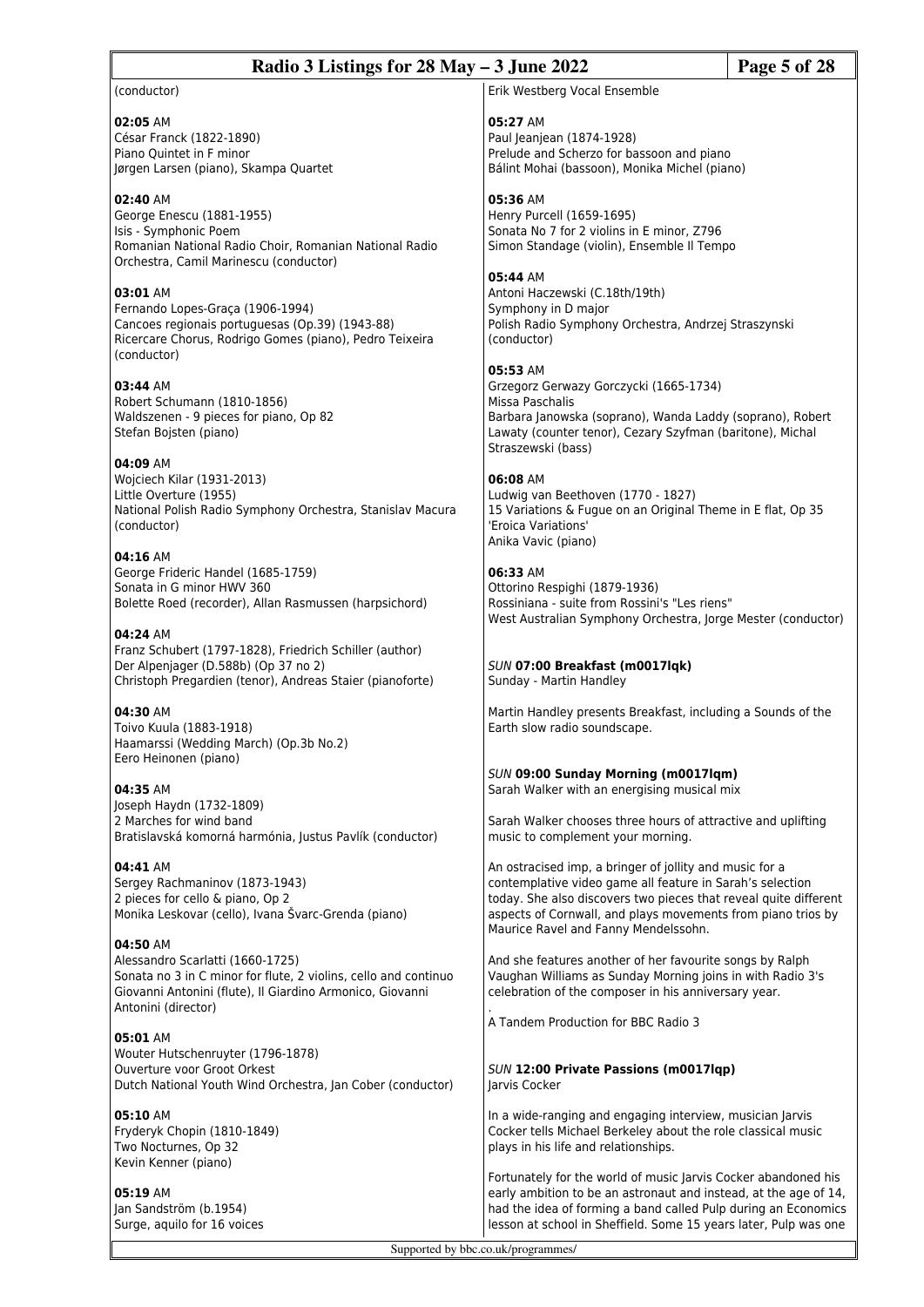| Radio 3 Listings for 28 May – 3 June 2022                                                                                                                                                                                                                                                                                                                                                                                                                              |                                                                                                                                                                                                    | Page 6 of 28 |
|------------------------------------------------------------------------------------------------------------------------------------------------------------------------------------------------------------------------------------------------------------------------------------------------------------------------------------------------------------------------------------------------------------------------------------------------------------------------|----------------------------------------------------------------------------------------------------------------------------------------------------------------------------------------------------|--------------|
| of the most successful bands in the world, with a string of witty,<br>emotionally raw, and musically inventive hits rooted in the<br>details of real life.                                                                                                                                                                                                                                                                                                             | 03 00:09:40 Anonymous<br>Pavane (Belle Oui Tiens Ma Vie)<br>Music Arranger: Thoinot Arbeau<br>Ensemble: K'antu Ensemble                                                                            |              |
| Since then, he has become a much-loved radio presenter with<br>the long-running "Jarvis Cocker's Sunday Service" on BBC Six<br>Music, and "Wireless Nights" on Radio 4. Amongst numerous                                                                                                                                                                                                                                                                               | Duration 00:03:15<br>04 00:15:16 Anon.                                                                                                                                                             |              |
| other projects he has formed a new band, JARV IS, and he has<br>just published a memoir of his childhood and the early years of<br>Pulp called Good Pop, Bad Pop.                                                                                                                                                                                                                                                                                                      | Basse Danse - L'Annonciation<br>Ensemble: Toronto Consort<br>Duration 00:01:05                                                                                                                     |              |
| Jarvis describes how, during a long period of convalescence<br>after an accident, he transformed the way he wrote songs,<br>realizing that the details of everyday life around him in<br>Sheffield provided a goldmine of material. He tells Michael how<br>he coped with fame when it eventually arrived in his thirties,<br>and how he has never conquered his stage fright.                                                                                         | 05 00:18:17 Thoinot Arbeau<br>Moresques<br>Ensemble: Praetorius Consort<br>Director: Christopher Ball<br>Duration 00:01:02                                                                         |              |
| Jarvis chooses music by Schubert, Max Richter, Rachmaninoff,<br>Eric Satie and Delius, all guaranteed to give him the 'tingle'<br>factor. He talks about the power of particular vinyl records to<br>bring back memories of his teenage years in Sheffield and of<br>his son as he was growing up in Paris. And he talks movingly<br>about the role Richter's music played in his relationship with his<br>dying father who had been absent for most of Jarvis's life. | 06 00:21:44 Thoinot Arbeau<br>La Morisque<br>Music Arranger: Sven Berger<br>Ensemble: Convivium Musicum Gothenburgense<br>Director: Sven Berger<br>Duration 00:02:00<br>07 00:24:44 Thoinot Arbeau |              |
| Producer: Jane Greenwood                                                                                                                                                                                                                                                                                                                                                                                                                                               | Tordion<br>Ensemble: The Broadside Band<br>Director: Jeremy Barlow                                                                                                                                 |              |
| SUN 13:00 Radio 3 Lunchtime Concert (m0017drl)<br>Catriona Morison - Sea Pictures                                                                                                                                                                                                                                                                                                                                                                                      | Duration 00:00:53<br>08 00:25:37 Thomas Morley<br>Can Shee Excuse (The Earl Of Essex Galliard)                                                                                                     |              |
| From Wigmore Hall: the mezzo-soprano Catriona Morison sings<br>Brahms, Schumann and Elgar.                                                                                                                                                                                                                                                                                                                                                                             | Ensemble: Julian Bream Consort<br>Duration 00:01:39                                                                                                                                                |              |
| The Scottish-German mezzo is joined by the pianist Julius Drake<br>in a recital of rich Romanticism; a perfect opportunity to relish<br>the golden voice which earned her the title 2017 BBC Cardiff<br>Singer of the World and a place on Radio 3's New Generation<br>Artists scheme.                                                                                                                                                                                 | 09 00:27:16 Thoinot Arbeau<br>Bransle de Malte<br>Ensemble: La Compagnie Maitre Guillaume<br>Duration 00:00:56                                                                                     |              |
| Presented by Hannah French.                                                                                                                                                                                                                                                                                                                                                                                                                                            | 10 00:28:12 Thoinot Arbeau<br>Bransle de Champagne couppez<br>Ensemble: The Broadside Band                                                                                                         |              |
| Brahms: Dein blaues Auge hält so still Op. 59 No. 8<br>Brahms: Die Mainacht Op. 43 No. 2<br>Brahms: Mädchenlied Op. 107 No. 5                                                                                                                                                                                                                                                                                                                                          | Director: Jeremy Barlow<br>Duration 00:01:01                                                                                                                                                       |              |
| Brahms: Meine Liebe ist grün Op. 63 No. 5<br>R. Schumann: 6 Gedichte von N Lenau und Requiem Op. 90<br>Elgar: Sea Pictures Op. 37                                                                                                                                                                                                                                                                                                                                      | 11 00:30:00 Thoinot Arbeau<br>Ding Dong Merrily / Bransle de L'Official<br>Music Arranger: Belinda Sykes<br>Ensemble: Joglaresa                                                                    |              |
| Catriona Morison (mezzo-soprano)<br>Julius Drake (piano)                                                                                                                                                                                                                                                                                                                                                                                                               | Duration 00:01:27                                                                                                                                                                                  |              |
| SUN 14:00 The Early Music Show (m0008glk)<br>Thoinot Arbeau's Orchesographie                                                                                                                                                                                                                                                                                                                                                                                           | 12 00:31:43 Thoinot Arbeau<br>Bransle d'Ecosse<br>Ensemble: La Compagnie Maitre Guillaume<br>Duration 00:00:47                                                                                     |              |
| Choreographer and dance historian Darren Royston joins Lucie<br>Skeaping to explore the 16th-century dancing manual,<br>"Orchesographie", published in 1589 in Langres by a French<br>cleric who went under the pseudonym of Thoinot Arbeau. The<br>manual is in the form of a dialogue between Arbeau himself and                                                                                                                                                     | 13 00:35:24 Thoinot Arbeau<br>La Volta<br>Ensemble: The New York Renaissance Band<br>Duration 00:01:14                                                                                             |              |
| a fictional pupil by the name of Capriol, and the dances and<br>music therein became familiar all across Europe.                                                                                                                                                                                                                                                                                                                                                       | 14 00:36:40 Thoinot Arbeau<br>Alman<br>Ensemble: Praetorius Consort                                                                                                                                |              |
| 01 00:03:50 Peter Warlock<br>Capriol Suite: Tordion<br>Orchestra: Royal Philharmonic Orchestra                                                                                                                                                                                                                                                                                                                                                                         | Director: Christopher Ball<br>Duration 00:00:42                                                                                                                                                    |              |
| Duration 00:00:55                                                                                                                                                                                                                                                                                                                                                                                                                                                      | 15 00:37:25 Thoinot Arbeau<br>La Torche                                                                                                                                                            |              |
| 02 00:06:18 Thoinot Arbeau<br>Bransles des Chevaux<br>Ensemble: Strada                                                                                                                                                                                                                                                                                                                                                                                                 | Ensemble: The New York Renaissance Band<br>Duration 00:01:55                                                                                                                                       |              |

16 **00:40:12** Michael Praetorius

Supported by bbc.co.uk/programmes/

Duration 00:02:07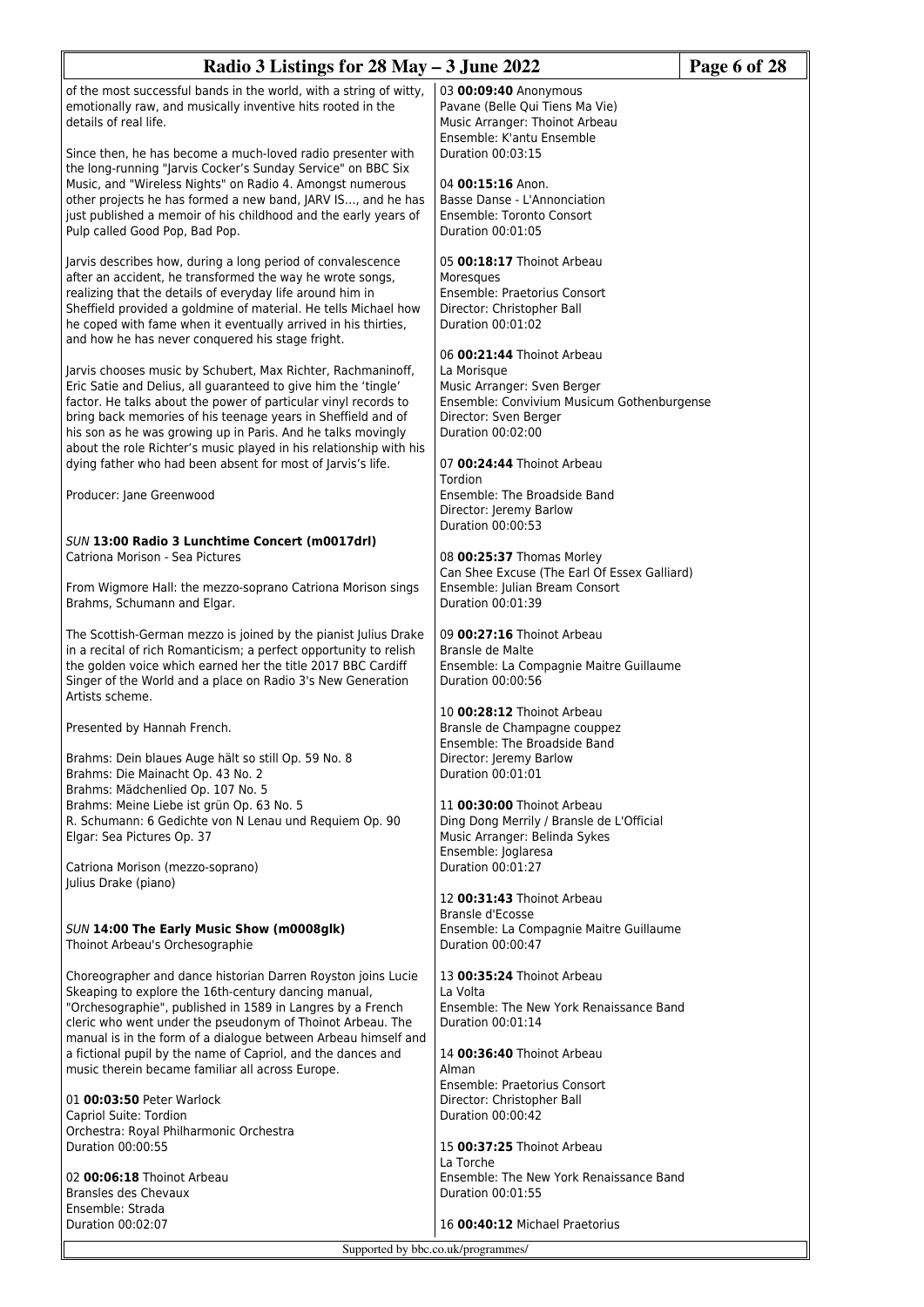| Radio 3 Listings for 28 May – 3 June 2022                                           |                                                                                                                             | Page 7 of 28 |
|-------------------------------------------------------------------------------------|-----------------------------------------------------------------------------------------------------------------------------|--------------|
| Canarios                                                                            | Performers Thad Jones, Reunald Jones, Joe Newman, Wendell                                                                   |              |
| Ensemble: K'antu Ensemble                                                           | Culley, t; Henry Coker, Bill Hughes, Benny Powell, tb; Marshal                                                              |              |
| Duration 00:02:34                                                                   | Royal, Bill Graham, Frank Wess, Frank Foster, Charlie Fowlkes,                                                              |              |
|                                                                                     | reeds; Count Basie, p; Freddie Green, g; Eddie Jones, b; Sonny                                                              |              |
| 17 00:43:35 John Dowland                                                            | Payne, d. 1956                                                                                                              |              |
| The King of Denmark his galliard (The battle galliard)                              |                                                                                                                             |              |
| Performer: Nigel North                                                              | DISC <sub>2</sub>                                                                                                           |              |
| Duration 00:00:38                                                                   | Artist Julian Lage                                                                                                          |              |
|                                                                                     | <b>Title Squint</b>                                                                                                         |              |
| 18 00:44:33 Michael Praetorius<br>Courante                                          | Composer Lage<br>Album Squint                                                                                               |              |
| Ensemble: K'antu Ensemble                                                           | Label Blue Note                                                                                                             |              |
| Duration 00:02:25                                                                   | Number 003332501 Track 3                                                                                                    |              |
|                                                                                     | Duration 4,29                                                                                                               |              |
| 19 00:48:53 Anon.                                                                   | Performers Julian Lage, g; Jorge Roeder, b; Dave King, d. August                                                            |              |
| Pavane a 3                                                                          | 2020                                                                                                                        |              |
| Ensemble: Ensemble Doulce Mémoire                                                   |                                                                                                                             |              |
| Duration 00:01:36                                                                   | DISC <sub>3</sub>                                                                                                           |              |
|                                                                                     | Artist Jo Harrop                                                                                                            |              |
| 20 00:51:18 Thoinot Arbeau                                                          | Title I've Got my Red Mary Janes and a Brand New Hat                                                                        |              |
| Bransle couppé de la guerre                                                         | Composer Jo Harrop, Hannah Vasanth, Natalie Williams                                                                        |              |
| Ensemble: La Compagnie Maitre Guillaume                                             | Album single                                                                                                                |              |
| Duration 00:00:59                                                                   | Label Lateralize                                                                                                            |              |
| 21 00:52:29 Thoinot Arbeau                                                          | Number LR011A<br>Duration 3.35                                                                                              |              |
| Basse Danse - Jouyssance vous donneray                                              | Performers Jo Harrop, v; Jason Rebello (Piano), Troy Miller                                                                 |              |
| Ensemble: Ensemble Anonymous                                                        | (Drums), Jihad Darwish (Bass), Jamie McCredie (Guitar) 2021                                                                 |              |
| Duration 00:02:18                                                                   |                                                                                                                             |              |
|                                                                                     | DISC <sub>4</sub>                                                                                                           |              |
| 22 00:56:14 Thomas Morley                                                           | <b>Artist Chick Corea</b>                                                                                                   |              |
| It Was A Lover And His Lasse                                                        | Title This                                                                                                                  |              |
| Ensemble: K'antu Ensemble                                                           | <b>Composer Corea</b>                                                                                                       |              |
| Duration 00:02:32                                                                   | Album Complete Is Sessions                                                                                                  |              |
|                                                                                     | Label Blue Note                                                                                                             |              |
|                                                                                     | Number 40532 CD 1 Track 3                                                                                                   |              |
| SUN 15:00 Choral Evensong (m0017dsf)                                                | Duration 8.15                                                                                                               |              |
| St Martin-in-the-Fields, London                                                     | Performers Bennie Maupin, ts; Chick Corea, kb; Dave Holland,<br>b; Jack DeJohnette, d. May 1969                             |              |
| From St Martin-in-the-Fields, London, on the Eve of the                             |                                                                                                                             |              |
| Ascension.                                                                          | DISC <sub>5</sub>                                                                                                           |              |
|                                                                                     | Artist Stan Kenton                                                                                                          |              |
| Introit: Alleluias (June Nixon)                                                     | Title The Peanut Vendor                                                                                                     |              |
| Responses: Vicente Chavarría                                                        | Composer Simons, Sunshine, Gilbert                                                                                          |              |
| Psalms 15, 24 (Greenhow, Barnby)                                                    | Album Stan Kenton Story                                                                                                     |              |
| First Lesson: 2 Samuel 23 vv.1-5                                                    | Label Proper                                                                                                                |              |
| Office Hymn: All praise to thee, for thou, O King divine                            | Number Properbox 13 CD 4 Track 18                                                                                           |              |
| (Engelberg)<br>Canticles: Murrill in E                                              | Duration 2.43                                                                                                               |              |
| Second Lesson: Colossians 2 v.20 - 3 v.4                                            | Performers Buddy Childers, Ray Wetzel, Chico Alvarez, Al<br>Porcino, Ken Hanna, t; Milt Bernhardt, Eddie Bert, Harry Betts, |              |
| Anthem: Let all the world (Leighton)                                                | Harry Forbes, Bart Varselona, tb; George Wiedler, Art Pepper,                                                               |              |
| Prayer Anthem: King of glory, king of peace (Nils Greenhow)                         | Bob Cooper, Warner Wiedler, Bob Gioga, reeds; Stan Kenton, p;                                                               |              |
| Hymn: Crown him with many crowns (Diademata)                                        | Laurindo Almeida, g; Eddie Safranski, b; Shelly Manne, d; Carlos                                                            |              |
| Voluntary: Prelude and Fugue in C, BWV 545 (Bach)                                   | Vidal, Jose Mangual, Machito, perc.25 July 1946.                                                                            |              |
|                                                                                     |                                                                                                                             |              |
| St Martin's Voices                                                                  | DISC <sub>6</sub>                                                                                                           |              |
| Andrew Earis (Director of Music)                                                    | Artist New Departures Quartet                                                                                               |              |
| Polina Sosnina (Associate Organist)                                                 | Title Culloden Moor                                                                                                         |              |
|                                                                                     | <b>Composer Bobby Wellins</b>                                                                                               |              |
|                                                                                     | Album New Departures Quartet<br>Label Hot house                                                                             |              |
| SUN 16:00 Jazz Record Requests (m0017lqs)<br>New discoveries and evergreen classics | Number CD 1010 Track 3                                                                                                      |              |
|                                                                                     | Duration 7.19                                                                                                               |              |
| Alyn Shipton presents jazz records of all styles as requested by                    | Performers Bobby Wellins, ts; Stan Tracey, p; Jeff Clyne, b;                                                                |              |
| you, with music this week from Count Basie, Chick Corea and                         | Laurie Morgan, d. 1960                                                                                                      |              |
| Ella Fitzgerald.                                                                    |                                                                                                                             |              |
|                                                                                     | DISC <sub>7</sub>                                                                                                           |              |
| DISC 1                                                                              | Artist Joshua Redman                                                                                                        |              |
| Artist Count Basie                                                                  | Title Right Back Round Again                                                                                                |              |
| Title April In Paris                                                                | Composer Redman                                                                                                             |              |
| Composer Vernon Duke / Yip Harburg                                                  | Album Round Again                                                                                                           |              |
| Album April In Paris                                                                | Label Nonesuch                                                                                                              |              |
| Label Phoenix                                                                       | Number 18350 Track 4                                                                                                        |              |
| Number 131533 Track 1                                                               | Duration 6.00                                                                                                               |              |

Performers Joshua Redman, as; Brad Mehldau, p; Christian

Duration 3.51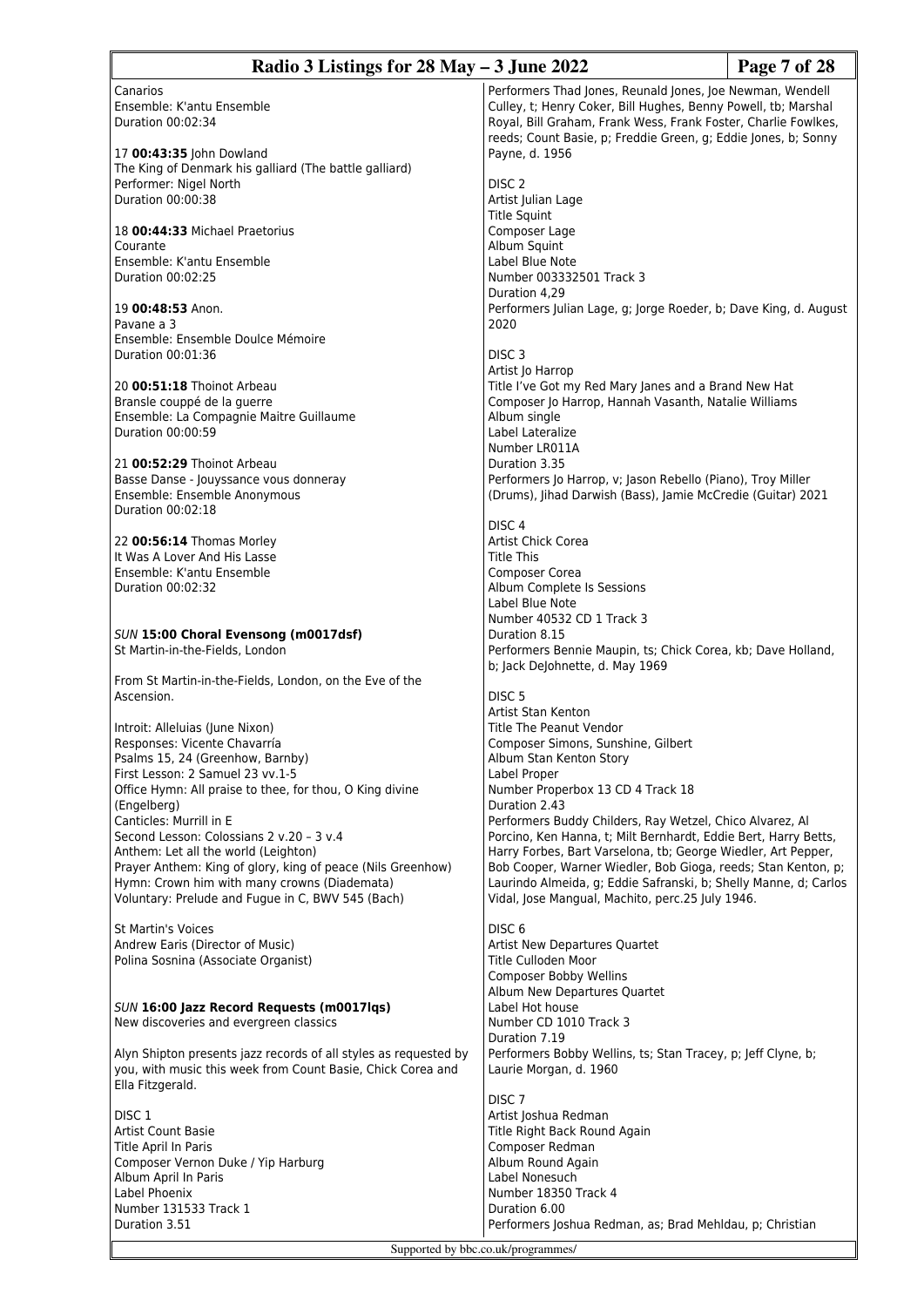| Page 8 of 28<br>Radio 3 Listings for 28 May – 3 June 2022                                                                                                                                                                                                                                                                                                                                                                                                                                                                                                                                             |                                                                                                                                                                                                                                                                                                                                                                                                                                                                                                                                                                                                                                                                                                                                                                                                                                                      |  |
|-------------------------------------------------------------------------------------------------------------------------------------------------------------------------------------------------------------------------------------------------------------------------------------------------------------------------------------------------------------------------------------------------------------------------------------------------------------------------------------------------------------------------------------------------------------------------------------------------------|------------------------------------------------------------------------------------------------------------------------------------------------------------------------------------------------------------------------------------------------------------------------------------------------------------------------------------------------------------------------------------------------------------------------------------------------------------------------------------------------------------------------------------------------------------------------------------------------------------------------------------------------------------------------------------------------------------------------------------------------------------------------------------------------------------------------------------------------------|--|
| McBride, b; Brian Blade, d. 2020.<br>DISC <sub>8</sub><br>Artist George Chisholm<br>Title Ain't Misbehavin'<br>Composer Waller / Razaf<br>Album BBC Jazz from the 70s and 80s<br>Label Upbeat<br>Number URCD 155 Track 14<br>Duration 6.21                                                                                                                                                                                                                                                                                                                                                            | secular song L'amante segreto (The Secret Lover), and the<br>mysterious thirteenth variation of Elgar's Enigma Variations<br>begins a section dealing with coded expressions of affection.<br>Each variation was named for a friend of Elgar's, and this highly<br>romantic movement, given only as "***" is suspected to refer to<br>Helen Weaver, who was once engaged to the composer.<br>Brahms's Sextet for Strings no. 2 and Berg's Lyric Suite both<br>spell out the names of women with whom their composers were<br>infatuated.                                                                                                                                                                                                                                                                                                             |  |
| Performers George Chisholm, tb; Brian Lemon, p; Lennie Bush,<br>b; Bobby Orr, d. 29 March 1981<br>DISC <sub>9</sub><br>Artist Ella Fitzgerald<br>Title How High The Moon<br>Composer Lewis / Hamilton<br>Album Complete Live in Berlin 1960<br>Label Verve<br>Number 314519564-2 Track 18<br>Duration 6.58 v abrupt end<br>Performers Ella Fitzgerald v; Paul Smith, p; Jim Hall, g; Wilfred<br>Middlebrooks, b; Gus Johnson, d. 13 Feb 1960.                                                                                                                                                         | What E.M. Forster refers to as "a great unrecorded history" of<br>LGBT+ love stories are revealed in the next section. De<br>Profundis, the great letter Oscar Wilde wrote, ostensibly to his<br>lover Lord Alfred Douglas, during his time imprisoned in<br>Reading Gaol, introduce a swathe of queer love letters - from<br>Tove Jansson to Vivica Bandler, from E.M. Forster about his<br>lover Mohammed el-Adl, from Virginia Woolf to Vita Sackville-<br>West, and Benjamin Britten to Peter Pears. A E Housman's<br>Because I Liked You Better, about a doomed and possibly<br>unrequited secret love between men and never published<br>during Housman's lifetime, is given in contrast to Perfume<br>Genius's Alan, which depicts the delicate, casual intimacy of a<br>marriage between men today.                                          |  |
| <b>DISC 10</b><br>Artist George Shearing & Mel Torme<br>Title New York New York Medley<br>Composer Goetz/Leslie/Meyer; Mack<br>Album Complete Concord Recordings<br>Label Concord<br>Number 2144-2 CD 5 Track 5<br>Duration 5.09<br>Performers: Mel Tormé (vocals), George Shearing (piano), John<br>Leitham (bass), Donny Osborne (drums). August 1987<br>SUN 17:00 The Listening Service (m000hvnd)<br>Talking in music                                                                                                                                                                             | The link between discoveries inside the human soul and out in<br>the wide universe begins with Alan Turing, who kept the secret<br>of his sexuality whilst making game-changing discoveries<br>during the second world war, is the subject of James McCarthy's<br>Codebreaker oratorio. Musical and written accounts of Turing's<br>enigmatic persona and major codebreaking discoveries give<br>way to Thomas Hardy's reflection on seeing an archaeopteryx<br>fossil In A Museum, Emily Dickinson's much-debated<br>metaphoric treatment of the earth's surface in The reticent<br>volcano keeps, and to two very different takes on archaeology.<br>Mike Pitts' history of British archaeology resonates with eerie<br>ancient Scandinavian music performed on a bone flute,<br>reconstructed from an archaeological discovery made in<br>Sweden. |  |
| Tom Service explores talking in music - from Gilbert and<br>Sullivan's patter songs to high-art 'sprechgesang' by<br>Schoenberg, from Mozart's recitative to the rap of present-day<br>LA. Anyway, who's to say what is talking and what is singing?<br>Archive recordings of WB Yeats reveal him intoning his poetry<br>melodically, while Ken Nordine devised what he called 'Word<br>lazz'.                                                                                                                                                                                                        | Anna Meredith's Blackfriars, a piece Meredith refuses to ascribe<br>or reveal any meaning to, accompanies fragments of American<br>poet Maggie Nelson's Bluets. Colin Matthews's completion of<br>Holst's The Planets, adds Pluto - the Renewer. Pluto was<br>discovered as a planet well after Holst wrote his Planets suite,<br>and then tragically demoted from planet status after Colin<br>Matthews went to the effort of writing it into the suite.                                                                                                                                                                                                                                                                                                                                                                                            |  |
| SUN 17:30 Words and Music (m000bdjd)<br>Secrets and Discoveries                                                                                                                                                                                                                                                                                                                                                                                                                                                                                                                                       | This edition of Words & Music ends a journey from secrecy to<br>discovery on a complicated note: Margaret Atwood's Journey to<br>the Interior expresses an uneasy desire to venture out into the                                                                                                                                                                                                                                                                                                                                                                                                                                                                                                                                                                                                                                                     |  |
| Bettrys Jones and Kingsley Ben-Adir with readings on this<br>week's theme of Secrets and Discoveries - one which suggests<br>not only the realms of science and investigation, but also the<br>inner world of the human heart. The choices run from a Polari<br>version of the Genesis story through an oratorio inspired by the<br>life and work of code-breaker Alan Turing, to the fossils which<br>inspired a poem by Thomas Hardy and the meditations on life<br>and grief in Maggie Nelson's Bluets to Colin Matthews'<br>completion of Holst's The Planets with the newly discovered<br>Pluto. | undiscovered worlds of the wilderness and the self, whilst out of<br>the multi-layered chaos of Philip Glass's Einstein on the Beach,<br>a love story to rise to the surface: lovers on a park bench. Not a<br>million miles away from the garden we started in.<br>"And what sort of story shall we hear? Ah, it will be a familiar<br>story, a story that is so very, very old, and yet it is so new."<br>01 <b>00:01:27</b> Darius Milhaud<br>La Creation du Monde<br>Orchestra: Orchestre national de France                                                                                                                                                                                                                                                                                                                                     |  |
| Producer: Caitlin Benedict                                                                                                                                                                                                                                                                                                                                                                                                                                                                                                                                                                            | Conductor: Leonard Bernstein<br>Duration 00:02:01                                                                                                                                                                                                                                                                                                                                                                                                                                                                                                                                                                                                                                                                                                                                                                                                    |  |
| We begin with the first secret, and the first discovery: in the<br>Garden of Eden. Genesis, and the story of the Tree of<br>Knowledge is presented in Polari, the coded patois that was<br>utilised in the underground gay culture of 20th century Britain.<br>Meditations on the Apple, the Tree, and the Fall of Man from<br>Terry Pratchett and Neil Gaiman to Haydn show the sheer range<br>of interpretations that story has bred.                                                                                                                                                               | 02 00:01:36<br>The Sisters of Perpetual Indulgence<br>The Polari Bible<br>Duration 00:01:08<br>03 00:03:40<br>Terry Pratchett & Neil Gaiman<br>Good Omens, read by Bettrys Jones                                                                                                                                                                                                                                                                                                                                                                                                                                                                                                                                                                                                                                                                     |  |

Duration 00:01:46

The dramatic potential of secret love is a recurring theme, from American poet Lola Ridge's obscure Secrets to Barbara Strozzi's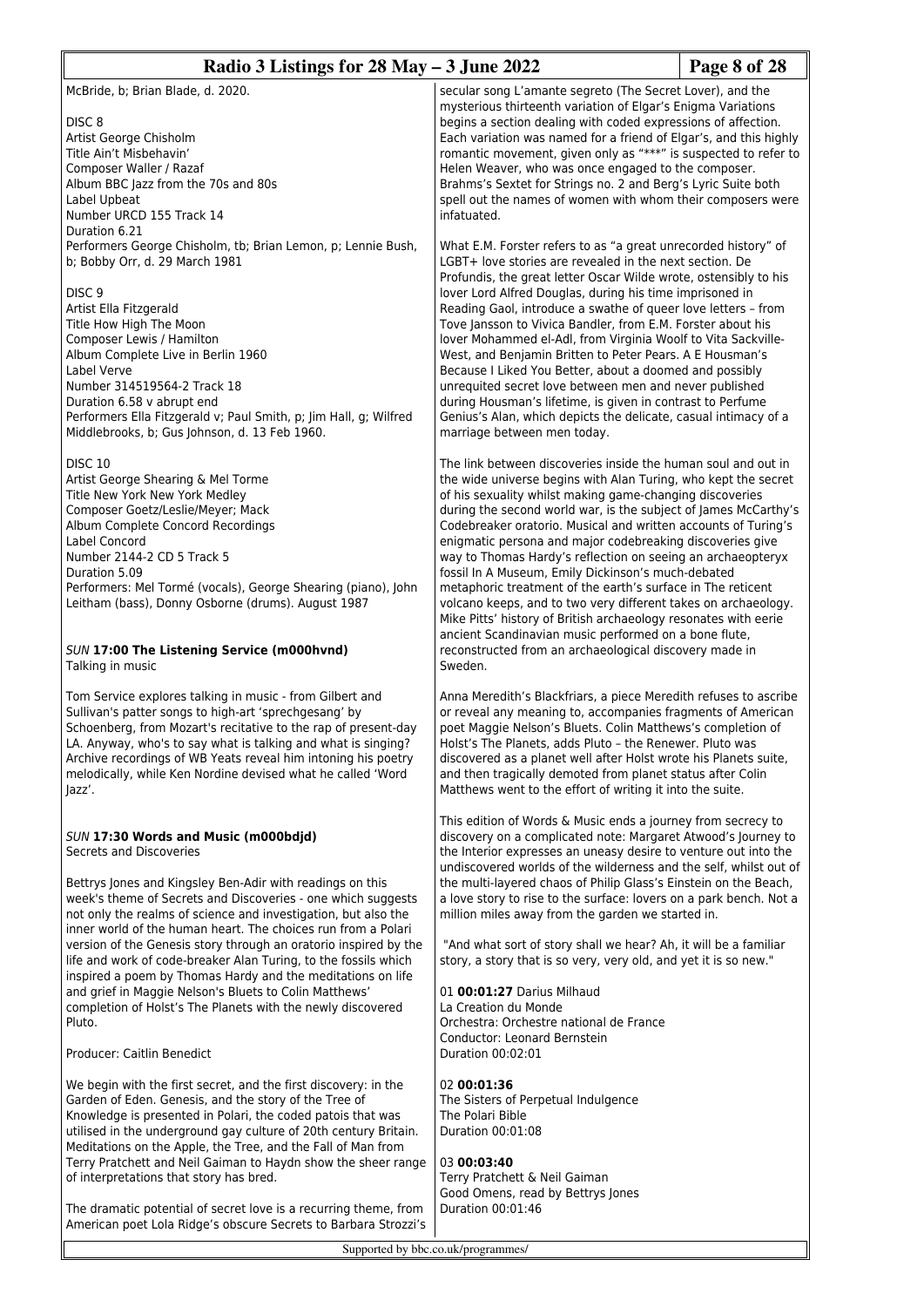| Radio 3 Listings for 28 May – 3 June 2022<br>Page 9 of 28                              |                                                                 |  |
|----------------------------------------------------------------------------------------|-----------------------------------------------------------------|--|
| 04 00:05:06 Joseph Haydn                                                               | 17 00:35:01 Philip Glass                                        |  |
| The Creation                                                                           | Morning Passages (The Hours)                                    |  |
| Orchestra: Handel and Haydn Society                                                    | Performer: Michael Riesman                                      |  |
| Singer: Jeremy Ovenden                                                                 | Duration 00:02:44                                               |  |
| Conductor: Harry Christophers<br>Duration 00:00:26                                     |                                                                 |  |
|                                                                                        | 18 00:35:32<br>Tove Jansson                                     |  |
| 05 00:05:32                                                                            | Letter to Vivica, read by Bettrys Jones                         |  |
| <b>Richard Siken</b>                                                                   | Duration 00:00:16                                               |  |
| Scheherazade, read by Kingsley Ben-Adir                                                |                                                                 |  |
| Duration 00:00:47                                                                      | 19 00:36:20                                                     |  |
|                                                                                        | E.M. Forster                                                    |  |
| 06 00:06:13 John Adams                                                                 | Letter to Florence, read by Kingsley Ben-Adir                   |  |
| Hallelujah Junction<br>Performer: Nicolas Hodges                                       | Duration 00:00:18                                               |  |
| Duration 00:07:09                                                                      | 20 00:36:51                                                     |  |
|                                                                                        | Virginia Woolf                                                  |  |
| 07 00:08:30                                                                            | Letter to Vita, read by Bettrys Jones                           |  |
| James Baldwin                                                                          | Duration 00:00:28                                               |  |
| Giovanni[]s Room, read by Kingsley Ben-Adir                                            |                                                                 |  |
| Duration 00:01:16                                                                      | 21 00:37:35                                                     |  |
| 08 00:14:20                                                                            | Benjamin Britten<br>Letter to Peter                             |  |
| Lola Ridge                                                                             | Duration 00:00:09                                               |  |
| Secrets, read by Bettrys Jones                                                         |                                                                 |  |
| Duration 00:00:47                                                                      | 22 00:37:38 Benjamin Britten                                    |  |
|                                                                                        | Winter Words: Before Life and After                             |  |
| 09 00:14:10 Edward Elgar                                                               | Singer: Peter Pears                                             |  |
| Variations on an Original Theme ([Enigma]), Op. 36. Xiii. [1***]                       | Performer: Benjamin Britten<br>Duration 00:03:17                |  |
| Orchestra: London Symphony Orchestra<br>Conductor: John Barbirolli                     |                                                                 |  |
| Duration 00:02:36                                                                      | 23 00:40:50                                                     |  |
|                                                                                        | A.E. Housman                                                    |  |
| 10 00:16:51                                                                            | Because I Liked You Better, read by Kingsley Ben-Adir           |  |
| <b>Roland Barthes</b>                                                                  | Duration 00:00:38                                               |  |
| A Lover[]s Discourse: Unknowable, read by Bettrys Jones<br>Duration 00:01:50           | 24 00:41:29 Perfume Genius                                      |  |
|                                                                                        | Alan                                                            |  |
| 11 00:19:05 Barbara Strozzi                                                            | Performer: Perfume Genius                                       |  |
| L[amante segreto (The Secret Lover)                                                    | Duration 00:02:46                                               |  |
| Performer: Peggy Belanger                                                              |                                                                 |  |
| Performer: Michel Angers                                                               | 25 00:44:12                                                     |  |
| Duration 00:05:23                                                                      | Simon Singh<br>The Code Book, read by Kingsley Ben-Adir         |  |
| 12 00:24:30                                                                            | Duration 00:00:57                                               |  |
| A.S. Byatt                                                                             |                                                                 |  |
| Posession: A Romance, read by Bettrys Jones                                            | 26 00:45:08 James McCarthy                                      |  |
| Duration 00:01:14                                                                      | Codebreaker: Enough & I shall meet him again                    |  |
|                                                                                        | Choir: Hertfordshire Chorus<br>Orchestra: BBC Concert Orchestra |  |
| 13 00:26:37 Joseph Haydn<br>Sextet for Strings no. 2 (Op.36) in G major, 1st movement: | <b>Conductor: David Temple</b>                                  |  |
| Allegro                                                                                | Duration 00:06:30                                               |  |
| Performer: Isabelle Faust                                                              |                                                                 |  |
| Performer: Julia-Maria Kretz                                                           | 27 00:51:40                                                     |  |
| Performer: Stefan Fehlandt                                                             | Thomas Hardy                                                    |  |
| Performer: Pauline Sachse<br>Performer: Christoph Richter                              | In A Museum, read by Kingsley Ben-Adir<br>Duration 00:00:36     |  |
| Performer: Xenia Jankovic                                                              |                                                                 |  |
| Duration 00:03:31                                                                      | 28 00:52:12 Ludwig van Beethoven                                |  |
|                                                                                        | The Creatures of Prometheus (Op.43): Overture                   |  |
| 14 00:28:59                                                                            | Orchestra: Deutsche Kammerphilharmonie Bremen                   |  |
| Christina Rossetti                                                                     | Conductor: Daniel Harding                                       |  |
| A Discovery, read by Bettrys Jones<br>Duration 00:00:48                                | Duration 00:00:18                                               |  |
|                                                                                        | 29 00:52:31                                                     |  |
| 15 00:29:45 Alban Berg                                                                 | <b>Emily Dickinson</b>                                          |  |
| Lyric Suite, iii. Allegro misterioso [] trio estatico                                  | The reticent volcano keeps read by Bettrys Jones                |  |
| Performer: Emerson String Quartet                                                      | Duration 00:00:32                                               |  |
| Duration 00:03:18                                                                      |                                                                 |  |
| 16 00:32:06                                                                            | 30 00:53:00 Träd<br>In the village: musical pastimes            |  |
| Oscar Wilde                                                                            | Performer: European Music Archaeology Project                   |  |
| De Profundis, read by Kingsley Ben-Adir                                                | Duration 00:01:31                                               |  |
| Duration 00:03:02                                                                      |                                                                 |  |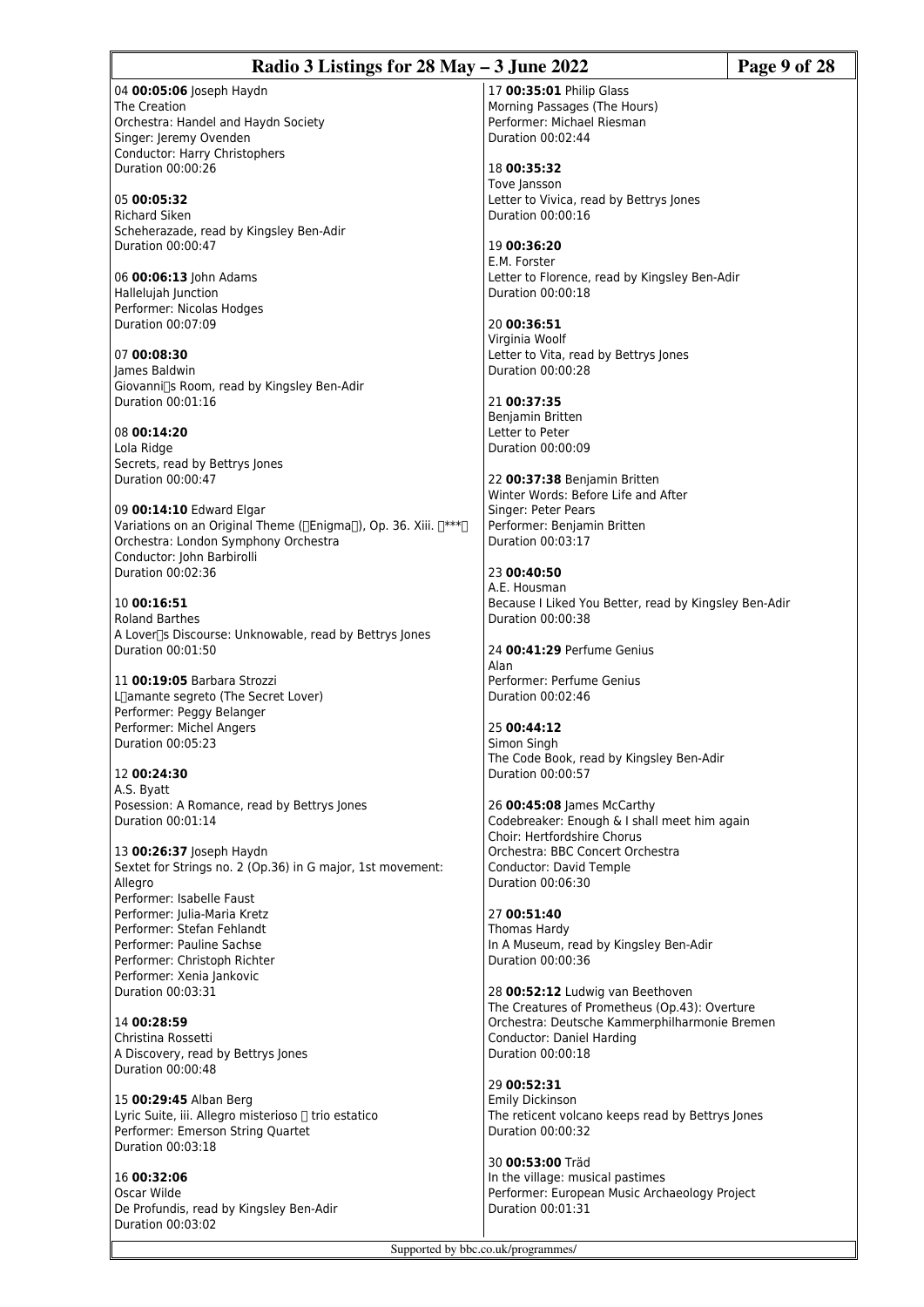| Radio 3 Listings for 28 May - 3 June 2022                                                                                                                                                                                                                                                                                                                      |                                                                                                                                                                                                                                                                                                                                                                                                                                                                                                                                                                                                                                                                          | Page 10 of 28 |  |
|----------------------------------------------------------------------------------------------------------------------------------------------------------------------------------------------------------------------------------------------------------------------------------------------------------------------------------------------------------------|--------------------------------------------------------------------------------------------------------------------------------------------------------------------------------------------------------------------------------------------------------------------------------------------------------------------------------------------------------------------------------------------------------------------------------------------------------------------------------------------------------------------------------------------------------------------------------------------------------------------------------------------------------------------------|---------------|--|
| 31 00:54:30<br><b>Mike Pitts</b><br>Digging Up Britain, read by Kingsley Ben-Adir<br>Duration 00:01:41                                                                                                                                                                                                                                                         | Credits<br>Producer: Rebecca Grisedale-Sherry<br>Editor: Andy King<br>Mixing Engineer: Marvin Ware                                                                                                                                                                                                                                                                                                                                                                                                                                                                                                                                                                       |               |  |
| 32 00:56:16<br>Maggie Nelson<br>Bluets, read by Bettrys Jones<br>Duration 00:01:44                                                                                                                                                                                                                                                                             | SUN 19:15 Sunday Feature (m0017lqy)<br>Dylan And The Ferry                                                                                                                                                                                                                                                                                                                                                                                                                                                                                                                                                                                                               |               |  |
| 33 00:56:35 Anna Meredith<br><b>Blackfriars</b><br>Performer: Anna Meredith                                                                                                                                                                                                                                                                                    | New Generation Thinker and Bob Dylan fan Dafydd Mills Daniel<br>investigates the story behind the iconic image of the<br>singer/songwriter that appeared on the poster for the<br>documentary No Direction Home.                                                                                                                                                                                                                                                                                                                                                                                                                                                         |               |  |
| Duration 00:03:04<br>34 00:59:36<br>Robert Macfarlane<br>Underland read by Kingsley Ben-Adir<br>Duration 00:01:32<br>35 01:00:36 Colin Matthews<br>The Planets viii. Pluto □ The Renewer<br>Orchestra: Hallé<br>Conductor: Sir Mark Elder<br>Duration 00:06:22                                                                                                 | It's a black and white photo of Dylan on a small car ferry. The<br>ferry was called The Severn Princess and it transported drivers<br>across the River Severn, between England and Wales. Dylan<br>was using the Aust Ferry to convey his new electric guitar and<br>sound into Wales - a sound that for audiences at the end of that<br>ferry ride was perceived as new and destructive, signalling the<br>end of traditional folk music and culture - just as, ironically, the<br>old ferry Dylan was travelling on was itself under threat from<br>something new that was about to replace it: a new bridge and<br>roadway that would make it and its ethos obsolete. |               |  |
| 36 01:06:36<br>Margaret Atwood<br>Journey to the Interior, read by Bettrys Jones<br>Duration 00:01:47                                                                                                                                                                                                                                                          | Dafydd returns to the scene of the photograph in the company<br>of Tim Ryan and Sue Kingdom who are running a campaign to<br>preserve the Princess, which is now docked on a beach near<br>Chepstow. He also talks to Richard F. Thomas, author of Why<br>Dylan Matters, about the so-called "Judas Tour".                                                                                                                                                                                                                                                                                                                                                               |               |  |
| 37 01:08:21 Philip Glass<br>Knee Play 5 (Einstein on the Beach)<br>Performer: Philip Glass Ensemble<br>Duration 00:05:29                                                                                                                                                                                                                                       | SUN 19:30 Drama on 3 (b08n1ylb)<br>Iphigenia in Crimea                                                                                                                                                                                                                                                                                                                                                                                                                                                                                                                                                                                                                   |               |  |
| SUN 18:45 Between the Ears (m0017lqw)<br>The Lark Descending                                                                                                                                                                                                                                                                                                   | Sebastopol, 1854, the Crimean War. In Tony Harrison's most<br>recent play, a Classics-loving Lieutenant persuades a company<br>of British soldiers in Ukraine to stage an all-male production of<br>Iphigenia in Tauris. Stars Blake Ritson, Robert Emms and<br>Richard Glaves.                                                                                                                                                                                                                                                                                                                                                                                          |               |  |
| Half environmental warning, half re-imagining of a classic work<br>- The Lark Descending features the premiere of Hinako Omori's<br>new electronic arrangement of Ralph Vaughan Williams' The<br>Lark Ascending.                                                                                                                                               | Lieutenant/Iphigenia/Athena  Blake Ritson<br>Orestes  Robert Emms<br>Pylades  Richard Glaves                                                                                                                                                                                                                                                                                                                                                                                                                                                                                                                                                                             |               |  |
| When Vaughan Williams wrote his most famous work in 1914,<br>the skylark would have been a ubiquitous presence in the<br>British countryside, but today the skylark is on the "red list" of<br>conservation concern. This bird may have inspired one of the<br>most famous pieces of classical music ever, but now we're<br>facing an increasingly silent sky. | Sergeant/Thoas  John Dougall<br>Irish soldier/Cowherd/Chorus  Eugene O'Hare<br>Soldier/Messenger/Chorus  Michael Colgan<br>Soldier/Chorus of Greek Women  David Sterne<br>Soldier/Chorus of Greek Women  Gavi Singh Chera<br>Soldier/Chorus of Greek Women  John Bowler<br>Soldier/Chorus of Greek Women  Finlay Robertson                                                                                                                                                                                                                                                                                                                                               |               |  |
| Between The Ears explores what we have lost, presenting The<br>Lark Ascending in a new light, with a fresh, electronic<br>arrangement. Here, the soloist is the skylark itself - captured by<br>veteran sound recordist Chris Watson in Northumberland this<br>spring.                                                                                         | Music performed by Peter Ringrose (trumpet), Detta Danford<br>(flute), Howard McGill (clarinet), Jon Banks (accordion) and Matt<br>Sharp (cello).<br>Music composed and directed by Jon Nicholls.                                                                                                                                                                                                                                                                                                                                                                                                                                                                        |               |  |
| Naturalist and broadcaster Lucy 'Lapwing' Hodson explores the<br>relationship between The Lark Ascending and the birds                                                                                                                                                                                                                                         | Director, Emma Harding                                                                                                                                                                                                                                                                                                                                                                                                                                                                                                                                                                                                                                                   |               |  |
| disappearing from our skies. Along the way, Lucy meets concert<br>violinist Jennifer Pike at Vaughan Williams's childhood home,<br>producer and nature beatboxer Jason Singh, and writer and<br>conservationist Laurence Rose.                                                                                                                                 | SUN 21:00 Record Review Extra (m0017lr0)<br>Stravinsky's Symphony in Three Movements                                                                                                                                                                                                                                                                                                                                                                                                                                                                                                                                                                                     |               |  |
| 150 years after Vaughan Williams was born, the contrast<br>between the popularity of his most famous work and the steady<br>decline of skylark numbers in the UK has never been as stark.<br>Composer Hinako Omori's electronic re-imagining of the piece<br>explores this contrast, in the premiere of her new arrangement<br>Conversation With A Lark.       | Hannah French offers listeners a chance to hear at greater<br>length the recordings reviewed and discussed in yesterday's<br>Record Review, including the recommended version of the<br>Building a Library work, Igor Stravinsky's Symphony in Three<br>Movements.                                                                                                                                                                                                                                                                                                                                                                                                       |               |  |
| Produced in binaural sound, immerse yourself in the skylark's<br>world by wearing headphones for the best listening experience.                                                                                                                                                                                                                                | <b>SUN 23:30 Slow Radio (m0017lr2)</b><br>Very High Frequency Between Gravesend and Greenhithe                                                                                                                                                                                                                                                                                                                                                                                                                                                                                                                                                                           |               |  |
| Supported by bbc.co.uk/programmes/                                                                                                                                                                                                                                                                                                                             |                                                                                                                                                                                                                                                                                                                                                                                                                                                                                                                                                                                                                                                                          |               |  |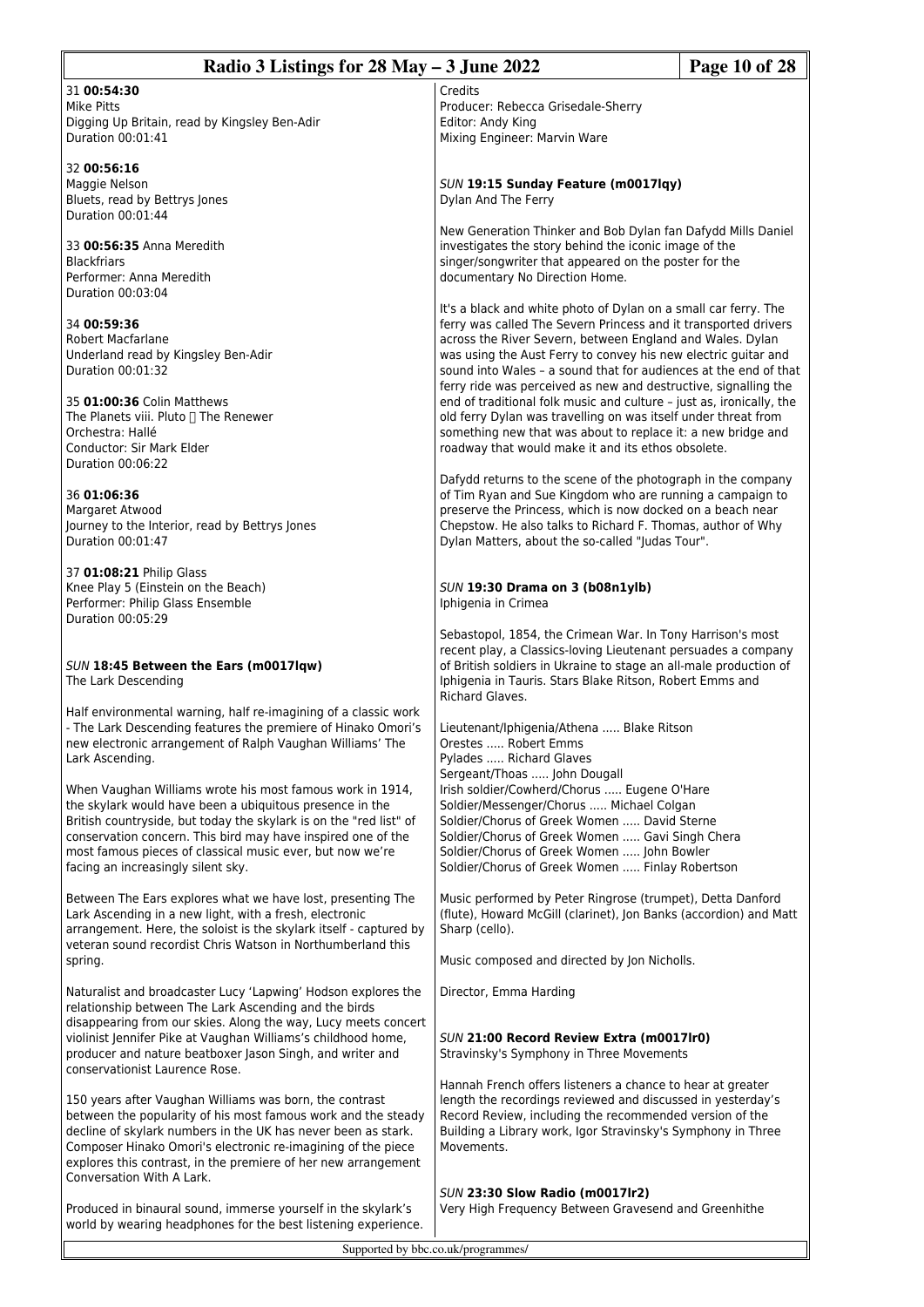| Radio 3 Listings for 28 May – 3 June 2022<br>Page 11 of 28                                                                                                                                                                                                                                                                                                                                                                                                                                                                                                                          |                                                                                                                                                                                                                                                                                                                                                                       |  |
|-------------------------------------------------------------------------------------------------------------------------------------------------------------------------------------------------------------------------------------------------------------------------------------------------------------------------------------------------------------------------------------------------------------------------------------------------------------------------------------------------------------------------------------------------------------------------------------|-----------------------------------------------------------------------------------------------------------------------------------------------------------------------------------------------------------------------------------------------------------------------------------------------------------------------------------------------------------------------|--|
| The sounds of a small boat on the tidal Thames and the calls on<br>its two-way radio.                                                                                                                                                                                                                                                                                                                                                                                                                                                                                               | Cantabile in B major (M.36), No.2 from 3 Pieces pour grand<br>orgue (M.35-37)<br>Ljerka Ocic-Turkulin (organ)                                                                                                                                                                                                                                                         |  |
| <b>MONDAY 30 MAY 2022</b>                                                                                                                                                                                                                                                                                                                                                                                                                                                                                                                                                           | 02:02 AM<br>Boris Papandopulo (1906-1991)<br>Sinfonietta for string orchestra                                                                                                                                                                                                                                                                                         |  |
| MON 00:00 The Music & Meditation Podcast (m0017lr4)<br>3. Ease your anxiety with Jambo Truong                                                                                                                                                                                                                                                                                                                                                                                                                                                                                       | Zagreb Philharmonic Orchestra, Kazushi Ono (conductor)                                                                                                                                                                                                                                                                                                                |  |
| NAO chats to Jambo Truong and discovers how meditation can<br>help manage anxiety. Jambo is a Forrest yoga and meditation<br>practitioner and a specialist in integrated health. He speaks<br>about his own journey of anxiety and how breathing can help us<br>through our own struggles. The music that soundtracks Jambo's<br>soothing guided meditation was composed by Sam Rapley and<br>recorded by the BBC Concert Orchestra exclusively for this<br>episode. If you're new to meditation or you've tried it before,<br>this series is the perfect place to pick it up from. | 02:31 AM<br>Arvo Pärt (1935-)<br>Passio Domini nostri Jesu Christi secundam Joannem<br>Chorus of Croatian Radio and Television, Tonči Bilić (conductor),<br>Laura Vadjon (violin), Dubravka Lukin (oboe), Zvonimir<br>Stanislav (bassoon), Mario Penzar (organ)<br>03:37 AM<br>Fryderyk Chopin (1810-1849)<br>Etude in F major (Op.10 No.8)<br>Ivo Pogorelich (piano) |  |
| Music you'll hear in this episode includes:<br>Massenet: Meditation from Thaïs                                                                                                                                                                                                                                                                                                                                                                                                                                                                                                      | 03:40 AM                                                                                                                                                                                                                                                                                                                                                              |  |
| Sam Rapley: Ease<br>Brahms: Intermezzo from 10 Piano Pieces<br>Beethoven: Adagio Molto Espressivo from Violin Sonata No 5 in<br>F Major Op 24                                                                                                                                                                                                                                                                                                                                                                                                                                       | Niccolò Paganini (1782-1840)<br>Moses Fantaisie (after Rossini) for cello and piano<br>Monika Leskovar (cello), Ivana Schwartz (piano)                                                                                                                                                                                                                                |  |
| 01 00:02:45 Jules Massenet                                                                                                                                                                                                                                                                                                                                                                                                                                                                                                                                                          | 03:48 AM<br>Krsto Odak (1888-1965)                                                                                                                                                                                                                                                                                                                                    |  |
| <b>Meditation from Thaïs</b><br>Duration 00:03:14                                                                                                                                                                                                                                                                                                                                                                                                                                                                                                                                   | Madrigal Op.11<br>Slovenian Chamber Choir, Vladimir Kranjčević (director)                                                                                                                                                                                                                                                                                             |  |
| 02 00:11:15 Sam Rapley<br>Ease                                                                                                                                                                                                                                                                                                                                                                                                                                                                                                                                                      | 03:55 AM<br>Tikhon Nikolayevich Khrennikov (1913-2007)                                                                                                                                                                                                                                                                                                                |  |
| Conductor: Ben Palmer                                                                                                                                                                                                                                                                                                                                                                                                                                                                                                                                                               | Three pieces op. 46                                                                                                                                                                                                                                                                                                                                                   |  |
| Orchestra: BBC Concert Orchestra<br>Duration 00:11:15                                                                                                                                                                                                                                                                                                                                                                                                                                                                                                                               | Igor Oistrach (violin), Igor Chernishov (piano)                                                                                                                                                                                                                                                                                                                       |  |
| 03 00:22:45 Johannes Brahms<br>Intermezzo from 10 Piano Pieces<br>Duration 00:03:00                                                                                                                                                                                                                                                                                                                                                                                                                                                                                                 | 04:04 AM<br>Blagoje Bersa (1873-1934)<br>Capriccio-Scherzo Op 25c (1902)<br>Croatian Radio and Television Symphony Orchestra, Mladen<br>Tarbuk (conductor)                                                                                                                                                                                                            |  |
| 04 00:26:05 Ludwig van Beethoven<br>Violin Sonata No 5 in F Major Op 24 - Adagio Molto Espressivo<br>Duration 00:02:39                                                                                                                                                                                                                                                                                                                                                                                                                                                              | 04:12 AM<br>Fernando Sor (1778-1839)<br>Introduction and variations on a theme from Mozart's Magic<br>Flute, Op 9                                                                                                                                                                                                                                                     |  |
| MON 00:30 Through the Night (m0017lr6)<br>Croatian Statehood Day                                                                                                                                                                                                                                                                                                                                                                                                                                                                                                                    | Ana Vidovic (guitar)                                                                                                                                                                                                                                                                                                                                                  |  |
| The Croatian Radio and Television Symphony Orchestra<br>perform Beethoven's Fourth Symphony in B flat and music by<br>Stanko Horvat and his student, Berislav Šipuš. Jonathan Swain<br>presents                                                                                                                                                                                                                                                                                                                                                                                     | 04:21 AM<br>Frano Parać (b.1948)<br>Scherzo for Winds<br>Zagreb Wind Quintet                                                                                                                                                                                                                                                                                          |  |
| 12:31 AM                                                                                                                                                                                                                                                                                                                                                                                                                                                                                                                                                                            | 04:31 AM<br>Vatroslav Lisinski (1819-1854)                                                                                                                                                                                                                                                                                                                            |  |
| Stanko Horvat (1930-2006)<br>Dithyrambos                                                                                                                                                                                                                                                                                                                                                                                                                                                                                                                                            | Porin (Overture)<br>Zagreb Philharmonic Orchestra, Kazushi Ono (conductor)                                                                                                                                                                                                                                                                                            |  |
| Croatian Radio and Television Symphony Orchestra, Berislav<br>Šipuš (conductor)                                                                                                                                                                                                                                                                                                                                                                                                                                                                                                     | 04:41 AM                                                                                                                                                                                                                                                                                                                                                              |  |
| 12:48 AM                                                                                                                                                                                                                                                                                                                                                                                                                                                                                                                                                                            | Dora Pejačević (1885-1923)<br>Four piano pieces: Barkarola; Song without words (Op.5);                                                                                                                                                                                                                                                                                |  |
| Berislav Šipuš (b.1958)<br>Sinfonia concertante for Violin and Orchestra                                                                                                                                                                                                                                                                                                                                                                                                                                                                                                            | Butterfly (Op.6); Impromptu (Op.9)                                                                                                                                                                                                                                                                                                                                    |  |
| Katarina Kutnar (violin), Croatian Radio and Television<br>Symphony Orchestra, Berislav Šipuš (conductor)                                                                                                                                                                                                                                                                                                                                                                                                                                                                           | Ida Gamulin (piano)<br>04:52 AM                                                                                                                                                                                                                                                                                                                                       |  |
| 01:19 AM                                                                                                                                                                                                                                                                                                                                                                                                                                                                                                                                                                            | Vladimir Ruždjak (1922-1987)<br>5 Folk Tunes for baritone and orchestra: 3 days, Last night,                                                                                                                                                                                                                                                                          |  |
| Ludwig van Beethoven (1770 - 1827)<br>Symphony No. 4 in B flat, op. 60<br>Croatian Radio and Television Symphony Orchestra, Berislav<br>Šipuš (conductor)                                                                                                                                                                                                                                                                                                                                                                                                                           | Water flows out of a stone, What happened, Good night<br>Miroslav Zivkovich (baritone), Croatian Radio and Television<br>Symphony Orchestra, Mladen Tarbuk (conductor)                                                                                                                                                                                                |  |
|                                                                                                                                                                                                                                                                                                                                                                                                                                                                                                                                                                                     | 05:01 AM                                                                                                                                                                                                                                                                                                                                                              |  |
| 01:56 AM<br>César Franck (1822-1890)                                                                                                                                                                                                                                                                                                                                                                                                                                                                                                                                                | Ivo Parac (1890-1954)<br>Andante amoroso                                                                                                                                                                                                                                                                                                                              |  |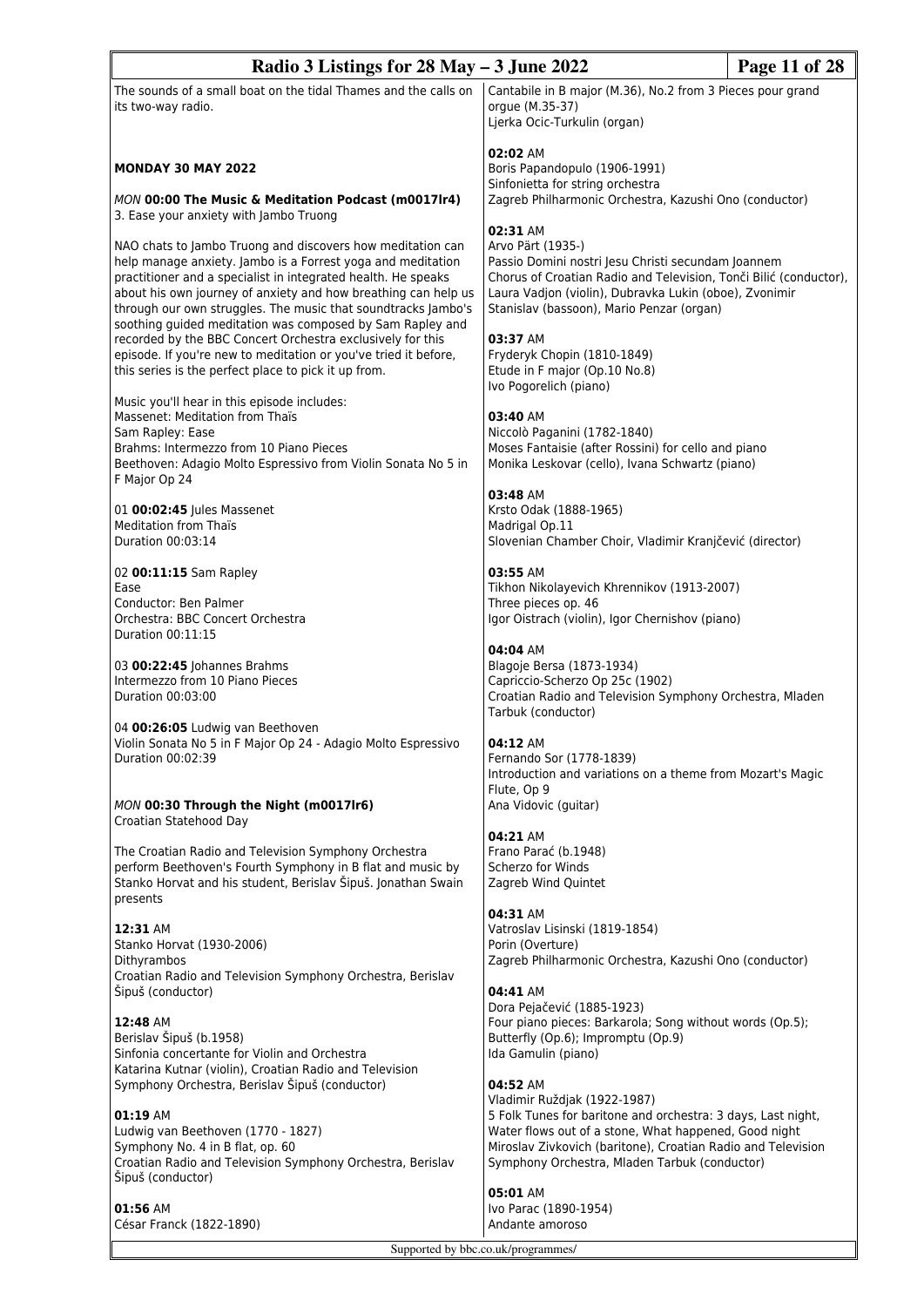| Radio 3 Listings for 28 May – 3 June 2022<br>Page 12 of 28                                                                                                                                                                                                                                                       |                                                                                                                                                                                                                                                                                                                                                                 |  |
|------------------------------------------------------------------------------------------------------------------------------------------------------------------------------------------------------------------------------------------------------------------------------------------------------------------|-----------------------------------------------------------------------------------------------------------------------------------------------------------------------------------------------------------------------------------------------------------------------------------------------------------------------------------------------------------------|--|
| Zagreb Quartet<br>05:08 AM<br>Blagoje Bersa (1873-1934)<br>Hamlet - symphonic poem<br>Croatian Radio and Television Symphony Orchestra, Aleksandar<br>Marković (conductor)                                                                                                                                       | his German accent all of his life. The same was true of the two<br>kings Handel served, George I and George II. This week, as we<br>head towards a royal jubilee weekend, Donald Macleod<br>explores Handel's crucial relationship with the British<br>monarchy, and how he and the Georgian Kings helped forge a<br>new sense of British culture and identity. |  |
| 05:23 AM<br>Wolfgang Amadeus Mozart (1756-1791)<br>Sonata for violin and piano in F major (K.377)<br>Ana Savicka (violin), Aljosa Lecic (piano)                                                                                                                                                                  | In today's programme, Donald follows Handel to Hanover, and a<br>prestigious new job at the court of the prince-elector. Almost<br>immediately he's restless to explore new opportunities. Then,<br>London beckons.                                                                                                                                             |  |
| 05:42 AM<br>Luka Sorkočević (1734-1789)<br>Symphony No.3 in D major<br>Zagreb Soloists, Henryk Szeryng (conductor)                                                                                                                                                                                               | Messiah: Hallelujah Chorus<br>Collegium 1704,<br>Collegium Vocale 1704<br>Directed by Václav Luks                                                                                                                                                                                                                                                               |  |
| 05:49 AM<br>Marko Ruždiak (1946-2012)<br>April is the Cruellest Month<br>Zagreb Guitar Trio                                                                                                                                                                                                                      | Agrippina, Act 2: "Pensieri, voi mi tormentate"<br>Alexandrina Pendatchanska, soprano (Agrippina)<br>Akademie für Alte Musik Berlin<br>conducted by René Jacobs                                                                                                                                                                                                 |  |
| 05:57 AM<br>Ludwig van Beethoven (1770 - 1827)<br>String Quartet No 1 in F, Op 18 No 1<br>Sebastian String Quartet                                                                                                                                                                                               | Handel: Concerto Grosso in Bb, Op.3 No.1<br>The English Consort<br>Directed by Trevor Pinnock<br>Rinaldo, Act 1: "Cara Sposa"                                                                                                                                                                                                                                   |  |
| MON 06:30 Breakfast (m0017m4w)<br>Monday - Petroc's classical alarm call                                                                                                                                                                                                                                         | Kimberly Barber, mezzo soprano (Rinaldo)<br>Laura Whalen, soprano (Almirena)<br>Barbara Hannigan, soprano (Armida)<br>The Aradia Ensemble<br>Directed by Kevin Mallon                                                                                                                                                                                           |  |
| Petroc Trelawny presents Radio 3's classical breakfast show,<br>featuring listener requests.                                                                                                                                                                                                                     | 'Utrecht' Jubilate<br>William Towers, alto                                                                                                                                                                                                                                                                                                                      |  |
| Email 3breakfast@bbc.co.uk                                                                                                                                                                                                                                                                                       | Julian Podger, tenor<br>Wolfram Lattke, tenor<br>Peter Harvey, bass                                                                                                                                                                                                                                                                                             |  |
| MON 09:00 Essential Classics (m0017m4y)<br>Tom McKinney                                                                                                                                                                                                                                                          | The Netherlands Bach Society<br>conducted by Jos Van Veldhoven                                                                                                                                                                                                                                                                                                  |  |
| Tom McKinney plays the best in classical music, with familiar<br>favourites alongside new discoveries and musical surprises.                                                                                                                                                                                     | Produced by Chris Taylor                                                                                                                                                                                                                                                                                                                                        |  |
| 0915 Playlist starter - listen and send us your ideas for the next<br>step in our musical journey today.                                                                                                                                                                                                         | MON 13:00 Radio 3 Lunchtime Concert (m0017m52)<br>Beethoven and Borodin Quartets                                                                                                                                                                                                                                                                                |  |
| 1010 Song of the Day - harnessing the magic of words, music<br>and the human voice.                                                                                                                                                                                                                              | The Škampa Quartet play Beethoven and Borodin.                                                                                                                                                                                                                                                                                                                  |  |
| 1030 Playlist reveal - a sequence of music suggested by you in<br>response to our starter today.                                                                                                                                                                                                                 | Presented by Martin Handley.<br>Beethoven: String Quartet No. 1 in F Op. 18<br>Borodin: String Quartet No. 2 in D                                                                                                                                                                                                                                               |  |
| 1100 Essential Performers - the first of five tracks this week<br>showcasing the late organist and conductor, Simon Preston.                                                                                                                                                                                     | Škampa Quartet:<br>Helena Jiříkovská violin                                                                                                                                                                                                                                                                                                                     |  |
| 1130 Slow Moment - time to take a break for a moment's<br>musical reflection.                                                                                                                                                                                                                                    | Adéla Štajnochrová violin<br>Martin Stupka viola<br>Lukáš Polák cello                                                                                                                                                                                                                                                                                           |  |
| MON 12:00 Composer of the Week (m0017m50)<br>Handel and the Crown                                                                                                                                                                                                                                                | Former winners of a Royal Philharmonic Society Award, the<br>Škampa Quartet return to the Wigmore Hall and BBC Radio 3<br>with two popular repertory pieces: an early quartet by                                                                                                                                                                                |  |
| Divided Loyalties                                                                                                                                                                                                                                                                                                | Beethoven and a work of outstanding melodic and exotic charm<br>by Borodin.                                                                                                                                                                                                                                                                                     |  |
| Handel finds himself in demand at rival royal courts in Germany<br>and Britain. Which will he choose? Presented by Donald<br>Macleod.                                                                                                                                                                            | MON 14:00 Afternoon Concert (m0017m54)<br>Monday - Enigma Variations                                                                                                                                                                                                                                                                                            |  |
| What could be more quintessentially British than a rousing<br>chorus of Handel's Hallelujah Chorus? Or his anthem Zadok the<br>Priest, which has been performed at every British coronation<br>since 1727? Yet, though the composer became was a<br>naturalised British subject, he was born in Germany and kept | Ian Skelly introduces performances with BBC ensembles and<br>orchestras from across Europe. Today, the Santa Cecilia<br>Academy, conducted by Sir Antonio Pappano, perform Elgar's<br>Enigma Variations and Britten's Violin Concerto with soloist<br>Supported by bbc.co.uk/programmes/                                                                        |  |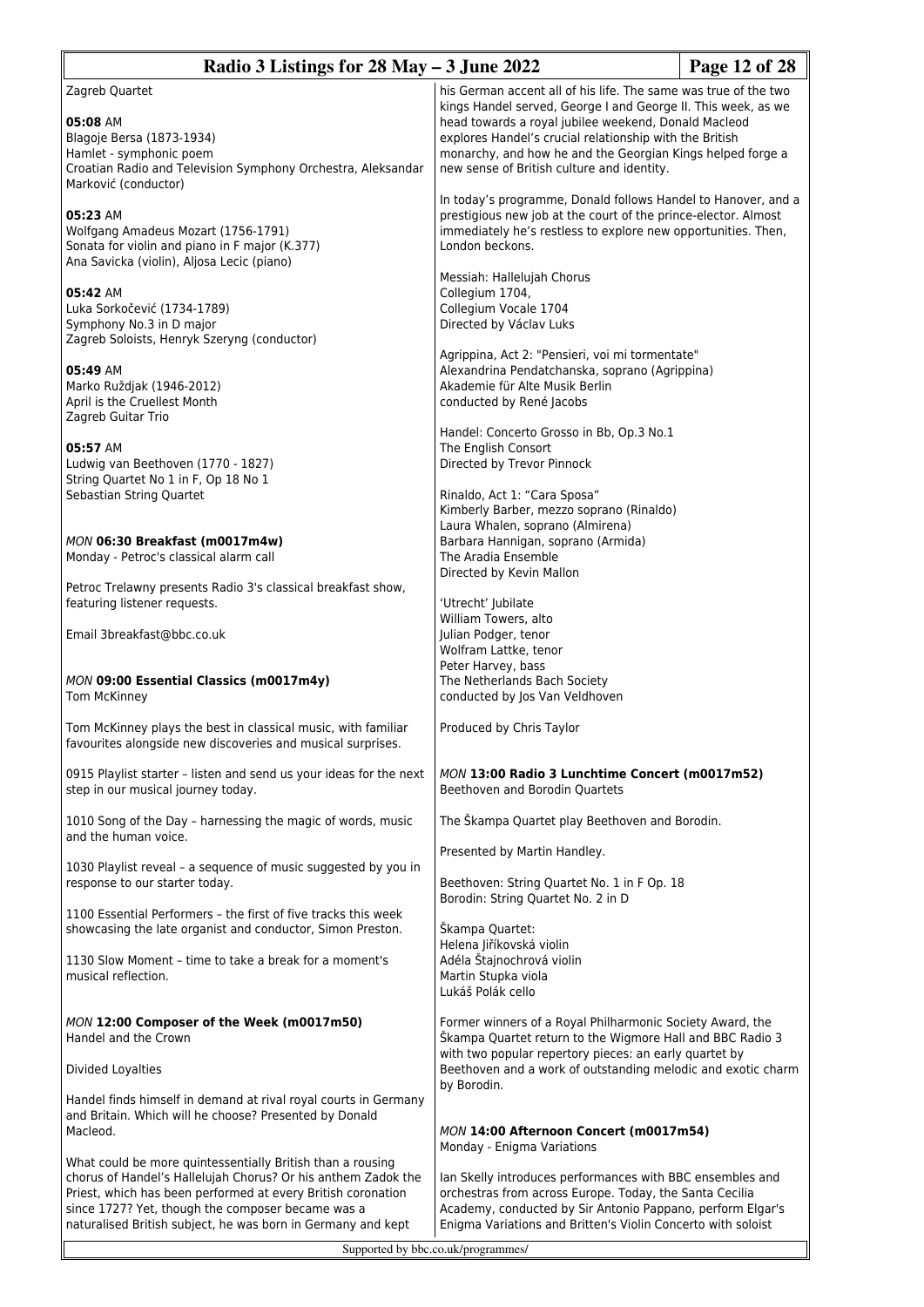| Radio 3 Listings for 28 May – 3 June 2022                                                                                                                                                          |                                                                                                                                                                                                                                                                                                                                                             | Page 13 of 28 |  |
|----------------------------------------------------------------------------------------------------------------------------------------------------------------------------------------------------|-------------------------------------------------------------------------------------------------------------------------------------------------------------------------------------------------------------------------------------------------------------------------------------------------------------------------------------------------------------|---------------|--|
| Simone Lamsma. La Cappella Marciana sing Renaissance and<br>contemporary music, and the BBC Philharmonic with Sibelius's<br>Karelia Suite.<br>Including:                                           | Giovanni's Catalogue Aria and a swooning Interlude from<br>Puccini's Manon Lescaut. There are also the sighs of<br>Monteverdi's Nymph, Haydn's insistent presto from his Piano<br>Sonata in B minor, and the pastoral twang of Artiatanat by Sidi<br>Toure. And to close, the rumpeta rumpeta of the Sextet for 2<br>horns and string quartet by Beethoven. |               |  |
| Vivaldi: Vedrò con mio diletto, Manlio's aria from 'Il Giustino, RV                                                                                                                                |                                                                                                                                                                                                                                                                                                                                                             |               |  |
| 717'<br>Shakèd Bar, soprano<br>Darmstadt Baroque Soloists<br>Alessandro Quarta, conductor                                                                                                          | 01 00:00:08 Claudio Monteverdi<br>Lamento della ninfa: Amor, dicea<br>Performer: Simone Kermes<br>Ensemble: La magnifica comunità<br>Director: Enrico Casazza                                                                                                                                                                                               |               |  |
| Benjamin Britten: Violin Concerto, op. 15<br>Simone Lamsma, violin<br>Santa Cecilia Orchestra                                                                                                      | Duration 00:04:24<br>02 00:04:29 Wolfgang Amadeus Mozart<br>Madamina, il catalogo è questo (Don Giovanni)                                                                                                                                                                                                                                                   |               |  |
| Antonio Pappano, conductor<br>Adrian Willaert: Ave dulcissime<br>Claudio Monteverdi: O gloriose martyr                                                                                             | Ensemble: Budapester Bläserensemble<br>Duration 00:03:35                                                                                                                                                                                                                                                                                                    |               |  |
| Christina Kubisch: Two movements from 'Il viaggio della voce' -<br>Travelling voices<br>La Cappella Marciana                                                                                       | 03 00:08:04 Giacomo Puccini<br>Intermezzo (Manon Lescaut)<br>Orchestra: BBC Philharmonic                                                                                                                                                                                                                                                                    |               |  |
| Marco Gemmani, director                                                                                                                                                                            | Conductor: Gianandrea Noseda<br>Duration 00:05:01                                                                                                                                                                                                                                                                                                           |               |  |
| 3.00pm<br>Edward Elgar: Enigma Variations, op. 36<br>Santa Cecilia Orchestra<br>Antonio Pappano, conductor                                                                                         | 04 00:12:58 Joseph Haydn<br>Piano Sonata No 47 in B minor, H XVI 32 (3rd mvt)<br>Performer: Jean-Efflam Bavouzet<br>Duration 00:04:24                                                                                                                                                                                                                       |               |  |
| Dvorak: Violin Sonata in F major, Op 57<br>Tai Murray, violin<br>Gilles Vonsattel, piano                                                                                                           | 05 00:17:15 Sidi Touré<br>Artiatanat                                                                                                                                                                                                                                                                                                                        |               |  |
| Sibelius: Karelia Suite<br><b>BBC Philharmonic</b>                                                                                                                                                 | Performer: Sidi Touré<br>Duration 00:04:03                                                                                                                                                                                                                                                                                                                  |               |  |
| John Storgards, conductor                                                                                                                                                                          | 06 00:20:50 Björk<br>Black Lake (Viola Organista Version)                                                                                                                                                                                                                                                                                                   |               |  |
| Geoffrey Bush: A Little Concerto on themes of Thomas Arne for<br>piano and strings<br>Simon Callaghan, piano                                                                                       | Performer: Sławomir Zubrzycki<br>Duration 00:03:49                                                                                                                                                                                                                                                                                                          |               |  |
| <b>BBC National Orchestra of Wales</b><br>Martyn Brabbins, conductor                                                                                                                               | 07 00:24:28 Ludwig van Beethoven<br>Sextet in E flat major Op.81b (3rd mvt)<br>Ensemble: The Gaudier Ensemble<br>Duration 00:05:03                                                                                                                                                                                                                          |               |  |
| MON 16:30 New Generation Artists (m0017m56)<br>Alexander Gadjiev plays Beethoven                                                                                                                   |                                                                                                                                                                                                                                                                                                                                                             |               |  |
| Alexander Gadjiev plays Beethoven.                                                                                                                                                                 | MON 19:30 Radio 3 in Concert (m0017m5d)<br>Frankfurt Radio Symphony Orchestra play Wagner, Poulenc and<br>Tchaikovsky                                                                                                                                                                                                                                       |               |  |
| Beethoven: Sonata no. 21 in C major Op.53 (Waldstein)<br>Alexander Gadjiev (piano)                                                                                                                 | Alain Altinoglu conducts the Frankfurt Radio Symphony<br>Orchestra in Wagner, Poulenc and Tchaikovsky.                                                                                                                                                                                                                                                      |               |  |
| Schubert: Der Alpenjager D.524<br>William Thomas (bass), Dylan Perez (piano)                                                                                                                       | Alain Altinoglu brought this delectable programme to Frankfurt<br>in his first season as music director of one of Germany's oldest<br>and finest radio orchestras. As well as two favourites for                                                                                                                                                            |               |  |
| MON 17:00 In Tune (m0017m58)<br>Boris Giltburg, Joby Talbot, Ed Lyon and Laurence Cummings                                                                                                         | chamber orchestra by Wagner and Tchaikovsky, he brings<br>music from his native France in the form of Poulenc's light-<br>hearted Sinfonietta, commissioned by the BBC in 1947 to mark                                                                                                                                                                      |               |  |
| Sean Rafferty is joined in the studio by pianist Boris Giltburg<br>who perfoms live ahead of a concert with the Pavel Haas<br>Quartet at London's Wigmore Hall. We also hear from composer         | the first anniversary of the Third Programme.<br>Presented by Fiona Talkington                                                                                                                                                                                                                                                                              |               |  |
| Joby Talbot who is joined by guitarist Tomás Barreiro to perform<br>excerpts of Joby's new work for the Royal Ballet, Like Water for<br>Chocolate. Plus tenor Ed Lyons and harpsichordist Laurence | Wagner: Siegfried Idyll<br>Poulenc: Sinfonietta                                                                                                                                                                                                                                                                                                             |               |  |
| Cummings perform excerpts from Monteverdi's opera Orfeo<br>ahead of their performance at Garsington Opera.                                                                                         | c. 8.20pm Interval Music:<br>Poulenc: 4 Petites prières de Saint-François d'Assise                                                                                                                                                                                                                                                                          |               |  |
| MON 19:00 In Tune Mixtape (m000944g)                                                                                                                                                               | Tenebrae conducted by Nigel Short (conductor)                                                                                                                                                                                                                                                                                                               |               |  |
| Da Vinci's viola organista                                                                                                                                                                         | c. 8.30pm<br>Tchaikovsky: Serenade in C, Op.48                                                                                                                                                                                                                                                                                                              |               |  |
| The 'silver lyre' invented by Leonardo da Vinci heaves in the<br>emotionally frozen Black Lake by Bjork, after the cheek of Don                                                                    | Frankfurt Radio Symphony Orchestra, Alain Altinoglu<br>(conductor)                                                                                                                                                                                                                                                                                          |               |  |
| Supported by bbc.co.uk/programmes/                                                                                                                                                                 |                                                                                                                                                                                                                                                                                                                                                             |               |  |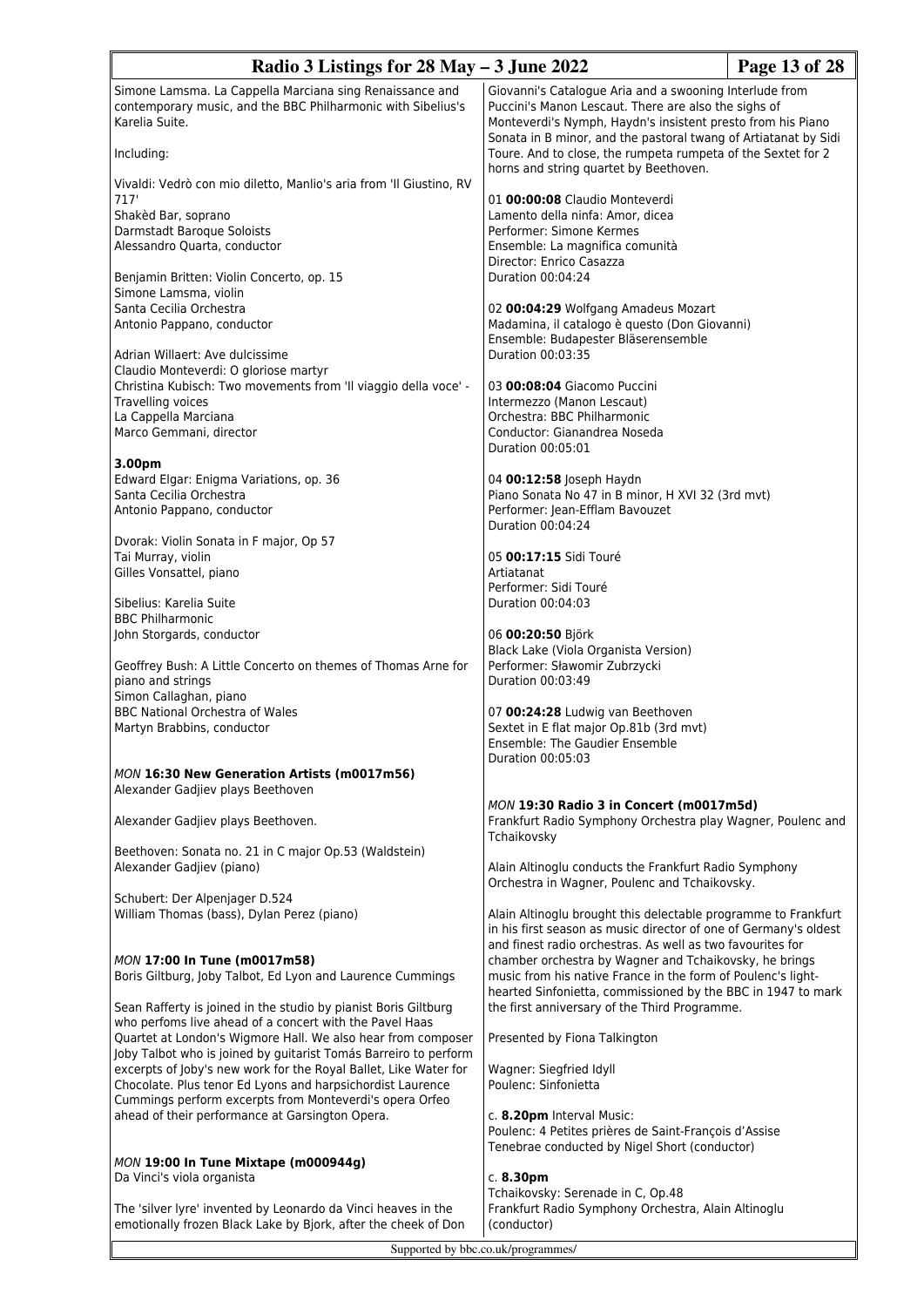| Page 14 of 28<br>Radio 3 Listings for 28 May – 3 June 2022                                                                                                                                                                                                                                                                                                                                                                                                                                                                                                                                                                                                                                                                                                                                                                                                                  |                                                                                                                                                                                                                                                                                            |  |
|-----------------------------------------------------------------------------------------------------------------------------------------------------------------------------------------------------------------------------------------------------------------------------------------------------------------------------------------------------------------------------------------------------------------------------------------------------------------------------------------------------------------------------------------------------------------------------------------------------------------------------------------------------------------------------------------------------------------------------------------------------------------------------------------------------------------------------------------------------------------------------|--------------------------------------------------------------------------------------------------------------------------------------------------------------------------------------------------------------------------------------------------------------------------------------------|--|
| MON 22:00 Music Matters (m0017m0v)<br>[Repeat of broadcast at 11:45 on Saturday]<br>MON 22:45 The Essay (m000p1nt)                                                                                                                                                                                                                                                                                                                                                                                                                                                                                                                                                                                                                                                                                                                                                          | 01:28 AM<br>Robert Schumann (1810-1856)<br>Piano Trio in D minor (Op.63)<br>Dan Almgren (violin), Torleif Thedéen (cello), Stefan Bojsten<br>(piano)                                                                                                                                       |  |
| Composers and Their Dogs<br>Newfoundlands                                                                                                                                                                                                                                                                                                                                                                                                                                                                                                                                                                                                                                                                                                                                                                                                                                   | 02:02 AM<br>Joseph Haydn (1732-1809)                                                                                                                                                                                                                                                       |  |
| Essay One: Newfoundlands                                                                                                                                                                                                                                                                                                                                                                                                                                                                                                                                                                                                                                                                                                                                                                                                                                                    | Symphony no.92 (H.1.92) in G major, "Oxford"<br>Estonian National Symphony Orchestra, Peeter Lilje (conductor)                                                                                                                                                                             |  |
| A new series of essays by the very popular Fiona Stafford,<br>Professor of Literature at Somerville College, Oxford, following<br>her much praised series of essays The Meaning of Trees and<br>The Meaning of Flowers, Fiona explores famous composers and<br>their devotion to certain dog breeds.                                                                                                                                                                                                                                                                                                                                                                                                                                                                                                                                                                        | 02:31 AM<br>Johannes Brahms (1833-1897)<br>Clarinet Quintet in B minor, Op 115<br>Algirdas Budrys (clarinet), Vilnius Quartet<br>03:11 AM                                                                                                                                                  |  |
| Through surprising and insightful stories and discoveries about<br>both the composers and their dogs, the essays provide new<br>insights into the type of people the composers were, their lives<br>and the features of their chosen dog breeds that brought such<br>devotion.                                                                                                                                                                                                                                                                                                                                                                                                                                                                                                                                                                                              | Ludwig van Beethoven (1770 - 1827)<br>Piano Sonata no.32 in C minor (Op.111)<br>Tatjana Ognjanovic (piano)<br>03:39 AM<br>Carlo Gesualdo (1566-1613)                                                                                                                                       |  |
| Composer Richard Wagner loved this huge, gentle, shaggy<br>Canadian dog breed, having many in his lifetime. The essay<br>includes the rollercoaster tale of Wagner's daring escape across<br>international borders, dragging his massive Newfoundland,<br>Robber, with him. On arrival in Paris, Robber became a bigger<br>celebrity than Wagner before fame finally came to the<br>composer. The journey inspired Wagner's The Flying Dutchman.<br>Lord Byron was devoted to his Newfoundlands. His first,<br>Boatswain, resulted in portraits, an elegy and a grand tomb and<br>his last Newfoundland probably caused Byron's death.<br>Newfoundlands have webbed feet, are great swimmers and<br>have rescued many people from drowning; still being used<br>today by sea rescue services, these fearless dogs leap from<br>helicopters into the water to rescue people. | Miserere<br>Camerata Silesia, Anna Szostak (conductor)<br>03:50 AM<br>Antonin Dvorak (1841-1904)<br>Klid, B182<br>Shauna Rolston (cello), Edmonton Symphony Orchestra, Uri<br>Mayer (conductor)<br>03:56 AM<br>Alexander Scriabin (1871-1915)<br>3 Etudes, Op 65<br>Roger Woodward (piano) |  |
| Producer - Turan Ali<br>A Bona Broadcasting production for BBC Radio 3                                                                                                                                                                                                                                                                                                                                                                                                                                                                                                                                                                                                                                                                                                                                                                                                      | 04:04 AM<br>Wolfgang Amadeus Mozart (1756-1791)<br>4 Kontratanze (K.267)<br>English Chamber Orchestra, Mitsuko Uchida (conductor)                                                                                                                                                          |  |
| MON 23:00 Night Tracks (m0017m5g)<br>Music for midnight                                                                                                                                                                                                                                                                                                                                                                                                                                                                                                                                                                                                                                                                                                                                                                                                                     | 04:10 AM<br>Janez Gregorc (1934-2012)<br>Sans respirer, sans soupir                                                                                                                                                                                                                        |  |
| Sara Mohr-Pietsch presents an adventurous, immersive<br>soundtrack for late-night listening, from classical to<br>contemporary and everything in between.                                                                                                                                                                                                                                                                                                                                                                                                                                                                                                                                                                                                                                                                                                                   | Slovene Brass Quintet<br>04:17 AM<br>Franz Schubert (1797-1828), Friedrich Schiller (author)<br>Der Alpenjager (D.588b) (Op 37 no 2)                                                                                                                                                       |  |
| <b>TUESDAY 31 MAY 2022</b>                                                                                                                                                                                                                                                                                                                                                                                                                                                                                                                                                                                                                                                                                                                                                                                                                                                  | Christoph Pregardien (tenor), Andreas Staier (pianoforte)<br>04:23 AM                                                                                                                                                                                                                      |  |
| TUE 00:30 Through the Night (m0017m5j)<br>Barokkanerne perform Bach's two Missae breve                                                                                                                                                                                                                                                                                                                                                                                                                                                                                                                                                                                                                                                                                                                                                                                      | Johann Friedrich Fasch (1688-1758)<br>Quartet in F major for horn, oboe d'amore, violin and basso<br>continuo, FWV N:F3                                                                                                                                                                    |  |
| From Oslo Cathedral, Bach's two Missae breve performed by<br>Barokkanerne. Jonathan Swain presents.                                                                                                                                                                                                                                                                                                                                                                                                                                                                                                                                                                                                                                                                                                                                                                         | Les Ambassadeurs                                                                                                                                                                                                                                                                           |  |
| 12:31 AM<br>Johann Sebastian Bach (1685-1750)<br>Missa brevis in G minor, BWV 235<br>Barokkanerne                                                                                                                                                                                                                                                                                                                                                                                                                                                                                                                                                                                                                                                                                                                                                                           | 04:31 AM<br>Franz Schubert (1797-1828)<br>Overture in C minor D.8 for strings<br>Korean Chamber Orchestra                                                                                                                                                                                  |  |
| 12:55 AM<br>Johann Sebastian Bach (1685-1750)<br>Missa brevis in A, BWV 234<br><b>Barokkanerne</b>                                                                                                                                                                                                                                                                                                                                                                                                                                                                                                                                                                                                                                                                                                                                                                          | 04:40 AM<br>Mauro Giuliani (1781-1829)<br>6 Variations for violin and guitar, Op 81<br>Laura Vadjon (violin), Romana Matanovac (guitar)                                                                                                                                                    |  |
| 01:23 AM<br>Johann Sebastian Bach (1685-1750)<br>O Jesu Christ, meins Lebens Licht, motet, BWV 118<br><b>Barokkanerne</b>                                                                                                                                                                                                                                                                                                                                                                                                                                                                                                                                                                                                                                                                                                                                                   | 04:49 AM<br>Edward Pallasz (1936-2019)<br>Epitafium<br>Polish Radio Choir, Wlodzimierz Siedlik (conductor)<br>04:58 AM                                                                                                                                                                     |  |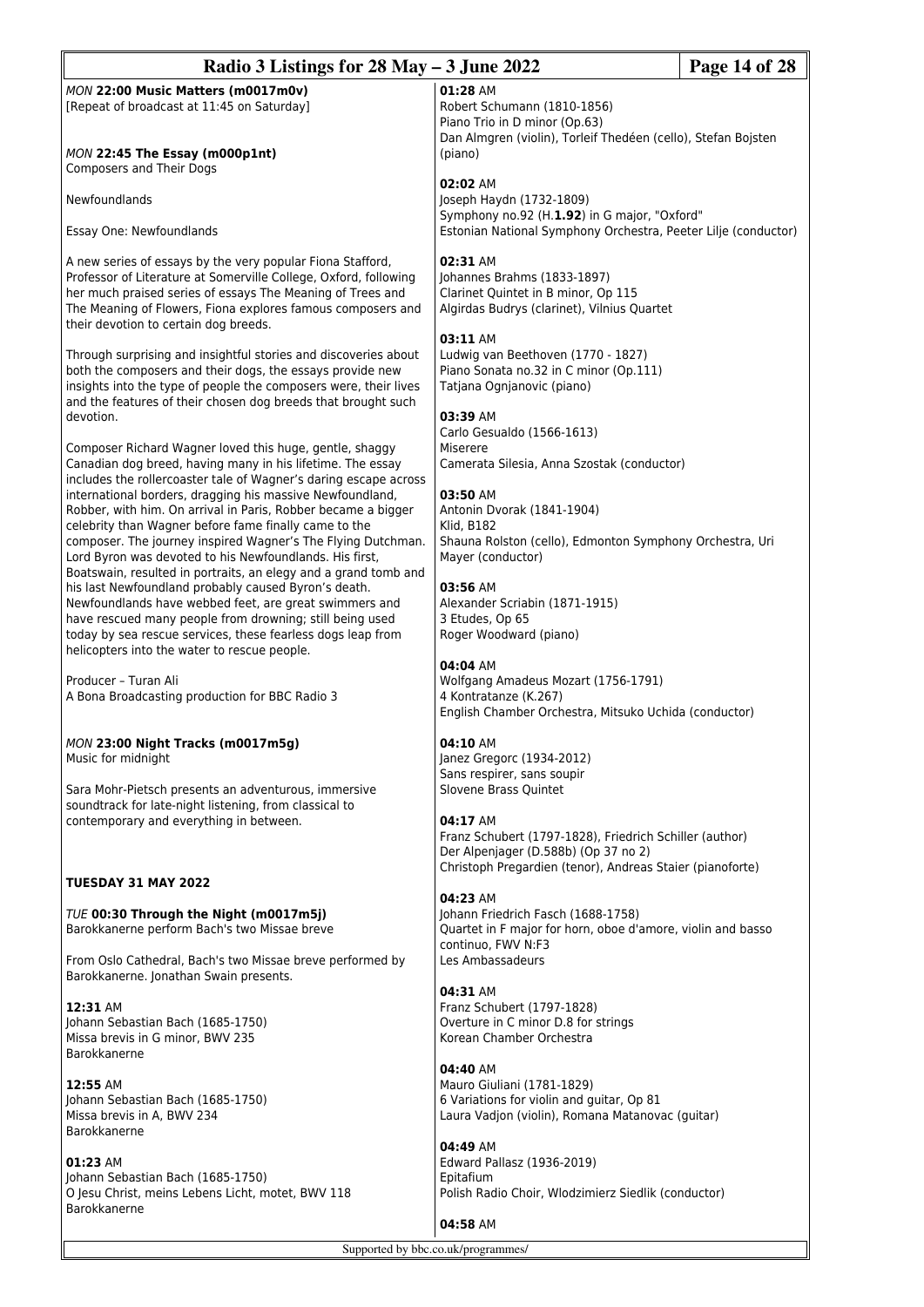| Radio 3 Listings for 28 May - 3 June 2022                                                                                                                                                                             |                                                                                                                                                                                                                                                                                                                                                                                                                                                              | Page 15 of 28 |
|-----------------------------------------------------------------------------------------------------------------------------------------------------------------------------------------------------------------------|--------------------------------------------------------------------------------------------------------------------------------------------------------------------------------------------------------------------------------------------------------------------------------------------------------------------------------------------------------------------------------------------------------------------------------------------------------------|---------------|
| Arcangelo Corelli (1653-1713)<br>Trio sonata in C major, Op 3 no 8<br>Il Seminario Musicale, Gerard Lesne (director)<br>05:05 AM<br>Fryderyk Chopin (1810-1849)<br>Barcarolle, Op 60<br>Ronald Brautigam (fortepiano) | King George I and King George II, were also learning to be<br>British after their house of Hanover acceded to the crown in<br>1714. This week, as we head towards the jubilee bank holiday,<br>Donald Macleod uncovers Handel's fascinating relationship with<br>Britain's monarchs, and examines how he and the Georgian<br>kings helped kick-start a new age of British culture and identity.<br>In today's programme, Handel appears to have cut his ties |               |
| 05:14 AM<br>Anonymous<br>Suite<br>Hortus Musicus, Andres Mustonen (conductor)                                                                                                                                         | completely with the house of Hanover and pledged his loyalty<br>to Britain's Queen Anne. But not everything is as it seems.<br>Queen Anne is sick, and Handel has a vital role to play behind<br>the scenes, as the royal courts in both London and Hanover<br>plan for the succession.                                                                                                                                                                      |               |
| 05:22 AM<br>Frantisek Xaver Pokorný (1729-1794)<br>Concerto for Horn, Timpani and Strings in D major<br>Radek Baborák (horn), Prague Chamber Orchestra, Antonín<br>Hradil (conductor)                                 | Te Deum in D ('Queen Caroline'), Movts. 1 & 2.<br>Tim Mead, countertenor<br>Sean Clayton, tenor<br>Lisandro Abadie, bass-baritone<br>Les Arts Florissants<br>directed by William Christie                                                                                                                                                                                                                                                                    |               |
| 05:38 AM<br>César Franck (1822-1890)<br>Sonata for violin and piano (M.8) in A major<br>Marianne Thorsen (violin), Havard Gimse (piano)                                                                               | Water Music (selected movts.)<br>Le Concert des Nations<br>directed by Jordi Savall                                                                                                                                                                                                                                                                                                                                                                          |               |
| 06:05 AM<br>Carolus Antonius Fodor (1768-1846)<br>Symphony no 2 in G major, Op 13<br>Netherlands Radio Chamber Orchestra, Anthony Halstead<br>(conductor)                                                             | Radamisto, Act 2: "Ombra caro di mia sposa"<br>Joyce di Donato, mezzo-soprano (Radamisto)<br>Il complesso Barocco<br>conducted by Alan Curtis,                                                                                                                                                                                                                                                                                                               |               |
| TUE 06:30 Breakfast (m0017m2g)<br>Tuesday - Petroc's classical mix                                                                                                                                                    | I will magnify thee<br>Jacob Ferguson-Lobo (treble)<br>James Bowman (alto)<br>Michael McGuire (alto)<br>Jerome Finnis (tenor),                                                                                                                                                                                                                                                                                                                               |               |
| Petroc Trelawny presents Radio 3's classical breakfast show,<br>featuring listener requests.<br>Email 3breakfast@bbc.co.uk                                                                                            | Maciek O'Shea (bass-baritone)<br>Choir of the Chapel Royal<br>The Musicians Extra-ordinary<br>conducted by Andrew Gant                                                                                                                                                                                                                                                                                                                                       |               |
| <b>TUE 09:00 Essential Classics (m0017m2j)</b><br>Tom McKinney                                                                                                                                                        | TUE 13:00 Radio 3 Lunchtime Concert (m0017n7t)<br>2022 Hay Festival - Dvořák Plus performed by Aleksey<br>Semenenko (1/4)                                                                                                                                                                                                                                                                                                                                    |               |
| Tom McKinney plays the best in classical music, with<br>discoveries and surprises rubbing shoulders with familiar<br>favourites.                                                                                      | Sarah Walker presents Dvořák Plus, with music performed by<br>the violinist Aleksey Semenenko with the pianist Sam Haywood,<br>recorded at St Mary's Church, Hay-on-Wye, during the 2022                                                                                                                                                                                                                                                                     |               |
| 0915 Playlist starter - listen and send us your ideas for the next<br>step in our musical journey today.                                                                                                              | Hay Festival. The concert includes Dvořák's Sonatina,<br>composed in America and featuring a theme he noted down on<br>his shirt cuff, when visiting the awesome natural wonder of the                                                                                                                                                                                                                                                                       |               |
| 1010 Song of the Day - harnessing the magic of words, music<br>and the human voice.                                                                                                                                   | Minnehaha Falls. The programme also features music by<br>Austrian composer Maria Theresia von Paradis. Paradis was a<br>pianist, organist and singer, and composers such as Mozart,                                                                                                                                                                                                                                                                          |               |
| 1030 Playlist reveal - a sequence of music suggested by you in<br>response to our starter today.                                                                                                                      | Salieri and possibly Haydn all dedicated concertos to her. The<br>Sicilenne by Paradis is her most popular work.                                                                                                                                                                                                                                                                                                                                             |               |
| 1100 Essential Performers - this week our artist in focus is the<br>late organist and conductor, Simon Preston.                                                                                                       | In the second half of the concert, we hear music by the Swedish<br>violinist and composer Amanda Röntgen-Maier. Marriage to<br>fellow composer Julius Röntgen ended her career as a                                                                                                                                                                                                                                                                          |               |
| 1130 Slow Moment - time to take a break for a moment's<br>musical reflection.                                                                                                                                         | performer, but the couple arranged private musical salons for<br>the likes of Grieg, Joachim and Brahms. It was during her<br>studies in Germany when in her twenties, that she composed<br>her violin sonata. The concert then ends with a popular work by                                                                                                                                                                                                  |               |
| TUE 12:00 Composer of the Week (m0017m2l)<br>Handel and the Crown                                                                                                                                                     | another violinist and composer, Sarasate, who was known for<br>composing technically difficult music.                                                                                                                                                                                                                                                                                                                                                        |               |
| <b>Diplomatic Manoeuvres</b>                                                                                                                                                                                          | Aleksey Semenenko, violin<br>Sam Haywood, piano                                                                                                                                                                                                                                                                                                                                                                                                              |               |
| Hanover's prince-elector plans to capitalise on Handel's favour<br>with the British queen. Presented by Donald Macleod.                                                                                               | Antonín Dvořák: Sonatina in G, Op 100<br>Maria Theresia von Paradis: Sicilenne                                                                                                                                                                                                                                                                                                                                                                               |               |
| Handel was born in Germany, but he became a naturalised<br>British citizen at the same time that two other native Germans,                                                                                            | Amanda Röntgen-Maier: Sonata in B minor<br>Pablo de Sarasate: Introduction and Tarantella, Op 43                                                                                                                                                                                                                                                                                                                                                             |               |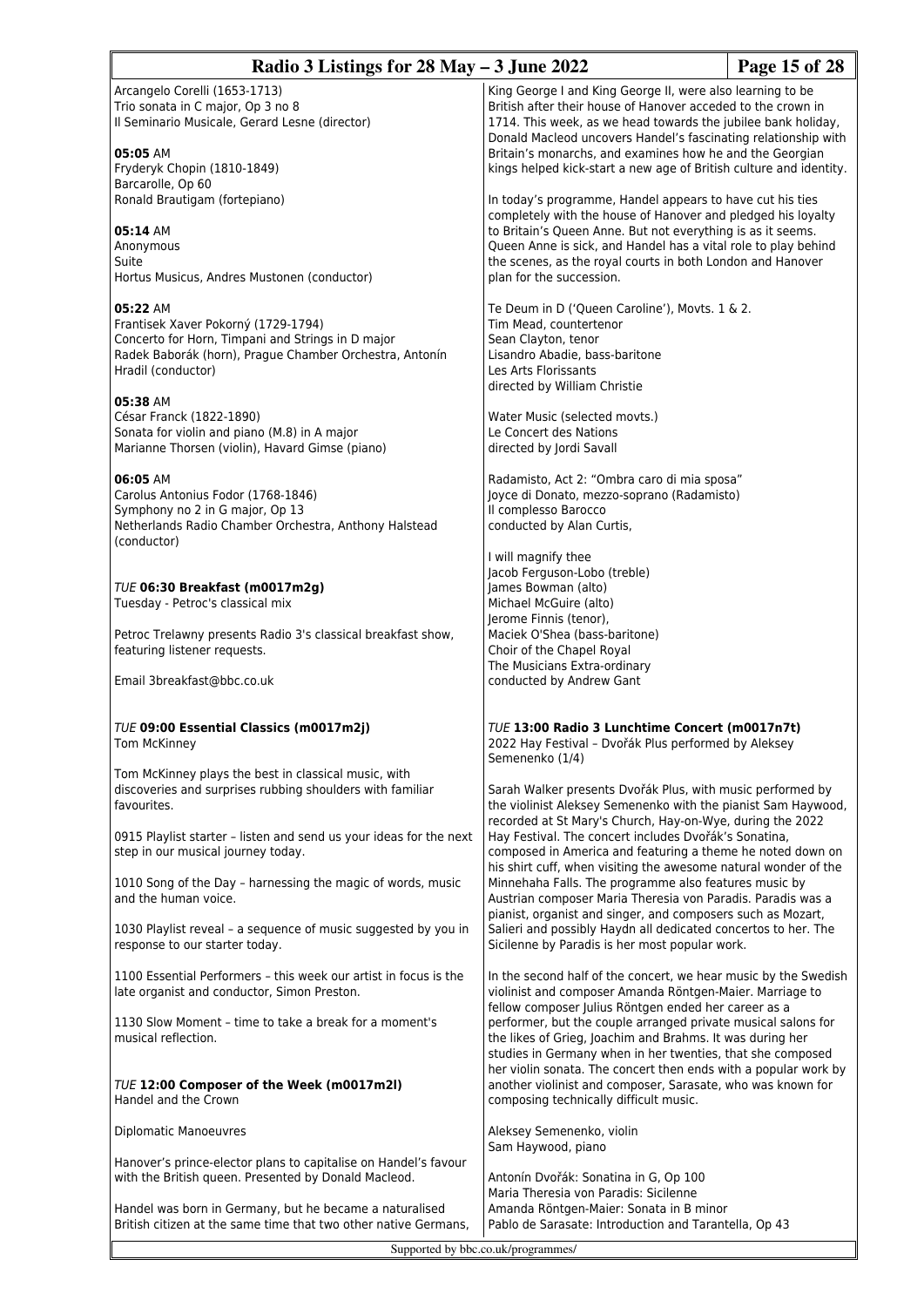| Radio 3 Listings for 28 May – 3 June 2022<br>Page 16 of 28                                                                                                                                                                                                                                                                                                            |                                                                                                                                                                                                                                                                                                                             |  |
|-----------------------------------------------------------------------------------------------------------------------------------------------------------------------------------------------------------------------------------------------------------------------------------------------------------------------------------------------------------------------|-----------------------------------------------------------------------------------------------------------------------------------------------------------------------------------------------------------------------------------------------------------------------------------------------------------------------------|--|
| Produced by Luke Whitlock                                                                                                                                                                                                                                                                                                                                             | conducted by Natalie Stuzmann in Brahms' Nänie, Song of the<br>Fates, and Song of Destiny. Plus Tchaikovsky's great Symphony<br>No.6.                                                                                                                                                                                       |  |
| TUE 14:00 Afternoon Concert (m0017m2p)<br>Tuesday - Brahms at La Scala                                                                                                                                                                                                                                                                                                | In the combination of choir and orchestra, Brahms found a                                                                                                                                                                                                                                                                   |  |
| Ian Skelly with another afternoon of recordings from BBC<br>orchestras and ensembles from across Europe. Today, Brahms<br>Symphony No. 2 and Dvorak's Cello Concerto, with Daniel<br>Müller-Schott the soloist, with the La Scala Philharmonic<br>Orchestra conducted by Andrés Orozco-Estrada. The BBC<br>Philharmonic perform music by Bruno Maderna, including his | perfect medium for spellbinding visions of paradise and<br>heartfelt lamentations for lost love. Both are enshrined in the<br>hushed tones of Nänie, Song of the Fates and the Song of<br>Destiny, for which debuting conductor Nathalie Stutzmann<br>marshals the full forces of the BBC Symphony Orchestra and<br>Chorus. |  |
| arrangements of pieces by Frescobaldi. Mendelssohn Piano Trio<br>in D minor with the Amatis Piano Trio. Also, Vivaldi with the<br>Darmstadt Baroque Soloists.<br>Including:                                                                                                                                                                                           | The atmosphere intensifies with a symphonic drama by a<br>composer who always wore his heart on his sleeve. Tchaikovsky<br>conducted this work's premiere just nine days before his death,<br>the cause of which remains unsolved. Whatever the true story,<br>the music is the most emotional symphony Tchaikovsky ever    |  |
| Vivaldi: Da piú venti, Argippo's aria from 'Argippo, RV 697-A'<br>Shakèd Bar, soprano<br>Darmstadt Baroque Soloists                                                                                                                                                                                                                                                   | wrote - a vivid, moving concert hall experience.<br>Recorded at the Barbican, London on 22nd May<br>Presented by Martin Handley                                                                                                                                                                                             |  |
| Alessandro Quarta, conductor<br>Girolamo Frescobaldi (arr. Bruno Maderna): Tre Pezzi                                                                                                                                                                                                                                                                                  | Johannes Brahms: Nänie<br>Gesang der Parzen (Song of the Fates) Op.89                                                                                                                                                                                                                                                       |  |
| Bruno Maderna: Venetian Journal<br>Benjamin Hulett, soloist<br><b>BBC Scottish SO</b>                                                                                                                                                                                                                                                                                 | Schicksalslied (Song of Destiny) Op.54<br>8.10pm                                                                                                                                                                                                                                                                            |  |
| Ilan Volkov, conductor                                                                                                                                                                                                                                                                                                                                                | Interval [Off CD]                                                                                                                                                                                                                                                                                                           |  |
| Adrian Willaert: O magnum mysterium<br>Gioseffo Zarlino: Virgo prudentissima<br>Christina Kubisch: Viaggio II, from 'Il viaggio della voce'<br>La Cappella Marciana                                                                                                                                                                                                   | Ursula Mamlok: Woodwind Quintet i) Molto Vivo; ii) Andante<br>Tranquillo; iii) Allegro Molto<br>Windscape                                                                                                                                                                                                                   |  |
| Marco Gemmani, director                                                                                                                                                                                                                                                                                                                                               | Alessandro Scarlatti O cessate di piagarmi (Orch Courbier and<br>Delaforge)                                                                                                                                                                                                                                                 |  |
| Schubert: Entr'acte No. 3 from 'Rosamunde'<br>Orchestra della Svizzera Italiana<br>Markus Poschner, conductor                                                                                                                                                                                                                                                         | Nathalie Stuzmann (contralto)<br>Orfeo 55                                                                                                                                                                                                                                                                                   |  |
| 3pm                                                                                                                                                                                                                                                                                                                                                                   | <b>8.30 [Concert Part 2]</b><br>Pyotr Ilyich Tchaikovsky: Symphony No 6, 'Pathétique'                                                                                                                                                                                                                                       |  |
| Brahms: Symphony No. 2 in D, op. 73<br>La Scala Philharmonic Orchestra<br>Andrés Orozco-Estrada, conductor                                                                                                                                                                                                                                                            | <b>BBC Symphony Orchestra</b><br><b>BBC Symphony Chorus</b><br>Neil Ferris (chorus director)                                                                                                                                                                                                                                |  |
| Dvořák: Cello Concerto in B minor, op. 104<br>Daniel Müller-Schott, cello<br>La Scala Philharmonic Orchestra                                                                                                                                                                                                                                                          | Nathalie Stutzmann (conductor)                                                                                                                                                                                                                                                                                              |  |
| Andrés Orozco-Estrada, conductor                                                                                                                                                                                                                                                                                                                                      | TUE 22:00 Free Thinking (m0017m2y)<br>Oceans and the Sea                                                                                                                                                                                                                                                                    |  |
| Felix Mendelssohn: Piano Trio in D minor, Op. 49<br>Amatis Piano Trio                                                                                                                                                                                                                                                                                                 | Smugglers, refugees, trade and melting ice and polar<br>exploration are part of the conversation as Rana Mitter is joined<br>in the BBC tent at the Hay Festival by Nobel Prize-winning                                                                                                                                     |  |
| TUE 17:00 In Tune (m0017m2r)<br>Baluji Shrivastav, Eímear Noone                                                                                                                                                                                                                                                                                                       | author Abdulrazak Gurnah, whose books have drawn on his<br>birthplace Zanzibar and the refugees arriving at the Kent coast;                                                                                                                                                                                                 |  |
| Sean Rafferty is joined in the studio by British-Indian multi-<br>instrumentalist Baluji Shrivastav who performs live ahead of his<br>performance at The Cut in Suffolk, and Sean talks to conductor,<br>composer and arranger Eimear Noone about the big Video<br>Games in Concert performance at the Royal Albert Hall.                                             | climate scientist Professor Emily Shuckburgh, who worked at<br>the British Antarctic Survey; and Joan Passey, author of Cornish<br>Gothic, a New Generation Thinker on the scheme run by BBC<br>Radio 3 and the Arts and Humanities Research Council to turn<br>research into radio.                                        |  |
| TUE 19:00 In Tune Mixtape (m0017m2t)<br>Your daily classical soundtrack                                                                                                                                                                                                                                                                                               | Producer: Ruth Watts<br>You can find a series of Lunchtime concerts recorded with<br>audiences at Hay being broadcast on BBC Radio 3 and an<br>episode of The Verb with Ian McMillan. The Free Thinking<br>website has a collection of episodes exploring Green Thinking                                                    |  |
| An eclectic mix featuring classical favourites, lesser-known<br>gems and a few surprises                                                                                                                                                                                                                                                                              | and the environment - and a programmes looking at the history<br>of the sea with artist Hew Locke and three historians.                                                                                                                                                                                                     |  |
| TUE 19:30 Radio 3 in Concert (m0017m2w)<br>Stutzmann conducts Tchaikovsky's 'Pathétique' Symphony                                                                                                                                                                                                                                                                     | TUE 22:45 The Essay (m000p2bq)<br>Composers and Their Dogs                                                                                                                                                                                                                                                                  |  |
| The BBC Symphony Orchestra and BBC Symphony Chorus                                                                                                                                                                                                                                                                                                                    | Old English Sheepdogs                                                                                                                                                                                                                                                                                                       |  |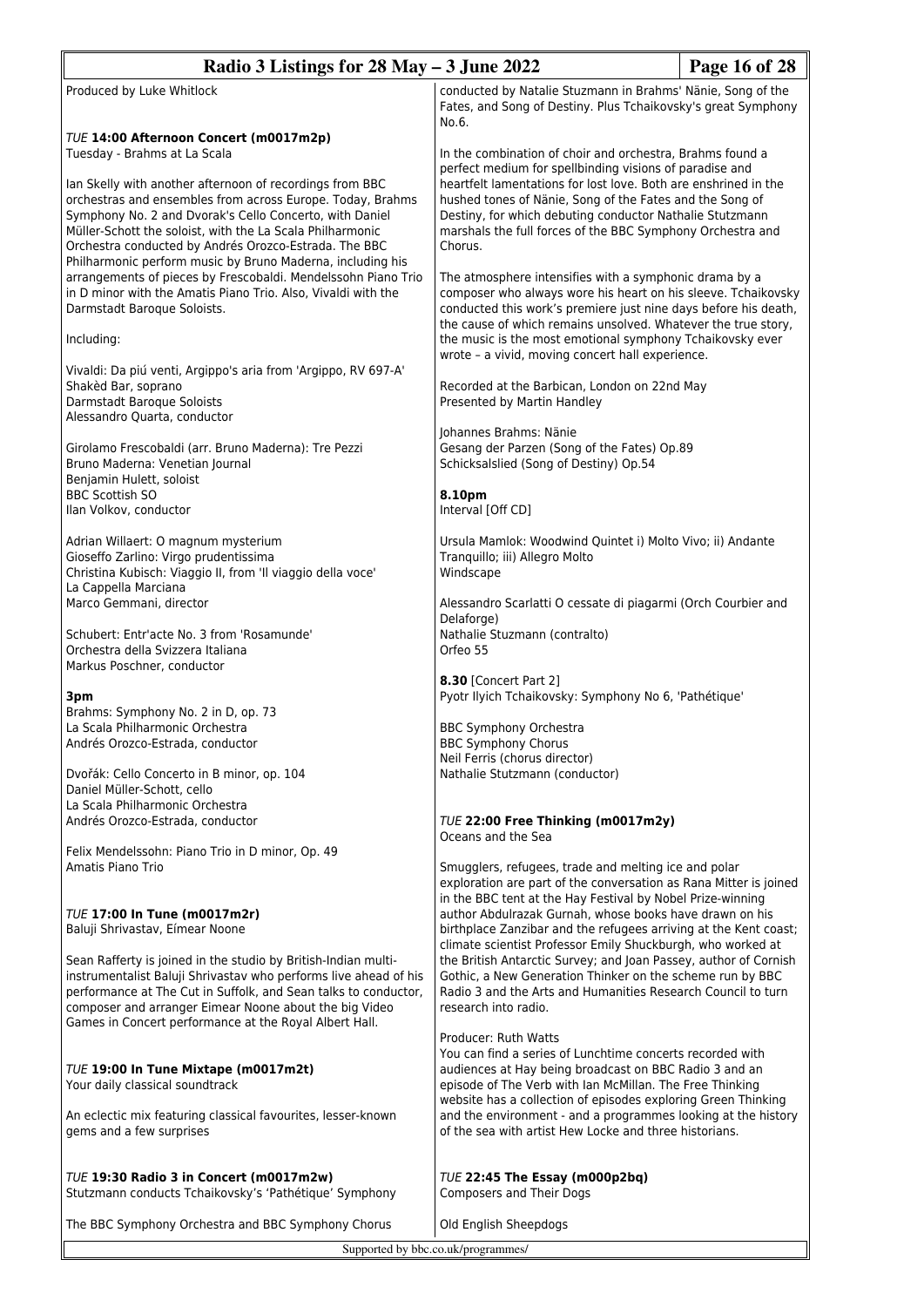# **Radio 3 Listings for 28 May – 3 June 2022 Page 17 of 28**

Essay Two: Old English Sheepdogs

A new series of essays by the very popular Fiona Stafford, Professor of Literature at Somerville College, Oxford, following her much praised series of essays The Meaning of Trees and The Meaning of Flowers, Fiona explores famous composers and their devotion to certain dog breeds.

Through surprising and insightful stories and discoveries about both the composers and their dogs, the essays provide new insights into the type of people the composers were, their lives and the features of their chosen dog breeds that brought such devotion.

Composer, eccentric and suffragette Dame Ethel Smyth, the first woman to have an Opera put on at the Met, had five Old English Sheepdogs in succession, all called 'Pan'. She was so obsessed with her dogs that she considered them almost like husbands and wrote a book about the depth of feeling and the need for composers to have canine companionship, called "Inordinate (?) Affection" with the question mark showing she knew others found her obsession odd. Her famous friends and lovers included Emmeline Pankhurst and Virginia Woolf, These sturdy dogs were used as herding dogs whose tails were docked for centuries to avoid taxes and only started being bred with long tails again from 2006. Other musical devotees include Paul McCartney, whose first of many Old English sheepdogs inspired the Beatles song "Martha My Dear".

Producer – Turan Ali A Bona Broadcasting production for BBC Radio 3

# *TUE* **23:00 Night Tracks (m0017m30)**

The late zone

Sara Mohr-Pietsch presents an adventurous, immersive soundtrack for late-night listening, from classical to contemporary and everything in between.

# **WEDNESDAY 01 JUNE 2022**

#### *WED* **00:30 Through the Night (m0017m32)** Wagner and Liszt

Tenor Stuart Skelton joins Men of the Berlin Radio Chorus, Berlin Radio Symphony Orchestra and conductor Vladimir Jurowski in Liszt's Faust Symphony. Jonathan Swain presents.

## **12:31** AM

Richard Wagner (1813-1883) Overture to 'Faust' WWV 59 Berlin Radio Symphony Orchestra, Vladimir Jurowski (conductor)

#### **12:44** AM

Franz Liszt (1811-1886) Two Episodes from Lenau's Faust, S. 110 Berlin Radio Symphony Orchestra, Vladimir Jurowski (conductor)

#### **01:10** AM

Franz Liszt (1811-1886) A Faust Symphony, S. 108 Stuart Skelton (tenor), Men of Berlin Radio Chorus, Justus Barleben (director), Berlin Radio Symphony Orchestra, Vladimir Jurowski (conductor)

#### **02:21** AM

Johann Joachim Quantz (1697-1773) Trio in E flat major (QV 218) Nova Stravaganza

# **02:31** AM

Antonio Vivaldi (1678-1741) The Four Seasons, Concertos Op.8 Nos.1-4 Barbara Jane Gilby (violin), Tasmanian Symphony Chamber Players, Geoffrey Lancaster (conductor)

## **03:11** AM

Johannes Brahms (1833-1897)

Seven Songs: Wir wandelten (Op.96 No.2); Alte Liebe - from Fünf Gesäng (Op.72); Das Mädchen spricht (Op.107 No.3); Immer leiser wird mein Schlummer - from 5 Lieder fur eine tiefere Stimme (Op.105); Meine Liebe ist Grün - from Neun Lieder und Gesange (Op.63); Von ewiger liebe (Op.43 No.1); Der Tod, das ist die kühler Nacht - from Vier Lieder (Op.96) Barbara Hendricks (soprano), Leif Ove Andsnes (piano)

## **03:31** AM

Dmitry Shostakovich (1906-1975), Levon Atovmyan (arranger), Bläserserenaden Zurich (arranger) 5 works for violin and piano arr. for flute, bassoon and harp Andrea Kollé (flute), Maria Wildhaber (bassoon), Sarah Verrue

# **03:41** AM

(harp)

Johan Svendsen (1840-1911) Norwegian artists' carnival Op.14 Norwegian Radio Orchestra, Ari Rasilainen (conductor)

## **03:49** AM

Francesco Cavalli (1602-1676) Salve Regina (Hail, Holy Queen) Monteverdi Choir, English Baroque Soloists, John Eliot Gardiner (conductor)

## **03:57** AM

Dorothy Howell (1898-1982) Two Pieces for Muted Strings BBC Symphony Orchestra, Michael Collins (conductor)

#### **04:07** AM

Edvard Grieg (1843-1907), Unknown (arranger) Solveig's Song from "Peer Gynt" (Op.23), arr. for oboe and piano Wan-Soo Mok (oboe), Hyun-Soo Cho (piano)

# **04:11** AM

Bohuslav Martinů (1890-1959) Etudes and polkas (book 3): Étude in A major (Moderato); 2. Polka in A major (Poco allegro); 3. Étude in F major (Allegro); 4. Polka in A major (Moderato); 5. Étude in F major (Allegro) Antonín Kubálek (piano)

## **04:21** AM

Johann Strauss II (1825-1899) Schatz-Walzer ('Treasure Waltz') from Der Zigeunerbaron (Op.418) Kitchener-Waterloo Symphony Orchestra, Raffi Armenian (conductor)

# **04:31** AM

Johann Adolf Hasse (1699-1783) Flute Cantata Maurice Steger (recorder), La Cetra Baroque Orchestra Basle, Maurice Steger (conductor)

# **04:41** AM

Fryderyk Chopin (1810-1849) Nocturne in G, Op 37 no 2 Ignacy Jan Paderewski (piano)

# **04:49** AM

Kaspar Förster (1616-1673) Dulcis amor Jesu (KBPJ.16) Olga Pasiecznik (soprano), Marta Boberska (soprano), Il Tempo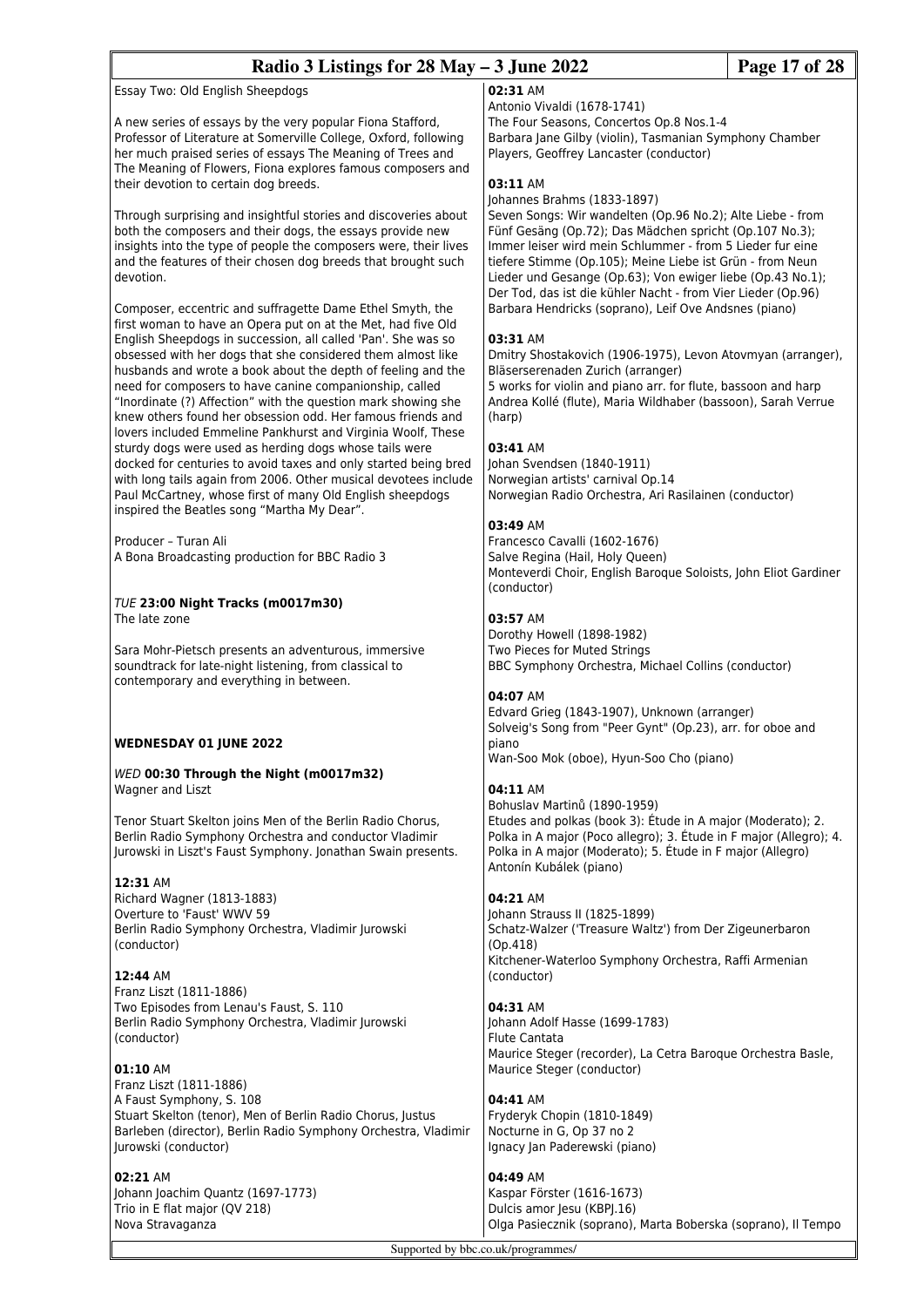| Radio 3 Listings for 28 May – 3 June 2022                                                                                                                                                                                                        |                                                                                                                                                                                                                                                                                                                                                                                                                                                                                                                               | Page 18 of 28 |  |
|--------------------------------------------------------------------------------------------------------------------------------------------------------------------------------------------------------------------------------------------------|-------------------------------------------------------------------------------------------------------------------------------------------------------------------------------------------------------------------------------------------------------------------------------------------------------------------------------------------------------------------------------------------------------------------------------------------------------------------------------------------------------------------------------|---------------|--|
| <b>Baroque Ensemble</b>                                                                                                                                                                                                                          | and new opportunities. Presented by Donald Macleod.                                                                                                                                                                                                                                                                                                                                                                                                                                                                           |               |  |
| 04:57 AM<br>John Carmichael (b.1930), Michael Hurst (arranger)<br>A Country Fair arr. Hurst for orchestra<br>Jack Harrison (clarinet), West Australian Symphony Orchestra,<br>Richard Mills (conductor)<br>05:06 AM<br>Jean Sibelius (1865-1957) | Handel was born in Germany, but he became a naturalised<br>British citizen at the same time that two other native Germans,<br>King George I and King George II, were also learning to be<br>British after their house of Hanover acceded to the crown in<br>1714. This week, as we head towards the jubilee bank holiday,<br>Donald Macleod uncovers Handel's fascinating relationship with<br>Britain's monarchs, and examines how he and the Georgian<br>Kings helped kick-start a new age of British culture and identity. |               |  |
| Petite Suite<br>Royal Academy of Music Brass Soloists                                                                                                                                                                                            | Today, an escalating rivalry between Handel's star sopranos at                                                                                                                                                                                                                                                                                                                                                                                                                                                                |               |  |
| 05:14 AM<br>Antoine Forqueray ['le père'] (1672-1745)<br>La Rameau & Jupiter<br>Teodoro Baù (viola da gamba), Deniel Perer (harpsichord)                                                                                                         | his opera company creates a terrible breach of royal etiquette.<br>The accession of a new British king leads to a key turning point<br>in Handel's relationship with his adopted country.<br>Overture to Admeto                                                                                                                                                                                                                                                                                                               |               |  |
| 05:23 AM<br>Gustav Mahler (1860-1911), Friedrich Ruckert (author)                                                                                                                                                                                | Akademie für Alte Musik Berlin<br>Directed by Andreas Scholl                                                                                                                                                                                                                                                                                                                                                                                                                                                                  |               |  |
| Kindertotenlieder<br>Robert Holl (bass), Concertgebouworkest, Riccardo Chailly<br>(conductor)                                                                                                                                                    | Riccardo primo, re d'Inghilterra, Act 2 'T'amo si'<br>Lawrence Zazzo, countertenor (Riccardo)<br>Núria Rial, soprano (Costanza)<br>Kammerorchester Basel                                                                                                                                                                                                                                                                                                                                                                      |               |  |
| 05:50 AM<br>Heitor Villa-Lobos (1887-1959)<br>Kyrie and Gloria from 'Missa Sao Sebastiao'                                                                                                                                                        | Conducted by Paul Goodwin<br>My Heart is Inditing                                                                                                                                                                                                                                                                                                                                                                                                                                                                             |               |  |
| Danish National Girls Choir, Michael Bojesen (conductor)<br>06:02 AM                                                                                                                                                                             | Choir of King's College<br>Cambridge, Academy of Ancient Music<br>Conducted by Stephen Cleobury                                                                                                                                                                                                                                                                                                                                                                                                                               |               |  |
| Wolfgang Amadeus Mozart (1756-1791)<br>Concerto for piano and orchestra no.21 (K.467) in C major<br>Havard Gimse (piano), Trondheim Symphony Orchestra,<br>Susanna Mälkki (conductor)                                                            | Ariodante Act III: 'Dopo Notte' and Finale<br>Anne Sofie von Otter, mezzo-soprano (Ariodante)<br>Lynne Dawson, soprano (Ginerva)<br>Les Musiciens du Louvre<br>Conducted by Marc Minkowski                                                                                                                                                                                                                                                                                                                                    |               |  |
| WED 06:30 Breakfast (m0017m5l)<br>Wednesday - Petroc's classical alarm call                                                                                                                                                                      | Zadok the Priest<br>The Sixteen                                                                                                                                                                                                                                                                                                                                                                                                                                                                                               |               |  |
| Petroc Trelawny presents Radio 3's classical breakfast show,<br>featuring listener requests.                                                                                                                                                     | Conducted by Harry Christophers                                                                                                                                                                                                                                                                                                                                                                                                                                                                                               |               |  |
| Email 3breakfast@bbc.co.uk                                                                                                                                                                                                                       | WED 13:00 Radio 3 Lunchtime Concert (m0017n7w)<br>2022 Hay Festival - Dvořák Plus with the Mithras Piano Trio and                                                                                                                                                                                                                                                                                                                                                                                                             |               |  |
| WED 09:00 Essential Classics (m0017m5n)                                                                                                                                                                                                          | Gary Pomeroy (2/4)                                                                                                                                                                                                                                                                                                                                                                                                                                                                                                            |               |  |
| Tom McKinney<br>Tom McKinney plays the best in classical music, featuring new<br>discoveries, some musical surprises and plenty of familiar<br>favourites.                                                                                       | Sarah Walker presents Dvořák Plus, with music performed by<br>the Mithras Piano Trio who are joined by the viola player Gary<br>Pomeroy. Their concert was recorded at St Mary's Church, Hay-<br>on-Wye, during the 2022 Hay Festival. Their programme<br>includes a lesser known work by Gustav Mahler, who is more<br>famous for his large-scale symphonic works. This one                                                                                                                                                  |               |  |
| 0915 Playlist starter - listen and send us your ideas for the next<br>step in our musical journey today.                                                                                                                                         | movement piano quartet dates from his student years, possibly<br>around 1876. Dvořák's Piano Quartet in D which was composed<br>one year earlier and at a time when he was relatively unknown.                                                                                                                                                                                                                                                                                                                                |               |  |
| 1010 Song of the Day - harnessing the magic of words, music<br>and the human voice.                                                                                                                                                              | It didn't receive its premiere performance until 1880 in Prague.<br>Mithras Piano Trio                                                                                                                                                                                                                                                                                                                                                                                                                                        |               |  |
| 1030 Playlist reveal - a sequence of music suggested by you in<br>response to our starter today.                                                                                                                                                 | Ionel Manciu, violin<br>Leo Popplewell, cello<br>Dominic Degavino, piano                                                                                                                                                                                                                                                                                                                                                                                                                                                      |               |  |
| 1100 Essential Performers - another track from our featured<br>artist this week, the late organist and conductor Simon Preston.                                                                                                                  | Gary Pomeroy, viola                                                                                                                                                                                                                                                                                                                                                                                                                                                                                                           |               |  |
| 1130 Slow Moment - time to take a break for a moment's<br>musical reflection.                                                                                                                                                                    | Gustav Mahler: Piano Quartet in A minor<br>Antonín Dvořák: Piano Quartet in D, Op 23                                                                                                                                                                                                                                                                                                                                                                                                                                          |               |  |
|                                                                                                                                                                                                                                                  | Produced by Luke Whitlock                                                                                                                                                                                                                                                                                                                                                                                                                                                                                                     |               |  |
| WED 12:00 Composer of the Week (m0017m5q)<br>Handel and the Crown                                                                                                                                                                                | WED 14:00 Afternoon Concert (m0017m5s)<br>Wednesday - Katya Kabanova, Act 1                                                                                                                                                                                                                                                                                                                                                                                                                                                   |               |  |
| New Broom                                                                                                                                                                                                                                        | Fiona Talkington introduces Act 1 of Leos Janacek's Katya                                                                                                                                                                                                                                                                                                                                                                                                                                                                     |               |  |
| The death of King George I brings new challenges for Handel,                                                                                                                                                                                     | Kabanova, from Rome Opera, with Acts 2 and 3 following on                                                                                                                                                                                                                                                                                                                                                                                                                                                                     |               |  |
| Supported by bbc.co.uk/programmes/                                                                                                                                                                                                               |                                                                                                                                                                                                                                                                                                                                                                                                                                                                                                                               |               |  |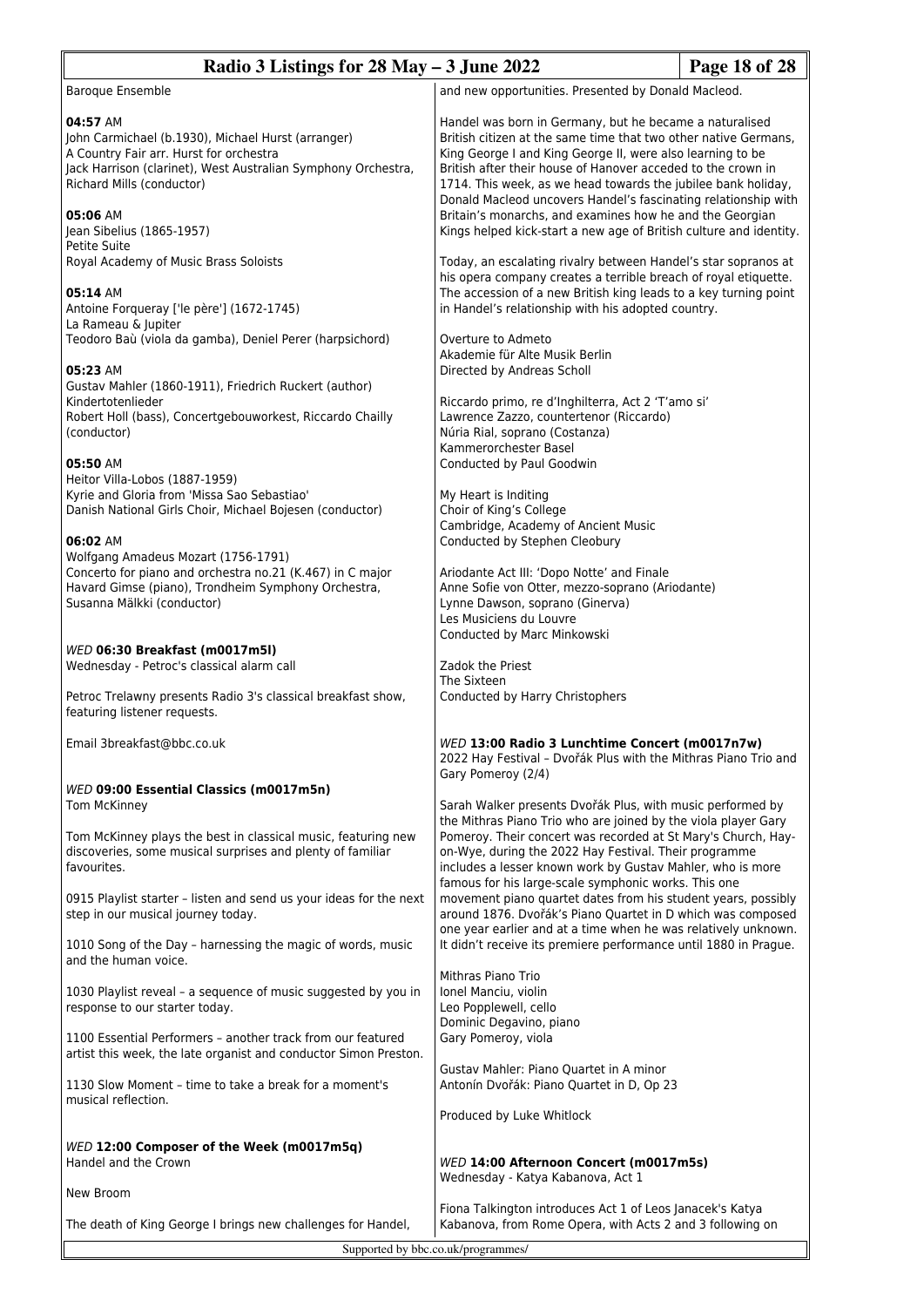| Radio 3 Listings for 28 May – 3 June 2022                                                                                                                                                                                                                                                                                                                                                                                                                                                                             | Page 19 of 28                                                                                                                                                                                                                                                                                                                                                                                                                                                                                                                                                                 |  |
|-----------------------------------------------------------------------------------------------------------------------------------------------------------------------------------------------------------------------------------------------------------------------------------------------------------------------------------------------------------------------------------------------------------------------------------------------------------------------------------------------------------------------|-------------------------------------------------------------------------------------------------------------------------------------------------------------------------------------------------------------------------------------------------------------------------------------------------------------------------------------------------------------------------------------------------------------------------------------------------------------------------------------------------------------------------------------------------------------------------------|--|
| Thursday and Friday. Also, music from other ensembles from<br>the BBC and Europe, including Edmund Rubbra Nature's Song<br>and Elizabeth Maconchy's Piano Concertino, with soloist Simon                                                                                                                                                                                                                                                                                                                              | WED 17:00 In Tune (m0017m5x)<br>Ian Shaw, Avlana Eisenberg                                                                                                                                                                                                                                                                                                                                                                                                                                                                                                                    |  |
| Callaghan and the BBC National Orchestra of Wales. The BBC<br>Philharmonic plays Debussy's Iberia. Also, Saint-Saens Oboe<br>Sonata in D, with Francois Lelelux.                                                                                                                                                                                                                                                                                                                                                      | Sean Rafferty is joined by vocalist and pianist Ian Shaw who<br>celebrates his 60th birthday with a concert at London's King's<br>Place. Plus Sean talks to conductor Avlana Eisenberg about her<br>new recording of works by William Grant Still with violinist Zina                                                                                                                                                                                                                                                                                                         |  |
| Including:                                                                                                                                                                                                                                                                                                                                                                                                                                                                                                            | Schiff and the Royal Scottish National Orchestra.                                                                                                                                                                                                                                                                                                                                                                                                                                                                                                                             |  |
| Edmund Rubbra: Nature's song<br>Simon Callaghan, piano<br><b>BBC National Orchestra of Wales</b><br>Martyn Brabbins, conductor                                                                                                                                                                                                                                                                                                                                                                                        | WED 19:00 In Tune Mixtape (m0017m5z)<br>Classical music for your journey                                                                                                                                                                                                                                                                                                                                                                                                                                                                                                      |  |
| Andrea Gabrieli: Maria Stabat ad monumentum<br>Giovanni Gabrieli: Inclina Domine<br>Christina Kubisch: Two movements from 'Il viaggio della voce'                                                                                                                                                                                                                                                                                                                                                                     | An eclectic mix featuring classical favourites, lesser-known<br>gems and a few surprises                                                                                                                                                                                                                                                                                                                                                                                                                                                                                      |  |
| La Cappella Marciana<br>Marco Gemmani, director                                                                                                                                                                                                                                                                                                                                                                                                                                                                       | WED 19:30 Radio 3 in Concert (m0017m61)<br><b>Final Flourishes</b>                                                                                                                                                                                                                                                                                                                                                                                                                                                                                                            |  |
| Debussy: Iberia - from Images for Orchestra<br><b>BBC Philharmonic</b>                                                                                                                                                                                                                                                                                                                                                                                                                                                | From Bridgewater Hall, Manchester                                                                                                                                                                                                                                                                                                                                                                                                                                                                                                                                             |  |
| Juanjo Mena, conductor                                                                                                                                                                                                                                                                                                                                                                                                                                                                                                | Presented by Nicola Heywood Thomas                                                                                                                                                                                                                                                                                                                                                                                                                                                                                                                                            |  |
| Saint-Saens: Oboe Sonata in D, op. 166<br>Francois Lelelux, oboe<br>Emmanuel Strosser, piano                                                                                                                                                                                                                                                                                                                                                                                                                          | Ben Gernon and the BBC Philharmonic host a concert<br>showcasing three works by composers who brought the<br>experience and skills honed by a lifetime's experience to create<br>breathtaking works that continue to inspire and amaze. The                                                                                                                                                                                                                                                                                                                                   |  |
| 3pm<br>Leos Janacek: Katya Kabanova - opera in 3 acts                                                                                                                                                                                                                                                                                                                                                                                                                                                                 | orchestra is joined by Manchester musicians at the start of their<br>musical adventures.                                                                                                                                                                                                                                                                                                                                                                                                                                                                                      |  |
| Act 1                                                                                                                                                                                                                                                                                                                                                                                                                                                                                                                 | The programme begins that Manchester collaboration: the BBC<br>Philharmonic is joined by soloists from Manchester's Royal                                                                                                                                                                                                                                                                                                                                                                                                                                                     |  |
| Savël Prokofjevic Dikój, a merchant: Stephen Richardson, bass<br>Boris Grigorjevič, Dikój's nephew: Charles Workman, tenor<br>Marfa Ignatěvna Kabanová (Kabanicha), widow of a rich<br>merchant: Susan Bickley, contralto<br>Tichon Ivanyč Kabanov, her son: Julian Hubbard, tenor<br>Káťa (Katerina), Tichon's wife: Corinne Winters, soprano<br>Váňa Kudrjaš, a schoolteacher: Sam Furness, tenor<br>Varvara, a foundling: Carolyn Sproule, mezzo-soprano<br>Kuligin, friend of Vána Kudrjaš: Lukáš Zeman, baritone | Northern College of Music and from Chetham's School of Music<br>for Haydn's final stunning Mass, his "Harmoniemesse". Named<br>after the German term "Harmonie", meaning a wind ensemble,<br>the woodwind and horns weave their way through the piece,<br>adding another dimension of character and colour to a genre<br>which he already knew well. Written for Esterhazy, he was at<br>home here in a community in which he was loved, respected<br>and had been encouraged to experiment. Haydn looks back to<br>the Baroque but also forward to larger-scale works of the |  |
| Rome Opera Chorus<br>Roberto Gabbiani, chorus director<br>Rome Opera Orchestra<br>David Robertson, conductor<br>Elizabeth Maconchy: Piano concertino                                                                                                                                                                                                                                                                                                                                                                  | nineteenth century. Instrumental colour and inspiration from<br>the Baroque are also important in Webern's delicate<br>orchestration of Bach's six-part Ricercar from his Musical<br>Offering. Using a tune given to him by Frederick the Great,<br>Bach created a weave of the material but didn't specify an<br>instrument to play his composition. Twentieth century genius<br>orchestrator Anton Webern colours Bach's work, bringing the                                                                                                                                 |  |
| Simon Callaghan, piano<br><b>BBC National Orchestra of Wales</b><br>Martyn Brabbins, conductor                                                                                                                                                                                                                                                                                                                                                                                                                        | notes off the page to create an extra dimension of line and<br>texture. The concert began with a final Mass and ends with a<br>final Symphony, Mozart's. Echoes of Bach's counterpoint<br>resound in the astonishing last movement of the breathtaking<br>"Jupiter" Symphony.                                                                                                                                                                                                                                                                                                 |  |
| WED 16:00 Choral Evensong (m0017m5v)<br>St George's, Windsor                                                                                                                                                                                                                                                                                                                                                                                                                                                          | Haydn: Mass in B flat (Harmoniemesse) (H XXII 14)                                                                                                                                                                                                                                                                                                                                                                                                                                                                                                                             |  |
| From the Queen's Free Chapel of St George, Windsor Castle to<br>mark the platinum jubilee of Her Majesty the Queen.                                                                                                                                                                                                                                                                                                                                                                                                   | <b>8.15</b> (CD) Marcello arr. Bach: Oboe Concerto in D minor (BWV<br>974)<br>Alexander Tharaud                                                                                                                                                                                                                                                                                                                                                                                                                                                                               |  |
| Introit: O Lord, make thy servant Elizabeth (Byrd)<br>Responses: Radcliffe<br>Psalm 46 (from Luther)<br>First Lesson: 1 Kings 3 vv.3-15                                                                                                                                                                                                                                                                                                                                                                               | Bach arr Webern: Musical Offering: Ricercar a 6<br>Mozart: Symphony No. 41 "Jupiter"                                                                                                                                                                                                                                                                                                                                                                                                                                                                                          |  |
| Canticles: Stanford in A<br>Second Lesson: John 13 vv.3-14<br>Anthem: God is our hope and strength (Greene)<br>Voluntary: Orb and Sceptre (Walton)                                                                                                                                                                                                                                                                                                                                                                    | Georgie Malcolm (soprano)<br>Clara Mouriz (mezzo-soprano)<br>Joshua Ellicott (tenor)<br>Thomas Ashdown (baritone)                                                                                                                                                                                                                                                                                                                                                                                                                                                             |  |
| James Vivian (Director of Music)<br>Luke Bond (Assistant Director of Music)                                                                                                                                                                                                                                                                                                                                                                                                                                           | Chetham's Chamber Choir<br><b>BBC Philharmonic</b><br>Ben Gernon (conductor)                                                                                                                                                                                                                                                                                                                                                                                                                                                                                                  |  |
| Recorded 24 May 2022.                                                                                                                                                                                                                                                                                                                                                                                                                                                                                                 | WED 22:00 Free Thinking (m0017m63)                                                                                                                                                                                                                                                                                                                                                                                                                                                                                                                                            |  |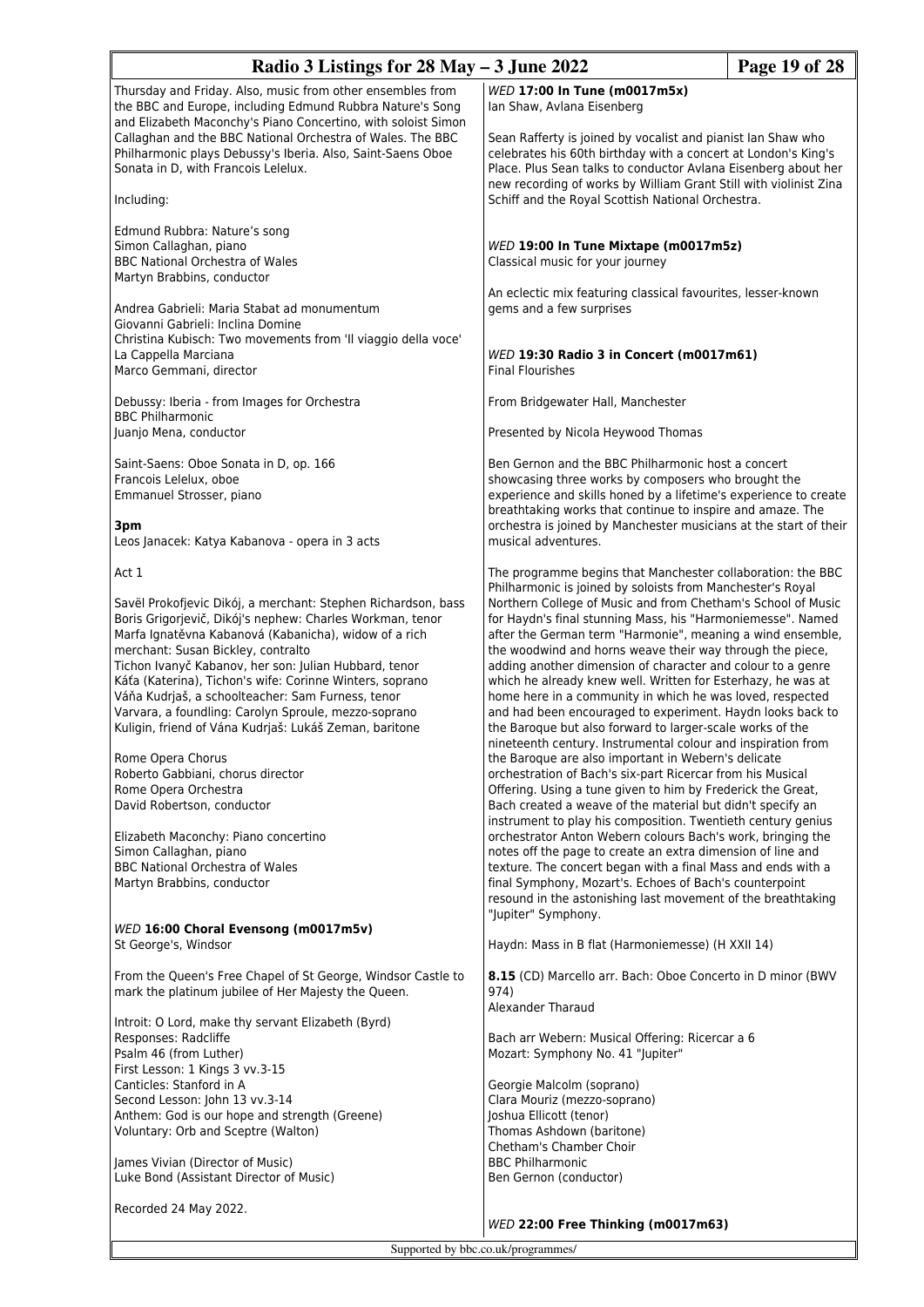| Radio 3 Listings for 28 May – 3 June 2022                                                                                                                                                                                                                                                                                                                                                                                                                         |                                                                                                                                                                                                                                                   | Page 20 of 28 |
|-------------------------------------------------------------------------------------------------------------------------------------------------------------------------------------------------------------------------------------------------------------------------------------------------------------------------------------------------------------------------------------------------------------------------------------------------------------------|---------------------------------------------------------------------------------------------------------------------------------------------------------------------------------------------------------------------------------------------------|---------------|
| Amia Srinivasan and Philosophical Genealogy                                                                                                                                                                                                                                                                                                                                                                                                                       | THU 00:30 Through the Night (m0017m67)                                                                                                                                                                                                            |               |
| In Amia Srinivasan's book The Right to Sex, she discusses some<br>of the most hotly controversial topics of today: sex work,<br>pornography, the nature of sexual liberation. What can and<br>should a philosopher bring to these debates?                                                                                                                                                                                                                        | New Year's Concert from the Liszt Academy, Budapest<br>To celebrate the New Year, masterpieces from composers of<br>different generations, styles and genres, including one of Liszt's<br>Hungarian Rhapsodies and the polka, Hail to Hungary, by |               |
| Also, we explore one of the philosophical techniques informing<br>Srinivasan's work: genealogy. First named by Friedrich<br>Nietzsche (although arguably practised by philosophers before<br>him) and developed by Michel Foucault and Bernard Williams,<br>amongst others, genealogy seeks to investigate concepts and<br>institutions by looking at the contingent historical situations in<br>which they arose and that have shaped them over time.            | Johann Strauss II. Jonathan Swain presents.<br>12:31 AM<br>Ludwig van Beethoven (1770 - 1827)<br>Overture to King Stephen op 117<br>Hungarian Radio Symphony Orchestra, Tamás Vásáry<br>(conductor)<br>12:39 AM                                   |               |
| Christopher Harding in conversation with Amia Srinivasan,<br>Caterina Dutilh Vovaes and Christoph Schurinnga.                                                                                                                                                                                                                                                                                                                                                     | Franz Liszt (1811-1886)<br>Hungarian Rhapsody no 15 in A minor S. 244/15<br>Gergely Kovacs (piano)                                                                                                                                                |               |
| Producer: Luke Mulhall                                                                                                                                                                                                                                                                                                                                                                                                                                            |                                                                                                                                                                                                                                                   |               |
| WED 22:45 The Essay (m000p02g)<br><b>Composers and Their Dogs</b><br>Poodles                                                                                                                                                                                                                                                                                                                                                                                      | 12:45 AM<br>Gioachino Rossini (1792-1868)<br>Overture to 'La gazza ladra'<br>Hungarian Radio Symphony Orchestra, Tamás Vásáry<br>(conductor)                                                                                                      |               |
|                                                                                                                                                                                                                                                                                                                                                                                                                                                                   | 12:57 AM                                                                                                                                                                                                                                          |               |
| Essay Three: Poodles<br>A new series of essays by the very popular Fiona Stafford,<br>Professor of Literature at Somerville College, Oxford, following<br>her much praised series of essays The Meaning of Trees and<br>The Meaning of Flowers, Fiona explores famous composers and<br>their devotion to certain dog breeds.                                                                                                                                      | Hector Berlioz (1803-1869)<br>Le Carnaval Romain overture op 9<br>Hungarian Radio Symphony Orchestra, Martin Rajna<br>(conductor)<br>01:06 AM<br>Franz Liszt (1811-1886)                                                                          |               |
|                                                                                                                                                                                                                                                                                                                                                                                                                                                                   | Mephisto Waltz no 1, S.514                                                                                                                                                                                                                        |               |
| Through surprising and insightful stories and discoveries about<br>both the composers and their dogs, the essays provide new<br>insights into the type of people the composers were, their lives<br>and the features of their chosen dog breeds that brought such<br>devotion.<br>As an older man, Joseph Haydn was very comfortably off, living<br>in the Esterhazy court in eastern Austria. An unlikely flirtation                                             | Gergely Kovacs (piano)<br>01:18 AM<br>Georg Philipp Telemann (1681-1767)<br>Concerto Sonata in D, TWV 44:1<br>Tamas Palfalvi (trumpet), Hungarian Radio Symphony<br>Orchestra, Tamás Vásáry (conductor)                                           |               |
| developed between him and a young woman who inadvertently<br>offended him, when an incredible tale about her lover's poodle<br>prompted her to beg Haydn to set the tale to music. The story<br>uncovers the depth of his loneliness and the fragility of his ego.<br>Frédéric Chopin is famously reported as having been besotted<br>with his lover, Georges Sand's toy poodle, who was the<br>inspiration for his Minute Waltz due to its pirouetting. However, | 01:24 AM<br>Ernö Dohnányi (1877-1960)<br>Finale from 'Sextet in C, op 37'<br>Vilmos Olah (violin), Janos Fejervari (viola), Gergely Devich<br>(cello), Zsanett Nyujto (clarinet), Sandor Berkl (horn), Gergely<br>Kovacs (piano)                  |               |
| our research shows this not to be the case - not only was the                                                                                                                                                                                                                                                                                                                                                                                                     | 01:31 AM                                                                                                                                                                                                                                          |               |
| white fluffy dog in question probably not a toy poodle, but the<br>name of the waltz has much less to do with sixty seconds and<br>far more to do with dog sizes. Poodles in the 1960s were seen<br>as glamour dogs, the choice of Marilyn Monroe, Elizabeth                                                                                                                                                                                                      | Johannes Brahms (1833-1897)<br>Hungarian Dance no 6 in D<br>Hungarian Radio Symphony Orchestra, Tamás Vásáry<br>(conductor)                                                                                                                       |               |
| Taylor, Walt Disney and surprisingly also Elvis Presley who gave<br>them as gifts to women he courted. There's been a resurgence<br>in recent decades for cross-breeding poodles as their coats are<br>non-allergic for humans. Plus, poodle tales involving Beethoven,<br>and Rodgers and Hammerstein.                                                                                                                                                           | 01:35 AM<br>Johann Strauss II (1825-1899)<br>Eljen a magyar! Polka schnell op 373<br>Hungarian Radio Symphony Orchestra, Tamás Vásáry<br>(conductor)                                                                                              |               |
| Producer - Turan Ali ; A Bona Broadcasting production for BBC<br>Radio 3                                                                                                                                                                                                                                                                                                                                                                                          | 01:39 AM<br>Johannes Brahms (1833-1897)                                                                                                                                                                                                           |               |
| <b>WED 23:00 Night Tracks (m0017m65)</b><br>A little night music                                                                                                                                                                                                                                                                                                                                                                                                  | Hungarian Dance no 5 in G minor<br>Hungarian Radio Symphony Orchestra, Tamás Vásáry<br>(conductor)                                                                                                                                                |               |
| Sara Mohr-Pietsch presents an adventurous, immersive<br>soundtrack for late-night listening, from classical to<br>contemporary and everything in between.                                                                                                                                                                                                                                                                                                         | 01:42 AM<br>Wolfgang Amadeus Mozart (1756-1791)<br>Quartet for flute and strings (KA.171) in C major<br>Yong-Woo Chun (violin), Myung-Hee Cho (viola), Jink-Yung Chee<br>(cello), Young-Mi Kim (flute)                                            |               |
| THURSDAY 02 JUNE 2022                                                                                                                                                                                                                                                                                                                                                                                                                                             | 01:59 AM                                                                                                                                                                                                                                          |               |
| Supported by bbc.co.uk/programmes/                                                                                                                                                                                                                                                                                                                                                                                                                                |                                                                                                                                                                                                                                                   |               |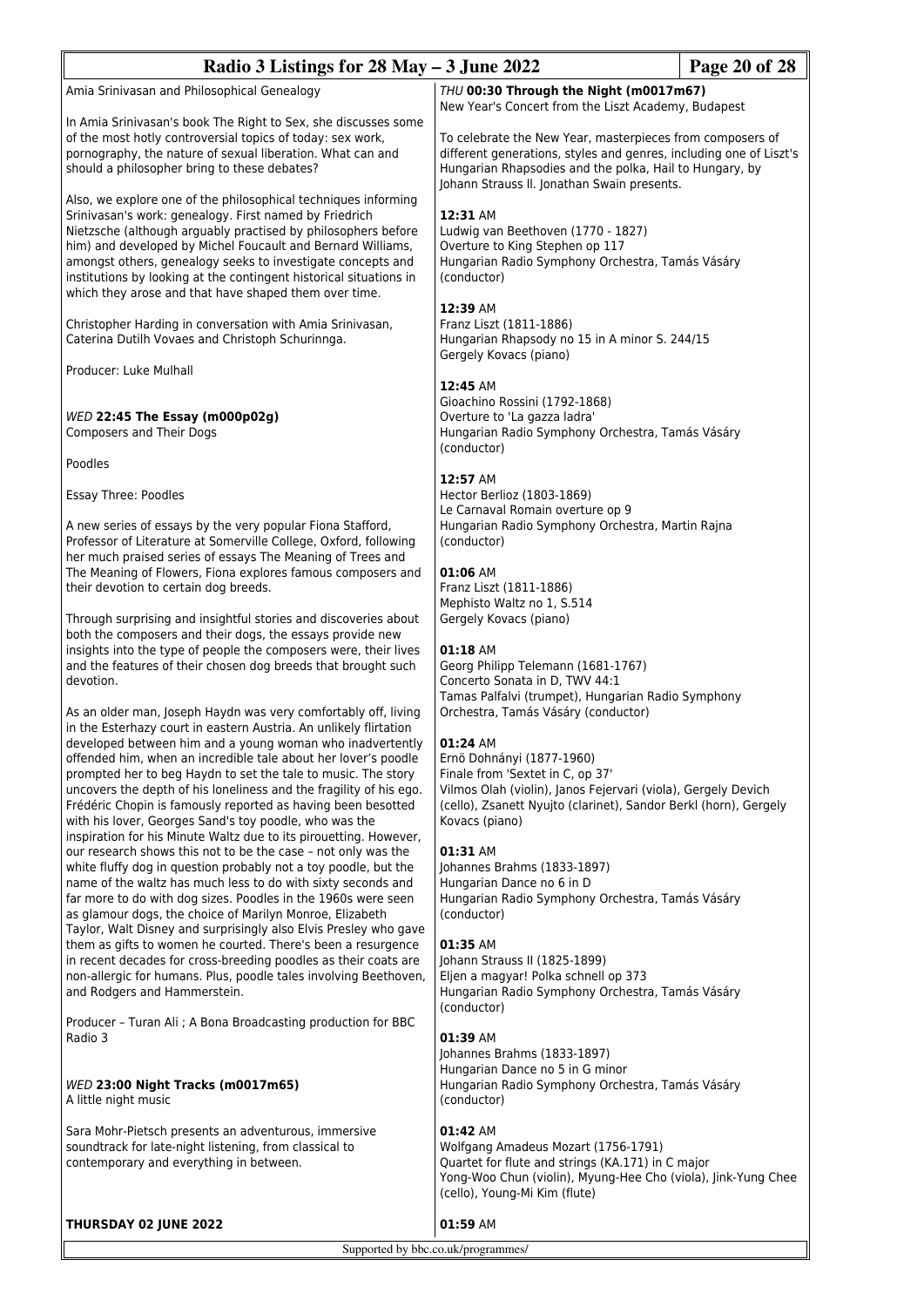| Radio 3 Listings for 28 May – 3 June 2022                                                                                                                                                                                                                                                                         |                                                                                                                                                                                                                                                                                                                                                                                                                                                                                                                       | Page 21 of 28 |
|-------------------------------------------------------------------------------------------------------------------------------------------------------------------------------------------------------------------------------------------------------------------------------------------------------------------|-----------------------------------------------------------------------------------------------------------------------------------------------------------------------------------------------------------------------------------------------------------------------------------------------------------------------------------------------------------------------------------------------------------------------------------------------------------------------------------------------------------------------|---------------|
| Dmitry Shostakovich (1906-1975)<br>Sonata for cello and piano (Op.40) in D minor<br>Li-Wei (cello), Gretel Dowdeswell (piano)                                                                                                                                                                                     | minor<br>London Baroque                                                                                                                                                                                                                                                                                                                                                                                                                                                                                               |               |
| 02:31 AM<br>Pyotr Ilyich Tchaikovsky (1840-1893)<br>Symphony No 1 in G minor 'Winter Daydreams'<br>Bergen Philharmonic Orchestra, Alan Buribayev (conductor)                                                                                                                                                      | 05:28 AM<br>Alexander Gretchaninov (1864-1956)<br>Missa Festiva (Op.154) (1937), for 4 part chorus and organ<br>Choeur de Radio France, Yves Castagnet (organ), Vladislav<br>Chernuchenko (conductor)                                                                                                                                                                                                                                                                                                                 |               |
| 03:13 AM<br>Franz Schubert (1797-1828)<br>6 Moments musicaux for piano, D.780<br>Martin Helmchen (piano)                                                                                                                                                                                                          | 05:51 AM<br>Silvius Leopold Weiss (1687-1750)<br>Partita in D minor<br>Hopkinson Smith (baroque lute)                                                                                                                                                                                                                                                                                                                                                                                                                 |               |
| 03:42 AM<br>Richard Strauss (1864-1949)<br>Die Gottin im Putzzimmer<br>Danish National Radio Choir, Stefan Parkman (conductor)                                                                                                                                                                                    | 06:06 AM<br>Claude Debussy (1862-1918)<br>Piano Trio in G major 'Premier Trio' (c.1879)<br><b>Grumiaux Trio</b>                                                                                                                                                                                                                                                                                                                                                                                                       |               |
| 03:48 AM<br>Alessandro Scarlatti (1660-1725)<br>Concerto Grosso No 1 in F minor<br>Tafelmusik Baroque Orchestra, Jeanne Lamon (conductor)                                                                                                                                                                         | THU 06:30 Breakfast (m0017m6y)<br>Thursday - Petroc's classical commute<br>Petroc Trelawny presents Radio 3's classical breakfast show,                                                                                                                                                                                                                                                                                                                                                                               |               |
| 03:56 AM<br>Zoltán Kodály (1882 - 1967)<br>Sonatina for cello & piano<br>László Mező (cello), Lóránt Szücs (piano)                                                                                                                                                                                                | featuring listener requests.<br>Email 3breakfast@bbc.co.uk                                                                                                                                                                                                                                                                                                                                                                                                                                                            |               |
| 04:05 AM<br>Uuno Klami (1900-1961)<br>Helsinki March for orchestra<br>Finnish Radio Symphony Orchestra, George de Godzinsky                                                                                                                                                                                       | THU 09:00 Essential Classics (m0017m70)<br>Tom McKinney<br>Tom McKinney plays the best in classical music, with familiar                                                                                                                                                                                                                                                                                                                                                                                              |               |
| (conductor)<br>04:11 AM<br>Carl Philipp Emanuel Bach (1714-1788)<br>Keyboard Sonata in A minor, Wq 57 no 2                                                                                                                                                                                                        | favourites alongside new discoveries and musical surprises.<br>0915 Playlist starter - listen and send us your ideas for the next<br>step in our musical journey today.                                                                                                                                                                                                                                                                                                                                               |               |
| Pavel Kolesnikov (piano)<br>04:20 AM<br>Antonio Vivaldi (1678-1741)                                                                                                                                                                                                                                               | 1010 Song of the Day - harnessing the magic of words, music<br>and the human voice.<br>1030 Playlist reveal - a sequence of music suggested by you in                                                                                                                                                                                                                                                                                                                                                                 |               |
| Concerto in D minor (Op.3 No.11) from 'L'Estro Armonico'<br>Tafelmusik Baroque Orchestra, Jeanne Lamon (conductor)<br>04:31 AM                                                                                                                                                                                    | response to our starter today.<br>1100 Essential Performers - this week we celebrate the artistry<br>of the late Simon Preston, organist and conductor.                                                                                                                                                                                                                                                                                                                                                               |               |
| Carl Friedrich Abel (1723-1787)<br>Symphony in C major, Op 10 No 4<br>La Stagione Frankfurt, Michael Schneider (conductor)                                                                                                                                                                                        | 1130 Slow Moment - time to take a break for a moment's<br>musical reflection.                                                                                                                                                                                                                                                                                                                                                                                                                                         |               |
| 04:40 AM<br>Fryderyk Chopin (1810-1849)<br>Three Mazurkas, Op 59<br>Kevin Kenner (piano)                                                                                                                                                                                                                          | THU 12:00 Composer of the Week (m0017m72)<br>Handel and the Crown                                                                                                                                                                                                                                                                                                                                                                                                                                                     |               |
| 04:50 AM<br>Johann Sebastian Bach (1685-1750)                                                                                                                                                                                                                                                                     | A Break with the Past<br>Handel decides his career needs a change of direction following                                                                                                                                                                                                                                                                                                                                                                                                                              |               |
| 4 Schemelli Chorales (BWV.478, 484, 492 and 502)<br>Bernarda Fink (mezzo soprano), Marco Fink (bass baritone),<br>Domen Marincic (gamba), Dalibor Miklavcic (organ)<br>05:00 AM<br>Zoltán Kodály (1882 - 1967)<br>Adagio for viola and piano in C major (1905)<br>Morten Carlsen (viola), Sergej Osadchuk (piano) | an important trip to Ireland. Presented by Donald Macleod.<br>Handel was born in Germany, but he became a naturalised<br>British citizen at the same time that two other native Germans,<br>King George I and King George II, were also learning to be<br>British after their house of Hanover acceded to the crown in<br>1714. This week, as we head towards the jubilee bank holiday,<br>Donald Macleod uncovers Handel's fascinating relationship with<br>Britain's monarchs, and examines how he and the Georgian |               |
| 05:10 AM<br>Jan van Gilse (1881-1944)<br>String Quartet (Unfinished, 1922)<br>Ebony Quartet                                                                                                                                                                                                                       | kings helped kick-start a new age of British culture and identity.<br>Today, Handel loses one of his staunchest allies within the roya<br>family, and he searches for a new business model as Britain's<br>theatregoers fall out of love with his beloved Italian opera.                                                                                                                                                                                                                                              |               |
| 05:20 AM<br>Henry Purcell (1659-1695)<br>Pavan (Z.752) and Chacony (Z.730) for 4 instruments in G                                                                                                                                                                                                                 | Funeral Anthem for Queen Caroline: I. Introduction, II. The Ways<br>of Zion do Morn                                                                                                                                                                                                                                                                                                                                                                                                                                   |               |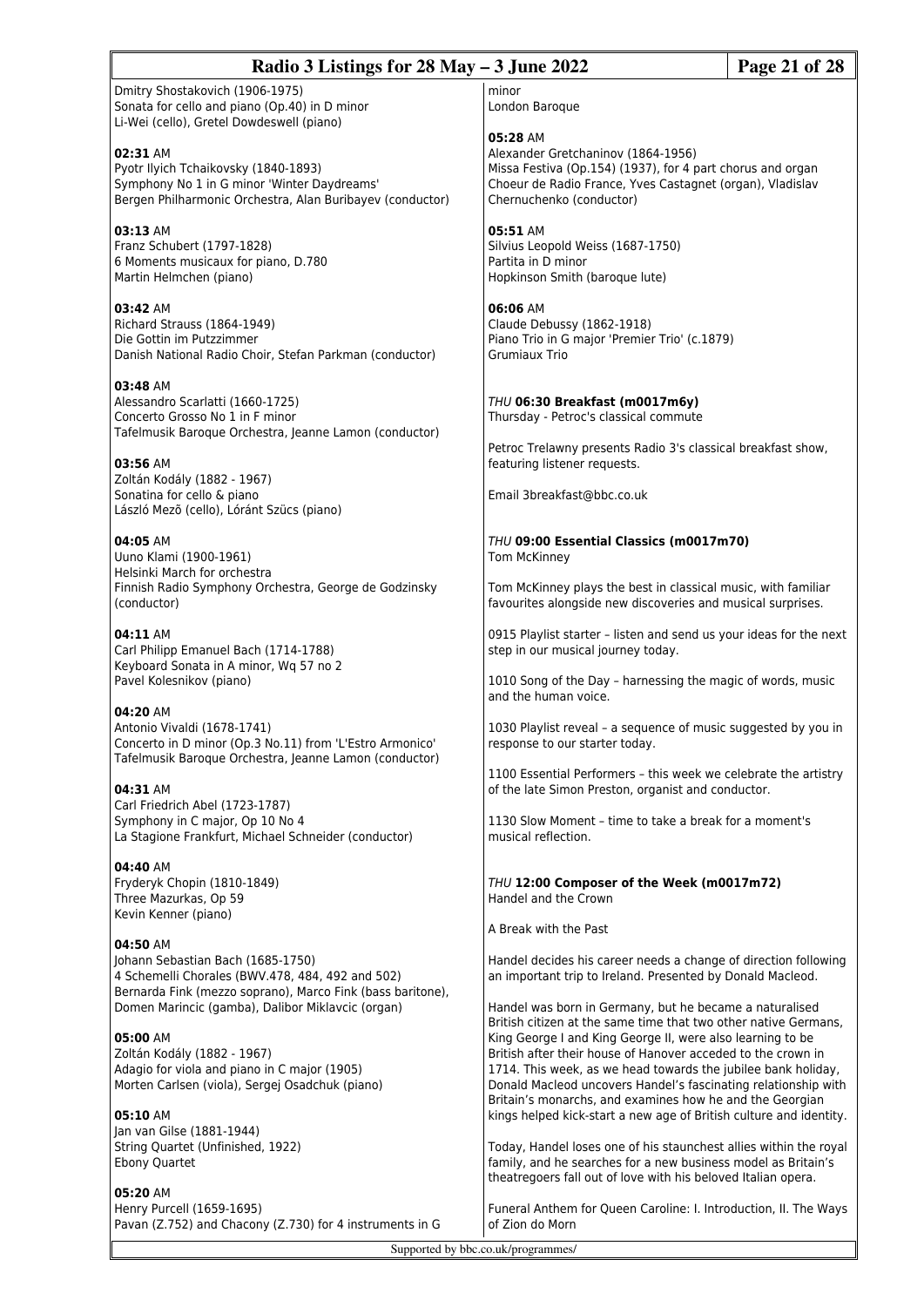| Radio 3 Listings for 28 May – 3 June 2022<br>Page 22 of 28                                                                                                                                                                                                                                                                                                                                                                                                                                                                                                                                                                                                                             |                                                                                                                                                                                                                                                                                                                                                |  |  |
|----------------------------------------------------------------------------------------------------------------------------------------------------------------------------------------------------------------------------------------------------------------------------------------------------------------------------------------------------------------------------------------------------------------------------------------------------------------------------------------------------------------------------------------------------------------------------------------------------------------------------------------------------------------------------------------|------------------------------------------------------------------------------------------------------------------------------------------------------------------------------------------------------------------------------------------------------------------------------------------------------------------------------------------------|--|--|
| Bremen Baroque Orchestra<br>Alsfelder Vocal Ensemble<br>conducted by Wolfgang Helbich                                                                                                                                                                                                                                                                                                                                                                                                                                                                                                                                                                                                  | John Addison: Wellington Suite<br>Simon Callaghan, piano<br><b>BBC National Orchestra of Wales</b><br>Martyn Brabbins, conductor                                                                                                                                                                                                               |  |  |
| Messiah: 'Every valley shall be exalted' and No.4 'And the glory<br>of the Lord shall be revealed'                                                                                                                                                                                                                                                                                                                                                                                                                                                                                                                                                                                     | 3pm                                                                                                                                                                                                                                                                                                                                            |  |  |
| Allan Clayton, tenor<br>Polyphony                                                                                                                                                                                                                                                                                                                                                                                                                                                                                                                                                                                                                                                      | Leos Janacek: Katya Kabanova - opera in 3 acts                                                                                                                                                                                                                                                                                                 |  |  |
| <b>Britten Sinfonia</b><br>Conducted by Stephen Layton                                                                                                                                                                                                                                                                                                                                                                                                                                                                                                                                                                                                                                 | Act 2                                                                                                                                                                                                                                                                                                                                          |  |  |
| Israel in Egypt: (extracts from Parts II and III)<br>The Sixteen<br>Conducted by Harry Christophers                                                                                                                                                                                                                                                                                                                                                                                                                                                                                                                                                                                    | Savël Prokofjevic Dikój, a merchant: Stephen Richardson, bass<br>Boris Grigorjevič, Dikój's nephew: Charles Workman, tenor<br>Marfa Ignatěvna Kabanová (Kabanicha), widow of a rich<br>merchant: Susan Bickley, contralto                                                                                                                      |  |  |
| Concerto Grosso no.12 in B minor<br>The Academy of Ancient Music<br>Directed by Andrew Manze                                                                                                                                                                                                                                                                                                                                                                                                                                                                                                                                                                                           | Tichon Ivanyč Kabanov, her son: Julian Hubbard, tenor<br>Káťa (Katerina), Tichon's wife: Corinne Winters, soprano<br>Váňa Kudrjaš, a schoolteacher: Sam Furness, tenor<br>Varvara, a foundling: Carolyn Sproule, mezzo-soprano                                                                                                                 |  |  |
| 'Dettingen' Te Deum: 'Vouchsafe, O Lord, to keep us this day'<br>The Choir of Trinity College, Cambridge<br>Christopher Lowrey, countertenor<br>Robin Firth, tenor                                                                                                                                                                                                                                                                                                                                                                                                                                                                                                                     | Kuligin, friend of Vána Kudrjaš: Lukáš Zeman, baritone<br>Rome Opera Chorus<br>Roberto Gabbiani, chorus director<br>Rome Opera Orchestra                                                                                                                                                                                                       |  |  |
| Neal Davies, bass<br>Academy of Ancient Music<br>Conducted by Stephen Layton                                                                                                                                                                                                                                                                                                                                                                                                                                                                                                                                                                                                           | David Robertson, conductor<br>Mozart: Quintet in C major, K 515<br>Lise Berthaud, viola                                                                                                                                                                                                                                                        |  |  |
| THU 13:00 Radio 3 Lunchtime Concert (m0017n7y)<br>2022 Hay Festival - Dvořák Plus performed by the Mithras Piano<br>Trio (3/4)                                                                                                                                                                                                                                                                                                                                                                                                                                                                                                                                                         | Armida Quartet<br>Baldwin: A Browninge of 3 voices<br>Van Eyck: English Nightingale                                                                                                                                                                                                                                                            |  |  |
| Sarah Walker presents Dvořák Plus, with music performed by<br>the Mithras Piano Trio, recorded at St Mary's Church, Hay-on-<br>Wye, during the 2022 Hay Festival. Their programme features<br>the Israeli-American composer, Shulamit Ran. She's a recipient<br>of the Pulitzer Prize, and her Soliloquy, with its distinctly Middle-<br>Eastern flavour, was composed in 1997. This is followed by<br>Dvořák's Piano Trio No 3, composed over one hundred years<br>earlier in 1883. A four movement work, it's akin to other rather<br>dramatic works he composed in the same period including his<br>Hussite Overture and 7th symphony. Dvořák himself took part<br>in the premiere. | Holborne: Pavana "The Funeral" and Galliard, a 5<br>Brade: Courante<br>Il Giardino Armonico<br>Giovanni Antonini, director<br>Tchaikovsky: Francesca da Rimini - symphonic fantasia after<br>Dante (Op. 32)<br><b>BBC Symphony Orchestra</b><br>David Robertson, conductor<br>Mark-Anthony Turnage: Set To<br>BBC Philharmonic (brass section) |  |  |
| Mithras Piano Trio<br>Ionel Manciu, violin<br>Leo Popplewell, cello<br>Dominic Degavino, piano                                                                                                                                                                                                                                                                                                                                                                                                                                                                                                                                                                                         | THU 17:00 In Tune (m0017m76)<br>Doric String Quartet                                                                                                                                                                                                                                                                                           |  |  |
| Shulamit Ran: Soliloquy<br>Antonín Dvořák: Piano Trio No 3 in F minor, Op 65                                                                                                                                                                                                                                                                                                                                                                                                                                                                                                                                                                                                           | The Doric String Quartet are Sean Rafferty's special guests<br>today as they prepare for their concert with cellist Laura van<br>der Heijden at this year's Aldeburgh Festival.                                                                                                                                                                |  |  |
| Produced by Luke Whitlock                                                                                                                                                                                                                                                                                                                                                                                                                                                                                                                                                                                                                                                              | THU 19:00 In Tune Mixtape (m0017m78)<br>The perfect Classical Jubilee mixtape                                                                                                                                                                                                                                                                  |  |  |
| THU 14:00 Afternoon Concert (m0017m74)<br>Thursday - Katya Kabanova, Act 2                                                                                                                                                                                                                                                                                                                                                                                                                                                                                                                                                                                                             | A musical mix to celebrate the Queen's Jubilee including music<br>by Handel, William Walton and Orlando Gibbons, favourites                                                                                                                                                                                                                    |  |  |
| Fiona Talkington introduces the second act of Leos Janacek's<br>Katya Kabanova, from Rome Opera. Catch up with Act 1 from<br>Wednesday's programme. Also, Sibelius' Symphony No. 3 with<br>the BBC Philharmonic, Addison's Wellington Suite with BBC<br>National Orchestra of Wales, with soloist Simon Callaghan, Mark-                                                                                                                                                                                                                                                                                                                                                               | from the Queen's 1953 Coronation. We'll also hear excerpts<br>from Malcolm Arnold's Homage to the Queen ballet suite and<br>Britten's Gloriana opera, both commissioned in honour of the<br>Queen's Coronation.                                                                                                                                |  |  |
| Anthony Turnage's Set To, Tchaikovsky's Francesca da Rimini.<br>Including:                                                                                                                                                                                                                                                                                                                                                                                                                                                                                                                                                                                                             | A few years ago the Queen was asked about her favourite<br>pieces of music. Fred Astaire's Cheek to Cheek was one of her<br>choices and she also enjoys music by Duke Ellington - after<br>meeting Ellington in 1958, Ellington outlined the movements of<br>his Queen's Suite. He sent it privately to the Queen and it was                   |  |  |
| Weber: Overture to 'Der Freischütz, op. 77'<br>La Scala Philharmonic Orchestra<br>Andrés Orozco-Estrada, conductor                                                                                                                                                                                                                                                                                                                                                                                                                                                                                                                                                                     | only issued commercially after his death.                                                                                                                                                                                                                                                                                                      |  |  |
| Sibelius: Symphony No. 3<br><b>BBC Philharmonic</b>                                                                                                                                                                                                                                                                                                                                                                                                                                                                                                                                                                                                                                    | Produced by Calantha Bonnissent                                                                                                                                                                                                                                                                                                                |  |  |
| John Storgards, conductor                                                                                                                                                                                                                                                                                                                                                                                                                                                                                                                                                                                                                                                              | THU 19:30 Radio 3 in Concert (m0017m7b)                                                                                                                                                                                                                                                                                                        |  |  |
| Supported by bbc.co.uk/programmes/                                                                                                                                                                                                                                                                                                                                                                                                                                                                                                                                                                                                                                                     |                                                                                                                                                                                                                                                                                                                                                |  |  |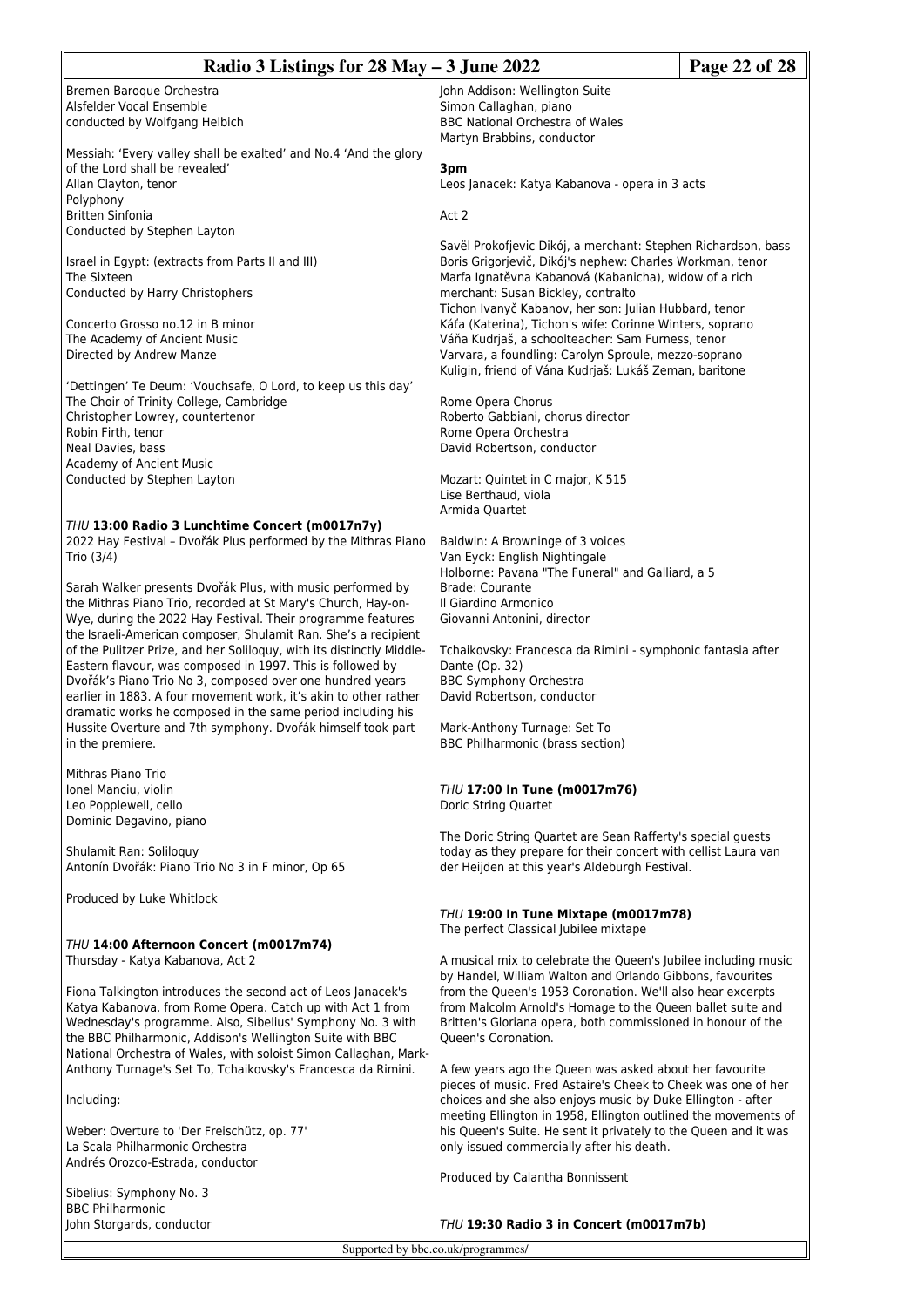| Radio 3 Listings for 28 May – 3 June 2022                                                                                                                                                                                                                                                                                                                                                                                                                                                                                                                                                                                    |                                                                                                                                                                                                                                                                                                                                                                                                                                                                                                                                                                                                                                                                                                                                                                                                                                                                                                                                                                                                                                                                                                                                                                                                                                                                                                            | Page 23 of 28 |
|------------------------------------------------------------------------------------------------------------------------------------------------------------------------------------------------------------------------------------------------------------------------------------------------------------------------------------------------------------------------------------------------------------------------------------------------------------------------------------------------------------------------------------------------------------------------------------------------------------------------------|------------------------------------------------------------------------------------------------------------------------------------------------------------------------------------------------------------------------------------------------------------------------------------------------------------------------------------------------------------------------------------------------------------------------------------------------------------------------------------------------------------------------------------------------------------------------------------------------------------------------------------------------------------------------------------------------------------------------------------------------------------------------------------------------------------------------------------------------------------------------------------------------------------------------------------------------------------------------------------------------------------------------------------------------------------------------------------------------------------------------------------------------------------------------------------------------------------------------------------------------------------------------------------------------------------|---------------|
| The Bournemouth Symphony Orchestra<br>I Was Glad has become an essential part of the British<br>coronation ceremony since its first inclusion in 1902 at the<br>crowning of Edward VI. The anthem is a superb piece of<br>ceremonial music; tonight, it's performed in an orchestration by                                                                                                                                                                                                                                                                                                                                   | Through surprising and insightful stories and discoveries about<br>both the composers and their dogs, the essays provide new<br>insights into the type of people the composers were, their lives<br>and the features of their chosen dog breeds that brought such<br>devotion.<br>Composers Benjamin Britten and Leonard Bernstein were both<br>dachshund aficionados, with stories galore about both.<br>Benjamin Britten was almost inseparable from his dachshunds,<br>taking them to rehearsals and concerts. He was often to be<br>seen walking along the Suffolk coast with his dachshunds and<br>the famous Red House in Aldeburgh has signs in many<br>languages (many from other famous composers and musicians)<br>warning people to beware of the fierce dogs. This was not as<br>fanciful as it might appear. These 'sausage dogs' are figures of<br>fun, but they were bred and trained to flush out rabbits or<br>badgers, often known as badger hounds and are fearless<br>fighters. Research marks dachshunds out as amongst the most<br>aggressive breeds, fiercely defending their owners. Leonard<br>Bernstein had a succession of very badly behaved dachshunds,<br>all named Henry. When he was abroad on tour, if he had not<br>taken one of his dachshunds with him, he would often |               |
| Gordon Jacob, made for the 1953 Coronation of Her Majesty,<br>Queen Elizabeth.<br>Tchaikovsky's music for Shakespeare's The Tempest evokes the<br>atmospheres and passions of the play. The gently undulating<br>sea in the opening is calm on the surface, but a storm is on its<br>way, which will change the lives of the characters for ever. The<br>music which Walton wrote for Olivier's Henry V was one of his<br>most celebrated film scores. Christopher Palmer has reworked<br>Walton's score into a concert piece, featuring some of<br>Shakespeare's most rousing speeches, recited tonight by Alex<br>Hassell. |                                                                                                                                                                                                                                                                                                                                                                                                                                                                                                                                                                                                                                                                                                                                                                                                                                                                                                                                                                                                                                                                                                                                                                                                                                                                                                            |               |
| Presented by Martin Handley<br>Parry: I Was Glad<br>Tchaikovsky: The Tempest Fantasy Overture                                                                                                                                                                                                                                                                                                                                                                                                                                                                                                                                |                                                                                                                                                                                                                                                                                                                                                                                                                                                                                                                                                                                                                                                                                                                                                                                                                                                                                                                                                                                                                                                                                                                                                                                                                                                                                                            |               |
| Walton: Henry V: A Shakespeare Scenario<br>Alex Hassell, actor<br>Bournemouth Symphony Orchestra and Chorus<br>Kirill Karabits, conductor                                                                                                                                                                                                                                                                                                                                                                                                                                                                                    | commandeer other peoples' dachshunds and got a reputation<br>for being a serial dog kidnapper; but who was going to say<br>"No" to the famous composer? Artists also devoted to<br>dachshunds included Picasso.                                                                                                                                                                                                                                                                                                                                                                                                                                                                                                                                                                                                                                                                                                                                                                                                                                                                                                                                                                                                                                                                                            |               |
| Recorded at the Lighthouse, Poole, on 11th May 2022.                                                                                                                                                                                                                                                                                                                                                                                                                                                                                                                                                                         | Producer - Turan Ali<br>A Bona Broadcasting production for BBC Radio 3                                                                                                                                                                                                                                                                                                                                                                                                                                                                                                                                                                                                                                                                                                                                                                                                                                                                                                                                                                                                                                                                                                                                                                                                                                     |               |
| THU 22:00 Free Thinking (m000mt05)<br><b>Get Carter</b>                                                                                                                                                                                                                                                                                                                                                                                                                                                                                                                                                                      | THU 23:00 The Night Tracks Mix (m0017m7g)<br>Music for the evening                                                                                                                                                                                                                                                                                                                                                                                                                                                                                                                                                                                                                                                                                                                                                                                                                                                                                                                                                                                                                                                                                                                                                                                                                                         |               |
| The film starring Michael Caine was adapted from a 1970 Ted<br>Lewis novel set in an underworld of gangsters and teenage<br>pornography. Mike Hodges, Nick Triplow, Pamela Hutchinson<br>and John Gray talk with Matthew Sweet about the influence of<br>the book and re-watch the film, which has just been restored in<br>4k and returns to UK cinemas this summer.                                                                                                                                                                                                                                                        | Sara Mohr-Pietsch with a magical sonic journey for late-night<br>listening. Subscribe to receive your weekly mix on BBC Sounds.<br>THU 23:30 Unclassified (m0017m7j)<br>New sounds in ambient music                                                                                                                                                                                                                                                                                                                                                                                                                                                                                                                                                                                                                                                                                                                                                                                                                                                                                                                                                                                                                                                                                                        |               |
| Originally set in Scunthorpe, Lewis' novel Jack's Return Home<br>was relocated to Newcastle/Gateshead for the film which Mike<br>Hodges adapted and directed.                                                                                                                                                                                                                                                                                                                                                                                                                                                                | Elizabeth Alker selects new sounds in ambient music, featuring<br>a study in vocal melancholia from Tirzah, the dark sonic<br>textures of Alex Rex's Mouthful of Earth poetry settings, and<br>pioneering multi-instrumentalist and composer Shabaka                                                                                                                                                                                                                                                                                                                                                                                                                                                                                                                                                                                                                                                                                                                                                                                                                                                                                                                                                                                                                                                       |               |
| Jack's Return Home (1970) was published in 1971 as Carter and<br>later re-published as Get Carter after the film was made.<br>Nick Triplow is the author of a biography Getting Carter: Ted<br>Lewis and the Birth of Brit Noir<br>Get Carter is screening in early June at the BFI and then at                                                                                                                                                                                                                                                                                                                              | Hutchings invoking forests of sound under his solo moniker<br>Shabaka.<br>Produced by Phil Smith<br>A Reduced Listening production for BBC Radio 3                                                                                                                                                                                                                                                                                                                                                                                                                                                                                                                                                                                                                                                                                                                                                                                                                                                                                                                                                                                                                                                                                                                                                         |               |
| selected regional cinemas. It is being released on UHD & Blu-<br>ray on 25 July.                                                                                                                                                                                                                                                                                                                                                                                                                                                                                                                                             |                                                                                                                                                                                                                                                                                                                                                                                                                                                                                                                                                                                                                                                                                                                                                                                                                                                                                                                                                                                                                                                                                                                                                                                                                                                                                                            |               |
| Producer: Torquil MacLeod                                                                                                                                                                                                                                                                                                                                                                                                                                                                                                                                                                                                    | <b>FRIDAY 03 JUNE 2022</b>                                                                                                                                                                                                                                                                                                                                                                                                                                                                                                                                                                                                                                                                                                                                                                                                                                                                                                                                                                                                                                                                                                                                                                                                                                                                                 |               |
| You can find discussions about films and TV including<br>Tarkovsky's Stalker, This Sporting Life, Man with a Movie<br>Camera, Quatermass, and Jaws in a collection of Landmark                                                                                                                                                                                                                                                                                                                                                                                                                                               | FRI 00:30 Through the Night (m0017m7l)<br>Ravel and Prokofiev                                                                                                                                                                                                                                                                                                                                                                                                                                                                                                                                                                                                                                                                                                                                                                                                                                                                                                                                                                                                                                                                                                                                                                                                                                              |               |
| programmes https://www.bbc.co.uk/programmes/p01jwn44                                                                                                                                                                                                                                                                                                                                                                                                                                                                                                                                                                         | The Lausanne Chamber Orchestra joins forces with the<br>Lausanne Conservatory Orchestra for a concert of Strauss,<br>Ravel and Prokofiev. Presented by Jonathan Swain.                                                                                                                                                                                                                                                                                                                                                                                                                                                                                                                                                                                                                                                                                                                                                                                                                                                                                                                                                                                                                                                                                                                                     |               |
| THU 22:45 The Essay (m000p1dz)<br><b>Composers and Their Dogs</b>                                                                                                                                                                                                                                                                                                                                                                                                                                                                                                                                                            | 12:31 AM                                                                                                                                                                                                                                                                                                                                                                                                                                                                                                                                                                                                                                                                                                                                                                                                                                                                                                                                                                                                                                                                                                                                                                                                                                                                                                   |               |
| Dachshunds                                                                                                                                                                                                                                                                                                                                                                                                                                                                                                                                                                                                                   | Richard Strauss (1864-1949)<br>Till Eulenspiegels lustige Streiche, Op.28<br>Lausanne Chamber Orchestra, Lausanne Conservatory                                                                                                                                                                                                                                                                                                                                                                                                                                                                                                                                                                                                                                                                                                                                                                                                                                                                                                                                                                                                                                                                                                                                                                             |               |
| Essay Four: Dachshunds                                                                                                                                                                                                                                                                                                                                                                                                                                                                                                                                                                                                       | Orchestra (HEMU), Marko Letonja (conductor)                                                                                                                                                                                                                                                                                                                                                                                                                                                                                                                                                                                                                                                                                                                                                                                                                                                                                                                                                                                                                                                                                                                                                                                                                                                                |               |
| A new series of essays by the very popular Fiona Stafford,<br>Professor of Literature at Somerville College, Oxford, following<br>her much praised series of essays The Meaning of Trees and<br>The Meaning of Flowers, Fiona explores famous composers and<br>their devotion to certain dog breeds.                                                                                                                                                                                                                                                                                                                         | 12:47 AM<br>Maurice Ravel (1875-1937)<br>Piano concerto in D major for the left hand<br>Cédric Tiberghien (piano), Lausanne Chamber Orchestra,<br>Lausanne Conservatory Orchestra (HEMU), Marko Letonja<br>(conductor)                                                                                                                                                                                                                                                                                                                                                                                                                                                                                                                                                                                                                                                                                                                                                                                                                                                                                                                                                                                                                                                                                     |               |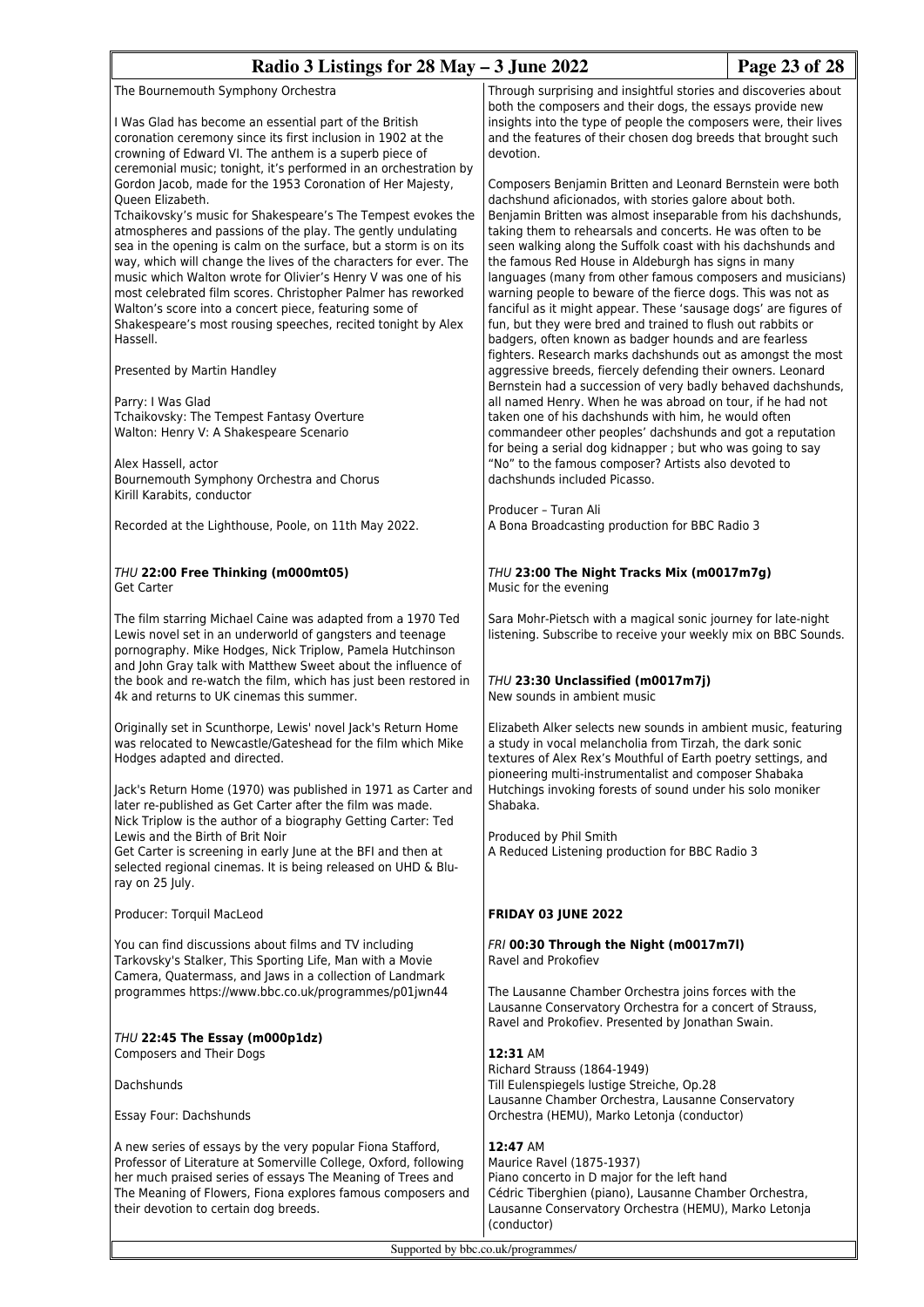| Radio 3 Listings for 28 May – 3 June 2022                                                                                        |                                                                                                                                    | Page 24 of 28 |
|----------------------------------------------------------------------------------------------------------------------------------|------------------------------------------------------------------------------------------------------------------------------------|---------------|
| 01:06 AM                                                                                                                         | Fantasy for piano (D.760) in C major "Wandererfantasie"                                                                            |               |
| Maurice Ravel (1875-1937)                                                                                                        | Michele Campanella (piano)                                                                                                         |               |
| Oiseaux tristes, from 'Miroirs'                                                                                                  | 04:56 AM                                                                                                                           |               |
| Cédric Tiberghien (piano)                                                                                                        | Camilla de Rossi (fl.1707-1710)                                                                                                    |               |
| 01:11 AM                                                                                                                         | Duol sofferto per Amore' (excerpt Sant'Alessio)                                                                                    |               |
| Sergey Prokofiev (1891-1953)                                                                                                     | Martin Oro (counter tenor), Musica Fiorita, Daniela Dolci                                                                          |               |
| Symphony no.5 in B flat major, Op.100                                                                                            | (director)                                                                                                                         |               |
| Lausanne Chamber Orchestra, Lausanne Conservatory<br>Orchestra (HEMU), Marko Letonja (conductor)                                 | 05:03 AM                                                                                                                           |               |
|                                                                                                                                  | Frigyes Hidas (1928-2007)                                                                                                          |               |
| 01:54 AM                                                                                                                         | Adagio for orchestra                                                                                                               |               |
| Richard Strauss (1864-1949)                                                                                                      | Hungarian Radio Orchestra, György Lehel (conductor)                                                                                |               |
| Le Bourgois Gentilhomme - suite Op.60<br>Norwegian Radio Orchestra, Peter Szilvay (conductor)                                    | 05:15 AM                                                                                                                           |               |
|                                                                                                                                  | Georg Philipp Telemann (1681-1767)                                                                                                 |               |
| 02:31 AM                                                                                                                         | Septet for 3 oboes, 3 violins and continuo (TWV.44:43) in B flat                                                                   |               |
| Edvard Grieg (1843-1907)<br>String Quartet No.1 in G minor (Op.27)                                                               | major<br>Il Gardellino                                                                                                             |               |
| Yggdrasil String Quartet, Fredrik Paulsson (violin), Per Ohman                                                                   |                                                                                                                                    |               |
| (violin), Robert Westlund (viola), Per Nyström (cello)                                                                           | 05:24 AM                                                                                                                           |               |
|                                                                                                                                  | Fritz Kreisler (1875-1962)                                                                                                         |               |
| 03:08 AM                                                                                                                         | Praeludium and allegro in the style of Gaetano Pugnani for                                                                         |               |
| Joseph Haydn (1732-1809)<br>Trumpet Concerto in E flat major, H.7e.1                                                             | violin and piano<br>Tobias Ringborg (violin), Anders Kilström (piano)                                                              |               |
| Geoffrey Payne (trumpet), Melbourne Symphony Orchestra,                                                                          |                                                                                                                                    |               |
| Michael Halasz (conductor)                                                                                                       | 05:31 AM                                                                                                                           |               |
|                                                                                                                                  | Jean-Philippe Rameau (1683-1764)                                                                                                   |               |
| 03:24 AM<br>Giuseppe Verdi (1813-1901)                                                                                           | In convertendo, grand motet<br>Schola Cantorum Basiliensis Vocal Ensemble, Schola Cantorum                                         |               |
| O Padre Nostro                                                                                                                   | Basiliensis Instrumental Ensemble, Jörg-Andreas Bötticher                                                                          |               |
| Chamber Choir AVE, Andraž Hauptman (conductor)                                                                                   | (conductor), Jörg-Andreas Bötticher (harpsichord)                                                                                  |               |
| 03:31 AM                                                                                                                         | 05:57 AM                                                                                                                           |               |
| Grażyna Bacewicz (1909-1969)                                                                                                     | Camille Saint-Saëns (1835-1921)                                                                                                    |               |
| Folk sketches for small orchestral ensemble (1948)                                                                               | Le Carnaval des animaux                                                                                                            |               |
| Polish Radio Symphony Orchestra, Jan Krenz (conductor)                                                                           | Festival Ensemble of the Festival of the Sound, James Campbell                                                                     |               |
| 03:36 AM                                                                                                                         | (director)                                                                                                                         |               |
| Domenico Scarlatti (1685-1757)                                                                                                   | 06:21 AM                                                                                                                           |               |
| Sonata in D minor Fugue (K.41); Presto (K. 18)                                                                                   | Väinö Raitio (1891-1945)                                                                                                           |               |
| Eduardo Lopez Banzo (harpsichord)                                                                                                | Joutsenet, Op 15 (1919)                                                                                                            |               |
| 03:45 AM                                                                                                                         | Finnish Radio Symphony Orchestra, Okko Kamu (conductor)                                                                            |               |
| Edward Elgar (1857-1934)                                                                                                         |                                                                                                                                    |               |
| Serenade for strings, Op 20                                                                                                      | FRI 06:30 Breakfast (m0017m8c)                                                                                                     |               |
| BBC Concert Orchestra, Stephen Cleobury (conductor)                                                                              | Friday - Petroc's classical picks                                                                                                  |               |
| 03:57 AM                                                                                                                         | Petroc Trelawny presents a special celebratory breakfast show                                                                      |               |
| Jacques Ibert (1890-1962)                                                                                                        | as the bank holiday weekend marking Her Majesty the Queen's                                                                        |               |
| Trois Pieces Breves for wind quintet                                                                                             | platinum jubilee gets under way.                                                                                                   |               |
| Ariart Woodwind Quintet                                                                                                          | All the music featured in this morning's programme will be                                                                         |               |
| 04:04 AM                                                                                                                         | connected to Her Majesty the Queen. There'll be music featured                                                                     |               |
| Robert Schumann (1810-1856)                                                                                                      | in the coronation and performances from people awarded the                                                                         |               |
| Koncertstuck in F major for 4 Horns and Orchestra, Op 86                                                                         | Oueen's Medal for Music such as violinist Nicola Benedetti and                                                                     |               |
| Kurt Kellan (horn), John Ramsey (horn), William Robson (horn),<br>Laurie Matiation (horn), Calgary Philharmonic Orchestra, Mario | pianist Imogen Cooper. We'll hear from all of the Masters of the<br>Queen's Music (Sir Arthur Bliss, Malcolm Williamson, Sir Peter |               |
| Bernardi (conductor)                                                                                                             | Maxwell Davies, and Judith Weir) and the Friday Poem will                                                                          |               |
|                                                                                                                                  | feature a reading by Claire Skinner of 'The Crown' by the                                                                          |               |
| 04:23 AM                                                                                                                         | current poet laureate Carol Ann Duffy.                                                                                             |               |
| Giovanni Gabrieli (1557-1612)<br>Exaudi me, for 12 part triple chorus, continuo and 4 trombones                                  |                                                                                                                                    |               |
| Danish National Radio Chorus, Copenhagen Cornetts &                                                                              | FRI 09:00 Essential Classics (m0017m8f)                                                                                            |               |
| Sackbutts, Lars Baunkilde (violone), Soren Christian                                                                             | <b>Tom McKinney</b>                                                                                                                |               |
| Vestergaard (organ), Bo Holten (conductor)                                                                                       | Tom McKinney plays the best in classical music, with                                                                               |               |
| 04:31 AM                                                                                                                         | discoveries and surprises rubbing shoulders with familiar                                                                          |               |
| Percy Grainger (1882-1961)                                                                                                       | favourites.                                                                                                                        |               |
| <b>Rustic Dance</b>                                                                                                              |                                                                                                                                    |               |
| Symphony Nova Scotia, Georg Tintner (conductor)                                                                                  | 0915 Playlist starter - listen and send us your ideas for the next<br>step in our musical journey today.                           |               |
| 04:35 AM                                                                                                                         |                                                                                                                                    |               |
| Franz Schubert (1797-1828)                                                                                                       | 1010 Song of the Day - harnessing the magic of words, music                                                                        |               |
|                                                                                                                                  |                                                                                                                                    |               |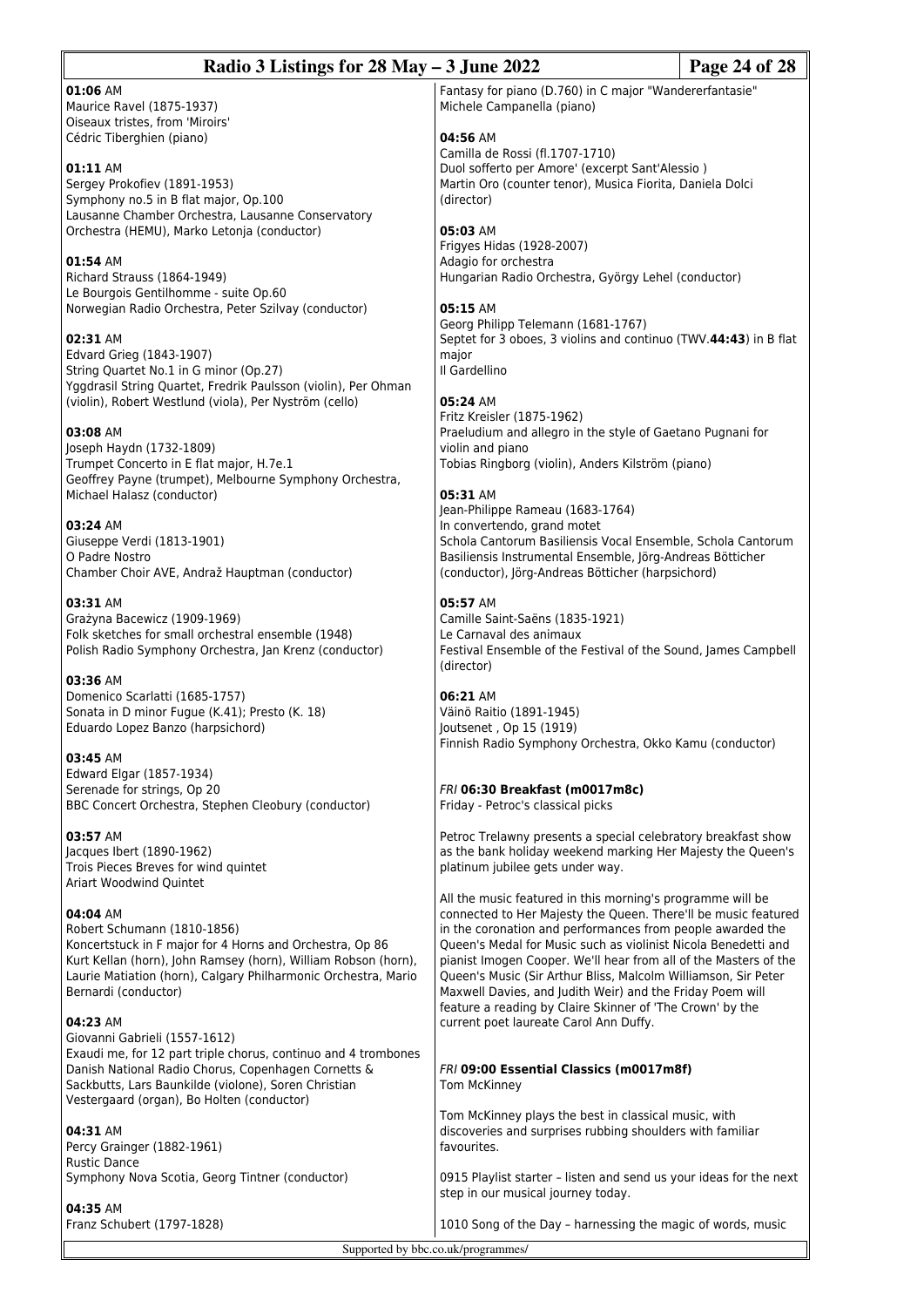| Radio 3 Listings for 28 May – 3 June 2022                                                                                                                                                                                                                       |                                                                                                                                                                                                                                                                                                                                                                                                                                           | Page 25 of 28 |
|-----------------------------------------------------------------------------------------------------------------------------------------------------------------------------------------------------------------------------------------------------------------|-------------------------------------------------------------------------------------------------------------------------------------------------------------------------------------------------------------------------------------------------------------------------------------------------------------------------------------------------------------------------------------------------------------------------------------------|---------------|
| and the human voice.                                                                                                                                                                                                                                            | the first concert performance of four Romances by the Russian                                                                                                                                                                                                                                                                                                                                                                             |               |
| 1030 Playlist reveal - a sequence of music suggested by you in<br>response to our starter today.                                                                                                                                                                | pianist and composer, Leokadiya Kashperova, who was a<br>favoured interpreter of the works of Glazunov and Balakirev.<br>Kashperova did perform these songs in her own home at<br>private soirees, but this will be their first outing in a public                                                                                                                                                                                        |               |
| 1100 Essential Performers - our final track this week from<br>featured artist, the late organist and conductor Simon Preston.                                                                                                                                   | concert setting.                                                                                                                                                                                                                                                                                                                                                                                                                          |               |
| 1130 Slow Moment - time to take a break for a moment's<br>musical reflection.                                                                                                                                                                                   | The second part of the concert features music by another<br>composer and pianist, Huw Watkins. Echo was premiered by<br>Ruby Hughes at Carnegie Hall in 2017. It's the fifth song cycle<br>by Watkins, and sets texts by Dickinson, Rossetti, Yeats, Larkin<br>and Harsent. The concert then ends with two popular settings                                                                                                               |               |
| FRI 12:00 Composer of the Week (m0017m8h)<br>Handel and the Crown                                                                                                                                                                                               | of folksongs by Benjamin Britten.                                                                                                                                                                                                                                                                                                                                                                                                         |               |
| Politics and Pageantry                                                                                                                                                                                                                                          | Ruby Hughes, soprano<br>Huw Watkins, piano                                                                                                                                                                                                                                                                                                                                                                                                |               |
| When Bonnie Prince Charlie marches against London and<br>George II, Handel rallies to the Hanoverian cause. Presented by<br>Donald Macleod.                                                                                                                     | Antonín Dvořák: The Forest is quiet all around, Op 55 No 3<br>Antonín Dvořák: Songs my mother taught me, Op 55 No 4<br>Antonín Dvořák: So many a heart is as though dead, Op 83 No 2<br>Antonín Dvořák: In the sweet power of your eyes, Op 83 No 7                                                                                                                                                                                       |               |
| Handel was born in Germany, but he became a naturalised<br>British citizen at the same time that two other native Germans,<br>King George I and King George II, were also learning to be                                                                        | Antonín Dvořák: Oh dear soul, the only one, Op 83 No 8<br>Leokadiya Kashperova: Ich Schaue hinauf, from 12 Romances                                                                                                                                                                                                                                                                                                                       |               |
| British after their house of Hanover acceded to the crown in<br>1714. This week, as we head towards the jubilee bank holiday,                                                                                                                                   | No 1<br>Leokadiya Kashperova: Wunsch, from 12 Romances No 4                                                                                                                                                                                                                                                                                                                                                                               |               |
| Donald Macleod uncovers Handel's fascinating relationship with<br>Britain's monarchs, and examines how he and the Georgian<br>kings helped kick-start a new age of British culture and identity.                                                                | Leokadiya Kashperova: Herbstwind, from 12 Romances No 5<br>Leokadiya Kashperova: Reiffrost im Herbst, from 12 Romances<br>No 10                                                                                                                                                                                                                                                                                                           |               |
| Today, we see how Handel, now in his sixties, continued to find<br>musical ways to demonstrate his unswerving loyalty to his king                                                                                                                               | Huw Watkins: Echo                                                                                                                                                                                                                                                                                                                                                                                                                         |               |
| and fellow German expatriate, George II. Donald introduces<br>works to celebrate the crown's victory over the Jacobites, and<br>Handel's enduringly popular Music for the Royal Fireworks.                                                                      | Benjamin Britten: At the mid hour of night<br>Benjamin Britten: O Waly, Waly                                                                                                                                                                                                                                                                                                                                                              |               |
| Occasional Oratorio: Overture                                                                                                                                                                                                                                   | Produced by Luke Whitlock                                                                                                                                                                                                                                                                                                                                                                                                                 |               |
| Akademie für Alte Musik Berlin<br>Conducted by Howard Arman                                                                                                                                                                                                     | FRI 14:00 Afternoon Concert (m0017m8k)<br>Friday - Katya Kabanova, Act 3                                                                                                                                                                                                                                                                                                                                                                  |               |
| Handel Organ Concerto Op.4 No.1: II. Allegro<br>Richard Egarr, organ and direction<br>Academy of Ancient Music                                                                                                                                                  | Fiona Talkington introduces the third and final act of Janacek's<br>Katya Kabanova, from Rome Opera. Catch up with Acts 1 and 2                                                                                                                                                                                                                                                                                                           |               |
| Judas Maccabaeus, Part 2: 'See! The Conquering Hero Comes',<br>'Sing Unto God' and 'O Lovely Peace'<br>Maria Soledad de la Rosa, soprano (Israelitish Woman)<br>Mariana Rewerski, mezzo-soprano (Israelitish Man)<br>Choeur de Chambre de Namur<br>Les Agrémens | from Wednesday and Thursday's programmes. Also today,<br>Janacek's In the Mists, in a version for string quartet; Mozart's<br>Symphony No. 1 with German Symphony Orchestra, the BBC<br>Singers perform JS Bach's Komm, Jesu, Komm, Gliere's Horn<br>Concerto in Prague with soloist Radek Baborák. Also, the BBC<br>National Orchestra of Wales with Arthur Benjamin's Piano<br>Concertino, played by Simon Callaghan. And Tchaikovsky's |               |
| Directed by Leonardo García Alarcón                                                                                                                                                                                                                             | fantasy overture Romeo and Juliet.                                                                                                                                                                                                                                                                                                                                                                                                        |               |
| Music for the Royal Fireworks<br>The English Concert                                                                                                                                                                                                            | Including:                                                                                                                                                                                                                                                                                                                                                                                                                                |               |
| Directed by Trevor Pinnock<br>Messiah: Hallelujah Chorus                                                                                                                                                                                                        | Mozart: Symphony No. 1 in E flat, K. 16<br>German Symphony Orchestra<br>Cornelius Meister, conductor                                                                                                                                                                                                                                                                                                                                      |               |
| Huddersfield Choral Society<br>Northern Sinfonia                                                                                                                                                                                                                | JS Bach: Komm, Jesu, komm BWV 229                                                                                                                                                                                                                                                                                                                                                                                                         |               |
| Conducted by Jane Glover<br>Produced by Chris Taylor                                                                                                                                                                                                            | Stephen Farr, organ<br><b>BBC Singers</b><br>Sofi Jeannin, director                                                                                                                                                                                                                                                                                                                                                                       |               |
|                                                                                                                                                                                                                                                                 | Reinhold Gliere: Horn Concerto in B flat, op. 91                                                                                                                                                                                                                                                                                                                                                                                          |               |
| FRI 13:00 Radio 3 Lunchtime Concert (m0017n80)<br>2022 Hay Festival - Dvořák Plus performed by Ruby Hughes<br>and Huw Watkins (4/4)                                                                                                                             | Radek Baborák, French horn<br>Prague Radio Symphony Orchestra<br>Petr Popelka, conductor                                                                                                                                                                                                                                                                                                                                                  |               |
| Sarah Walker presents Dvořák Plus, with music performed by<br>the soprano Ruby Hughes accompanied by the pianist and                                                                                                                                            | 3pm<br>Leos Janacek: Katya Kabanova - opera in 3 acts                                                                                                                                                                                                                                                                                                                                                                                     |               |
| composer Huw Watkins, recorded at St Mary's Church, Hay-on-<br>Wye, during the 2022 Hay Festival. Their concert begins with a<br>selection of songs by Dvořák, which includes his most popular                                                                  | Act 3                                                                                                                                                                                                                                                                                                                                                                                                                                     |               |
| number, Songs my mother taught me. These are followed by                                                                                                                                                                                                        | Savël Prokofjevic Dikój, a merchant: Stephen Richardson, bass                                                                                                                                                                                                                                                                                                                                                                             |               |
| Supported by bbc.co.uk/programmes/                                                                                                                                                                                                                              |                                                                                                                                                                                                                                                                                                                                                                                                                                           |               |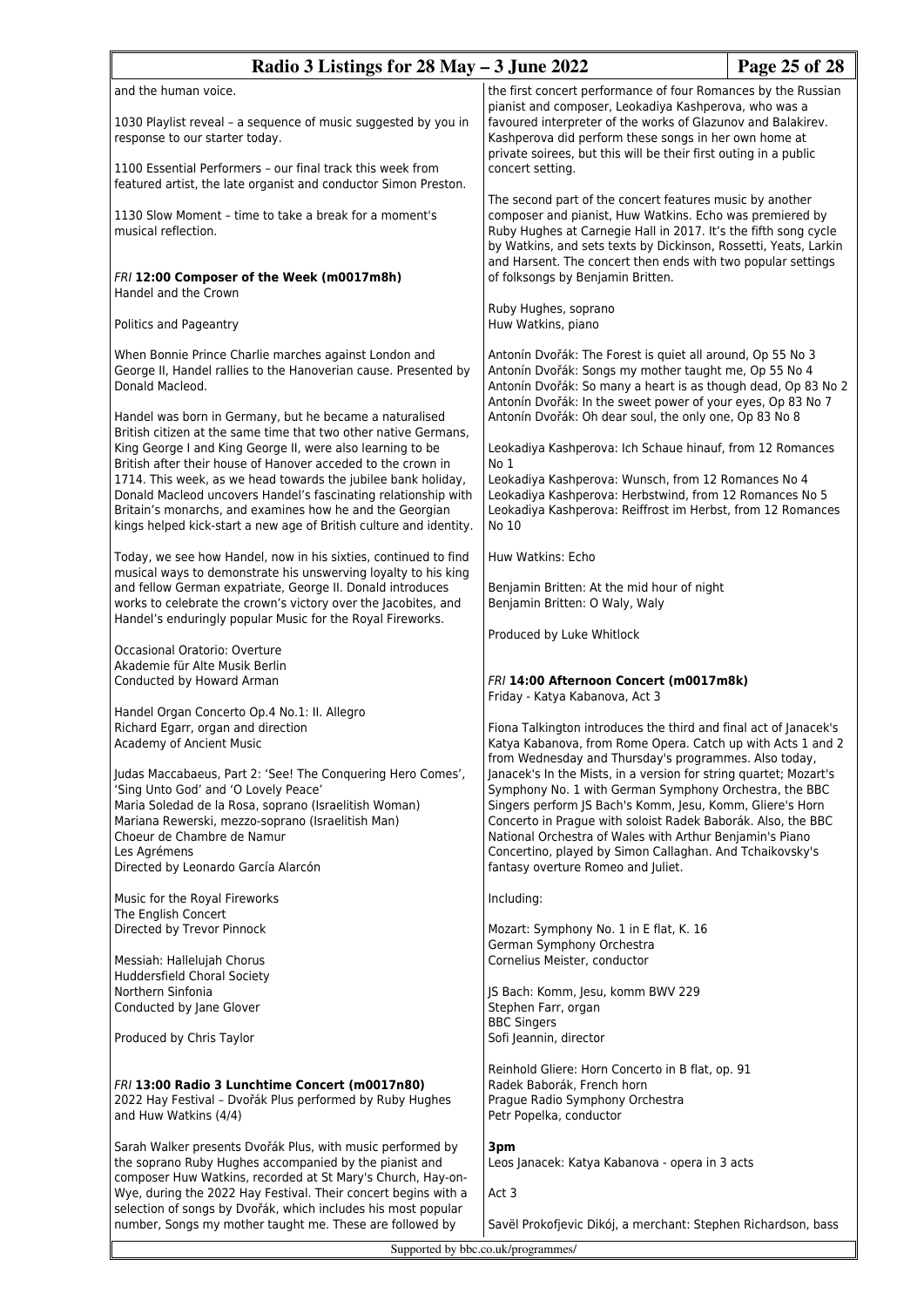| Radio 3 Listings for 28 May – 3 June 2022                                                                                                                                                                                                                                                                                                                                                                                                                                                                                                                                                                                                                                                                                                                                                                                                                                                                                                                                                                                                                            |                                                                                                                                                                                                                                                                                                                                                                                                                                                                                                                                                                                                                                                                                                                                                                                                                                                                                                                           | Page 26 of 28 |
|----------------------------------------------------------------------------------------------------------------------------------------------------------------------------------------------------------------------------------------------------------------------------------------------------------------------------------------------------------------------------------------------------------------------------------------------------------------------------------------------------------------------------------------------------------------------------------------------------------------------------------------------------------------------------------------------------------------------------------------------------------------------------------------------------------------------------------------------------------------------------------------------------------------------------------------------------------------------------------------------------------------------------------------------------------------------|---------------------------------------------------------------------------------------------------------------------------------------------------------------------------------------------------------------------------------------------------------------------------------------------------------------------------------------------------------------------------------------------------------------------------------------------------------------------------------------------------------------------------------------------------------------------------------------------------------------------------------------------------------------------------------------------------------------------------------------------------------------------------------------------------------------------------------------------------------------------------------------------------------------------------|---------------|
| Boris Grigorjevič, Dikój's nephew: Charles Workman, tenor<br>Marfa Ignatěvna Kabanová (Kabanicha), widow of a rich<br>merchant: Susan Bickley, contralto                                                                                                                                                                                                                                                                                                                                                                                                                                                                                                                                                                                                                                                                                                                                                                                                                                                                                                             | FRI 22:00 The Verb (m0017m8r)<br>The Verb at Hay                                                                                                                                                                                                                                                                                                                                                                                                                                                                                                                                                                                                                                                                                                                                                                                                                                                                          |               |
| Tichon Ivanyč Kabanov, her son: Julian Hubbard, tenor<br>Káťa (Katerina), Tichon's wife: Corinne Winters, soprano<br>Váňa Kudrjaš, a schoolteacher: Sam Furness, tenor<br>Varvara, a foundling: Carolyn Sproule, mezzo-soprano<br>Kuligin, friend of Vána Kudrjaš: Lukáš Zeman, baritone                                                                                                                                                                                                                                                                                                                                                                                                                                                                                                                                                                                                                                                                                                                                                                             | Ian McMillan is always at home in front of a crowd, and in this<br>programme, recorded at Hay Festival, he is joined by some of<br>our most exciting writers, performers and poets to explore the<br>idea of homeliness - literal or metaphorical and to ask if writing<br>can be a kind of home.                                                                                                                                                                                                                                                                                                                                                                                                                                                                                                                                                                                                                         |               |
| Janáček: 'In The Mists' (arr. for string quartet)<br>Czech Philharmonic Ouartet                                                                                                                                                                                                                                                                                                                                                                                                                                                                                                                                                                                                                                                                                                                                                                                                                                                                                                                                                                                      | His guests are: the poet Lemn Sissay, whose latest book, for<br>children, is a celebration of curiosity and belonging; by Monica<br>Ali, who casts her eye across family matters in her new novel                                                                                                                                                                                                                                                                                                                                                                                                                                                                                                                                                                                                                                                                                                                         |               |
| Tchaikovsky: Romeo and Juliet - fantasy overture<br><b>BBC National Orchestra of Wales</b><br>Grant Lewellyn, conductor                                                                                                                                                                                                                                                                                                                                                                                                                                                                                                                                                                                                                                                                                                                                                                                                                                                                                                                                              | 'Love Marriage'; by Daniel Morden - a consummate storyteller<br>and performer, acquainted with all the myths of belonging; and<br>by Tishani Doshi, whose poetry and prose is alert to the<br>possibilities of a home - in the poem or in the body.                                                                                                                                                                                                                                                                                                                                                                                                                                                                                                                                                                                                                                                                       |               |
| Arthur Benjamin: Piano concertino<br>Simon Callaghan, piano<br><b>BBC National Orchestra of Wales</b><br>Martyn Brabbins, conductor                                                                                                                                                                                                                                                                                                                                                                                                                                                                                                                                                                                                                                                                                                                                                                                                                                                                                                                                  | We also share a brand-new poetry commission for the BBC's<br>centenary - part of our 'Something Old, Something New' series.                                                                                                                                                                                                                                                                                                                                                                                                                                                                                                                                                                                                                                                                                                                                                                                               |               |
| FRI 16:30 The Listening Service (m000hvnd)<br>[Repeat of broadcast at 17:00 on Sunday]                                                                                                                                                                                                                                                                                                                                                                                                                                                                                                                                                                                                                                                                                                                                                                                                                                                                                                                                                                               | FRI 22:45 The Essay (m000p0jg)<br><b>Composers and Their Dogs</b>                                                                                                                                                                                                                                                                                                                                                                                                                                                                                                                                                                                                                                                                                                                                                                                                                                                         |               |
|                                                                                                                                                                                                                                                                                                                                                                                                                                                                                                                                                                                                                                                                                                                                                                                                                                                                                                                                                                                                                                                                      | <b>Cocker Spaniels</b>                                                                                                                                                                                                                                                                                                                                                                                                                                                                                                                                                                                                                                                                                                                                                                                                                                                                                                    |               |
| FRI 17:00 In Tune (m0017m8m)<br>Joseph Tawadros, Solomon's Knot                                                                                                                                                                                                                                                                                                                                                                                                                                                                                                                                                                                                                                                                                                                                                                                                                                                                                                                                                                                                      | <b>Essay Five: Cocker Spaniels</b>                                                                                                                                                                                                                                                                                                                                                                                                                                                                                                                                                                                                                                                                                                                                                                                                                                                                                        |               |
| Sean Rafferty is joined in the studio by Egyptian-Australian<br>multi-instrumentalist Joseph Tawadros who performs at<br>London's Kings Place. We also have live music from singers of<br>baroque ensemble Solomon's Knot, currently on tour around<br>the UK.                                                                                                                                                                                                                                                                                                                                                                                                                                                                                                                                                                                                                                                                                                                                                                                                       | A new series of essays by the very popular Fiona Stafford,<br>Professor of Literature at Somerville College, Oxford, following<br>her much praised series of essays The Meaning of Trees and<br>The Meaning of Flowers, Fiona explores famous composers and<br>their devotion to certain dog breeds.                                                                                                                                                                                                                                                                                                                                                                                                                                                                                                                                                                                                                      |               |
| FRI 19:00 Radio 3 in Concert (m0017m8p)<br>BBC NOW, live at St David's Cathedral                                                                                                                                                                                                                                                                                                                                                                                                                                                                                                                                                                                                                                                                                                                                                                                                                                                                                                                                                                                     | Through surprising and insightful stories and discoveries about<br>both the composers and their dogs, the essays provide new<br>insights into the type of people the composers were, their lives<br>and the features of their chosen dog breeds that brought such<br>devotion.                                                                                                                                                                                                                                                                                                                                                                                                                                                                                                                                                                                                                                            |               |
| The BBC National Orchestra of Wales and their Principal<br>Conductor, Ryan Bancroft, celebrate the Queen's platinum<br>jubilee at St Davids Cathedral Festival. They begin their<br>performance with the Courtly Dances from Benjamin Britten's<br>Gloriana, an opera based on the relationship between Elizabeth<br>I and the Earl of Essex, which Britten wrote in honour of Queen<br>Elizabeth II's coronation. Pianist Stewart Goodyear will then join<br>Ryan and the Orchestra for Beethoven's Third Piano Concerto, a<br>work that he describes as being "music of joyous collaboration".<br>After the interval, the world premiere of a BBC commission by<br>Alex Mills will be performed. Titled Landsker, it takes its<br>inspiration from the imaginary line which divides the English<br>and Welsh-speaking areas of West Wales. The evening will then<br>culminate in Schumann's First Symphony, a work he titled<br>'Spring', and which displays the irrepressible joy of the<br>Romantic composer not long after his wedding to his beloved<br>Clara. | Elton John was so devoted to his cocker spaniel, Arthur, that not<br>only did the dog get given Elton's original surname, Dwight, but<br>he was also the best man at his owner's wedding to David<br>Furnish. Sir Edward Elgar was not allowed dogs by his wife<br>during their decades-long marriage. When she died, he had<br>dogs for the rest of his life, his favourite being his spaniel<br>Marco. He would address Marco from live radio broadcasts, and<br>the dog would react on hearing his master's voice say his<br>name. Poet Elizabeth Barrett idolised her cocker spaniel, Flush,<br>who bit husband-to-be Robert Browning, was stolen, recovered,<br>eloped with them and was the subject of a biography by<br>Virginia Woolf. Other surprises include cocker spaniels being<br>the first dog breed to detect cancer by smell.<br>Producer - Turan Ali<br>A Bona Broadcasting production for BBC Radio 3. |               |
| Nicola Heywood Thomas presents live from St Davids<br>Cathedral.                                                                                                                                                                                                                                                                                                                                                                                                                                                                                                                                                                                                                                                                                                                                                                                                                                                                                                                                                                                                     | FRI 23:00 Late Junction (m0010q4l)<br><b>Rubbish Music</b>                                                                                                                                                                                                                                                                                                                                                                                                                                                                                                                                                                                                                                                                                                                                                                                                                                                                |               |
| 7.00pm<br>Britten: Gloriana - Symphonic Suite, Op 53a (Courtly Dances)<br>Beethoven: Piano Concerto No 3 in C minor, Op 37                                                                                                                                                                                                                                                                                                                                                                                                                                                                                                                                                                                                                                                                                                                                                                                                                                                                                                                                           | It's not just any old rubbish this week on Late Junction: Jennifer<br>Lucy Allan dumpster dives to share music made from and<br>inspired by the world of waste, rummaging through her bins to                                                                                                                                                                                                                                                                                                                                                                                                                                                                                                                                                                                                                                                                                                                             |               |
| 7.45pm<br>Interval Music                                                                                                                                                                                                                                                                                                                                                                                                                                                                                                                                                                                                                                                                                                                                                                                                                                                                                                                                                                                                                                             | bring you music from instruments made of recycled materials<br>and odes to waste management. As London's Design Museum<br>launches their exhibition asking how we can reinvent our                                                                                                                                                                                                                                                                                                                                                                                                                                                                                                                                                                                                                                                                                                                                        |               |
| 8.05pm<br>Alex Mills: Landsker<br>Schumann: Symphony No 1 in B flat major, Op 38                                                                                                                                                                                                                                                                                                                                                                                                                                                                                                                                                                                                                                                                                                                                                                                                                                                                                                                                                                                     | relationship with waste, Late Junction explores how artists have<br>made music with and about literal rubbish.                                                                                                                                                                                                                                                                                                                                                                                                                                                                                                                                                                                                                                                                                                                                                                                                            |               |
|                                                                                                                                                                                                                                                                                                                                                                                                                                                                                                                                                                                                                                                                                                                                                                                                                                                                                                                                                                                                                                                                      | Embracing the concept of 'one man's rubbish is another man's                                                                                                                                                                                                                                                                                                                                                                                                                                                                                                                                                                                                                                                                                                                                                                                                                                                              |               |

Stewart Goodyear (piano) BBC National Orchestra of Wales Ryan Bancroft (conductor)

treasure', there'll be plenty of music made by instruments created from things others have thrown away, from the likes of the Congolese eco-friendly collective Fulu Miziki, sculptor of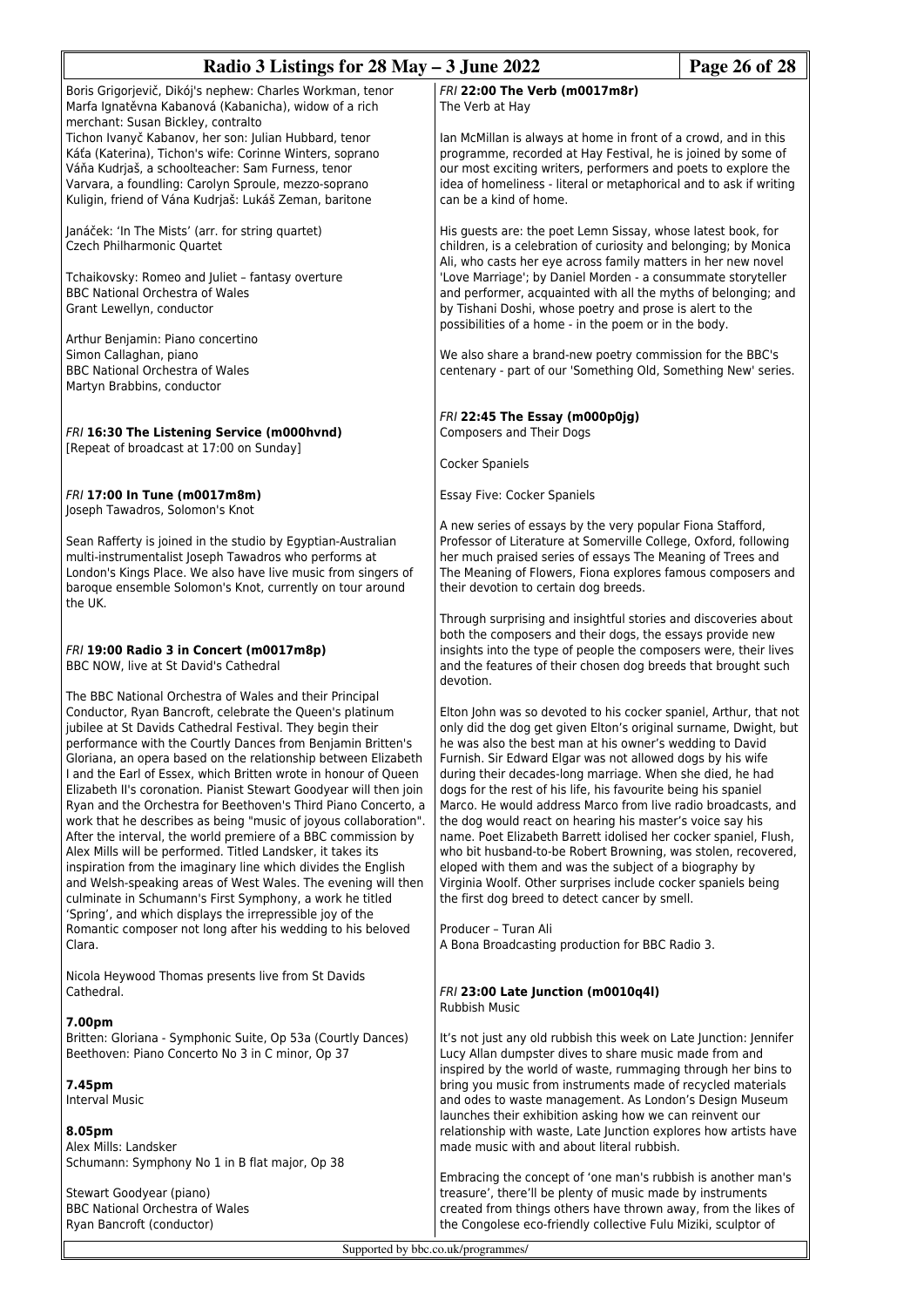| Radio 3 Listings for 28 May – 3 June 2022                                                                                 |                                                                 | Page 27 of 28 |
|---------------------------------------------------------------------------------------------------------------------------|-----------------------------------------------------------------|---------------|
| found objects Lonnie Holley, and the plastic-obsessed electronic                                                          | Duration 00:03:09                                               |               |
| duo Matmos. There'll be field recordings from a Materials<br>Recovery Facility in Massachusetts, as well as the sounds of | 14 00:56:05 Carola Baer (artist)                                |               |
| British post-punk trio Trash Kit. Plus brand new releases                                                                 | Maker Of Me                                                     |               |
| elsewhere in the show, including György Ligeti reimagined by a                                                            | Performer: Carola Baer                                          |               |
| chorus of teenagers with composer Marina Rosenfeld and fuzzy                                                              | Duration 00:03:53                                               |               |
| ambience from Nigerian sound artist and violist Ibukun Sunday.                                                            | 15 00:59:59 Trash Kit (artist)                                  |               |
| Produced by Katie Callin                                                                                                  | Disco                                                           |               |
| A Reduced Listening production for BBC Radio 3                                                                            | Performer: Trash Kit                                            |               |
| 01 00:00:03 The Cramps (artist)                                                                                           | Duration 00:07:08                                               |               |
| Garbageman                                                                                                                | 16 <b>01:07:24</b> FULU MIZIKI (artist)                         |               |
| Performer: The Cramps                                                                                                     | Mokili Makambo                                                  |               |
| Duration 00:03:23                                                                                                         | Performer: FULU MIZIKI<br>Featured Artist: Sekelembele          |               |
| 02 00:04:27 Ernst Karel (artist)                                                                                          | Duration 00:03:39                                               |               |
| <b>Materials Recovery Facility</b>                                                                                        |                                                                 |               |
| Performer: Ernst Karel<br>Duration 00:00:53                                                                               | 17 01:11:46 Ibukun Sunday (artist)<br>Last Earth                |               |
|                                                                                                                           | Performer: Ibukun Sunday                                        |               |
| 03 00:05:35 Fungistanbul (artist)                                                                                         | Duration 00:01:50                                               |               |
| Trash Oriental / Çer-Çöp Havası                                                                                           |                                                                 |               |
| Performer: Fungistanbul<br>Duration 00:04:01                                                                              | 18 01:13:36 Myriam Gendron (artist)<br>Shenandoah (II)          |               |
|                                                                                                                           | Performer: Myriam Gendron                                       |               |
| 04 00:09:38 Hence Therefore (artist)                                                                                      | Duration 00:03:37                                               |               |
| Signal Drift 1<br>Performer: Hence Therefore                                                                              | 19 01:18:13 Milan Knížák (artist)                               |               |
| Duration 00:04:15                                                                                                         | Composition N.2                                                 |               |
|                                                                                                                           | Performer: Milan Knížák                                         |               |
| 05 00:15:17 Lonnie Holley (artist)<br><b>Earthly Things</b>                                                               | Duration 00:02:36                                               |               |
| Performer: Lonnie Holley                                                                                                  | 20 01:21:01 Oneohtrix Point Never (artist)                      |               |
| Duration 00:05:56                                                                                                         | Tales From The Trash Stratum                                    |               |
| 06 00:21:14 C Joynes (artist)                                                                                             | Performer: Oneohtrix Point Never<br>Performer: Elizabeth Fraser |               |
| <b>Barricades</b>                                                                                                         | Duration 00:02:37                                               |               |
| Performer: C Joynes<br>Duration 00:02:04                                                                                  | 21 <b>01:23:37</b> Pamela Z (artist)                            |               |
|                                                                                                                           | In The Other World                                              |               |
| 07 00:24:24 Marina Rosenfeld (artist)                                                                                     | Performer: Pamela Z                                             |               |
| roygbiv&b (excerpt)<br>Performer: Marina Rosenfeld                                                                        | Duration 00:03:37                                               |               |
| Duration 00:05:35                                                                                                         | 22 01:28:55 Benjamin Duvall (artist)                            |               |
| 08 00:30:11 SEEKERSINTERNATIONAL (artist)                                                                                 | Piper at the crates of dawn                                     |               |
| RingRingRiddim                                                                                                            | Performer: Benjamin Duvall<br>Duration 00:01:59                 |               |
| Performer: SEEKERSINTERNATIONAL                                                                                           |                                                                 |               |
| Duration 00:03:19                                                                                                         | 23 01:30:54 Carlos Niño (artist)<br>Thanking The Earth          |               |
| 09 00:33:28 Juçara Marçal (artist)                                                                                        | Performer: Carlos Niño                                          |               |
| Sem Cais                                                                                                                  | Featured Artist: Nate Mercereau                                 |               |
| Performer: Juçara Marçal<br>Duration 00:03:20                                                                             | Featured Artist: Sam Gendel<br>Duration 00:04:27                |               |
|                                                                                                                           |                                                                 |               |
| 10 00:37:43 Sikiru Ayinde Barrister (artist)                                                                              | 24 01:36:25 Rosie Lowe (artist)                                 |               |
| New Fuji Garbage<br>Performer: Sikiru Ayinde Barrister                                                                    | He Hu<br>Performer: Rosie Lowe                                  |               |
| Duration 00:06:25                                                                                                         | Performer: Duval Timothy                                        |               |
| 11 00:45:06 Matmos (artist)                                                                                               | Duration 00:01:59                                               |               |
| The Singing Tube                                                                                                          | 25 01:38:24 Aïsha Devi (artist)                                 |               |
| Performer: Matmos                                                                                                         | The Favor Of Fire (Equiknoxx Remix)                             |               |
| Duration 00:02:53                                                                                                         | Performer: Aïsha Devi<br>Featured Artist: Gavsborg              |               |
| 12 00:47:59 Bow Gamelan Ensemble (artist)                                                                                 | Featured Artist: Shanique Marie                                 |               |
| <b>Massed Percussion</b>                                                                                                  | Duration 00:04:19                                               |               |
| Performer: Bow Gamelan Ensemble<br>Duration 00:03:32                                                                      | 26 01:43:32 Adam Cadell (artist)                                |               |
|                                                                                                                           | Surrounded by detritus to make new home in this my birth        |               |
| 13 00:51:31 George Coleman (artist)                                                                                       | place<br>Performer: Adam Cadell                                 |               |
| I Wish I Could Sing<br>Performer: George Coleman                                                                          | Duration 00:05:04                                               |               |
|                                                                                                                           | Supported by bbc.co.uk/programmes/                              |               |
|                                                                                                                           |                                                                 |               |
|                                                                                                                           |                                                                 |               |